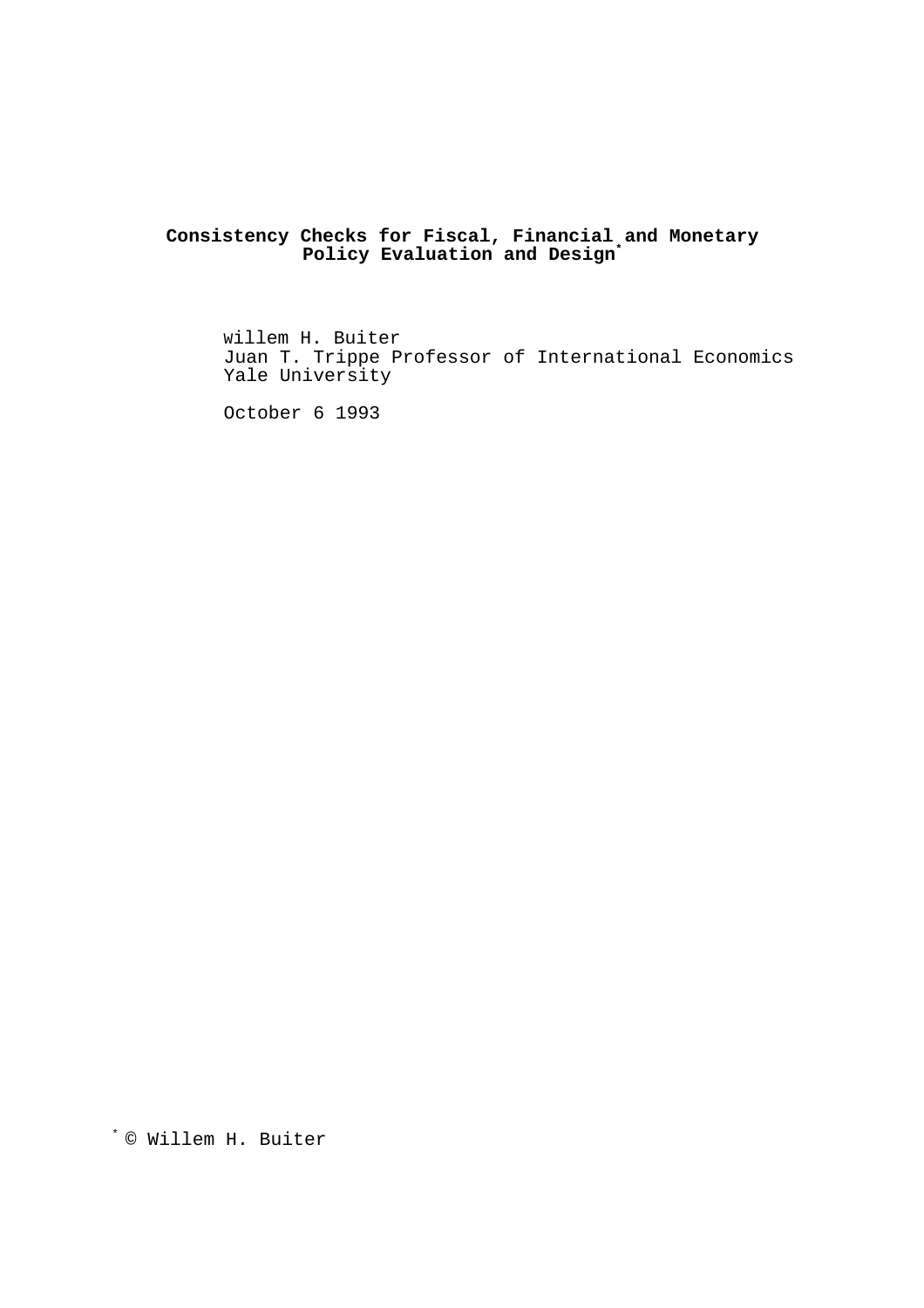### **(I) Introduction**

In this paper I outline a simple operational approach for checking the internal consistency of budgetary, financial, and monetary policies. The intended audience is country economists, that is, macroeconomists who are working on the design, implementation, and evaluation of budgetary policy, defined to encompass public expenditure, taxation and other current revenues, and the financing (internal and external, monetary or nonmonetary) of public sector financial deficits. In addition I propose some easily implemented "ready reckoners" for assessing the sustainability of the processes governing the public debt and the external debt of a nation. I make no claim to originality. The consistency checks outlined here are derived essentially from the method outlined by Anand and van Wijnbergen (1989). This method made operational ideas that I and many others have been developing since the late 1970s (Siegel 1979; Buiter 1983a, 1983b, 1985, 1986, 1990a, 1990b; Buiter and Patel 1990; Miller 1982; Miller and Babbs 1983).

The essence of the "approach" (if that is not too grand a characterization of what is no more than a procedure for systematically filling in an accounting identity) is as follows. First, the budget identity (sources and uses of funds) is derived for the consolidated public sector and central bank. Second, all but one of the items in the budget identity are assigned numerical values. These can be initial values of stocks of assets and liabilities; estimates or guesses for real and nominal interest rates, real exchange rate depreciation rates, and real growth rates; and target values or values reflecting exogenous (for instance, external) constraints for such variables as external debt accumulation, international reserve accumulation, and the primary public sector deficit. The endogenously determined "residual" variable can be internal debt accumulation, monetary financing (which implies, via the demand function for base money, a rate of inflation), or any other item occurring in the budget identity.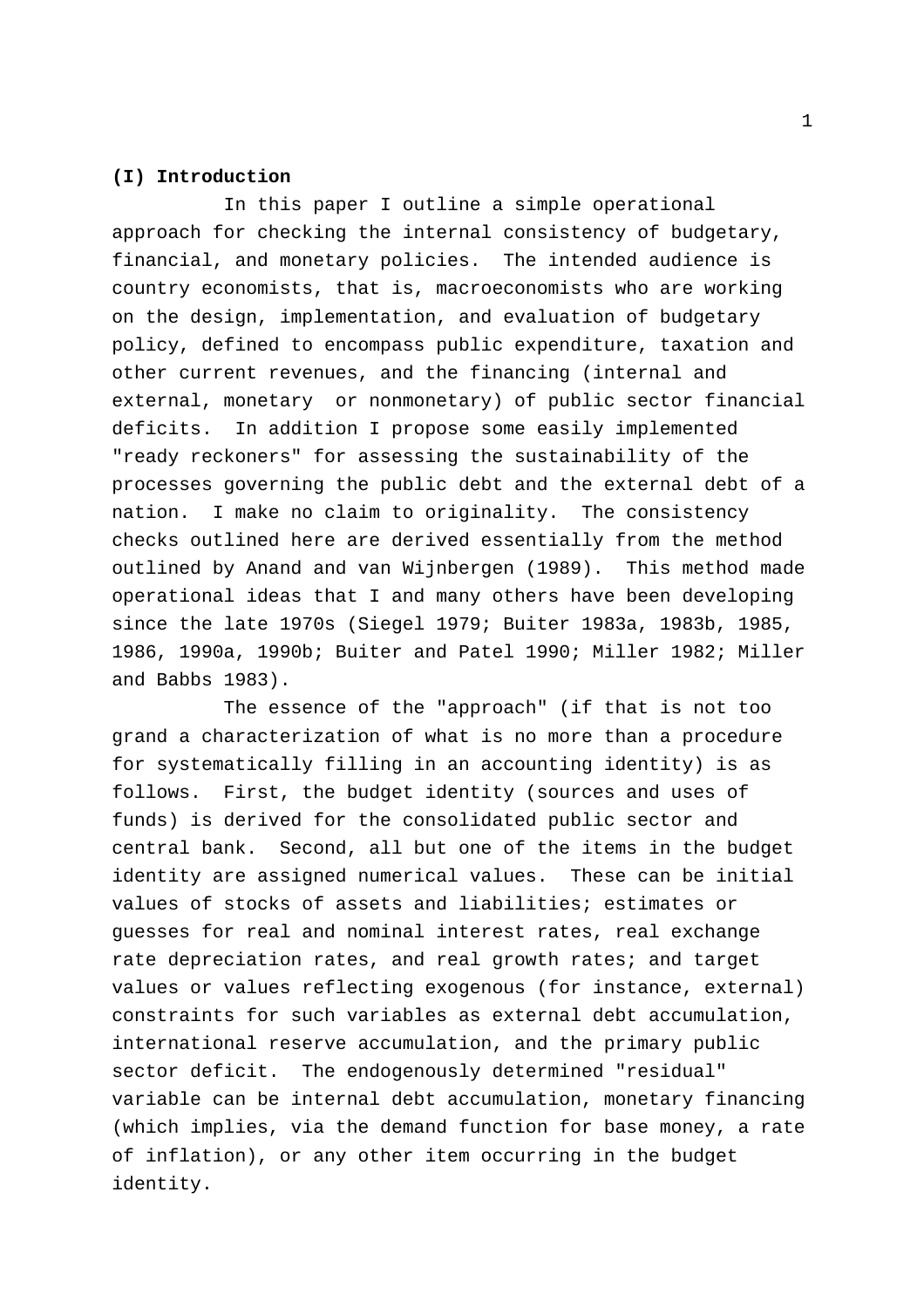The value of the residual variable implied by the calculation can be compared with any benchmark value of that variable. This benchmark may be a target value. That will be the case when monetary financing is the residual and there is a target inflation rate. Alternatively, the benchmark could be the value (implicitly) assumed in the calculation or estimation of one or more of the variables that are treated as exogenously given in the exercise; for instance, an assumption about inflation is likely to have been one of the ingredients in the calculations of the domestic real interest rates and the rate of depreciation of the real exchange rate. The benchmark could also be a maximum tolerance limit (for example, in the case of internal debt accumulation) or any other kind of prior notion as to what is a reasonable, likely, or tolerable value for the endogenously determined variable. If the benchmark value differs from the value implied by the exercise, one or more of the numerical inputs have to be altered until a consistent set of figures emerges. The behavioral economic content of the exercise is limited to the specification of the link between monetary financing and inflation and the (implicit) theorizing that generates the benchmark numbers.

All this exercise can achieve is the *internal* consistency of the numerical values assumed by a set of fiscal, financial and monetary variables. The could of course all be wrong, despite being internally consistent.

sampled data system. For instance, if the inflation rate is  $\scriptstyle\rm\scriptstyle\Pi$ The accounting exercise often appears more transparent when it is done in continuous time. Since this note is applications-oriented, however, I have used the more cumbersome discrete time expressions. The data do come that way and large approximation errors can arise when one blithely applies the (deterministic) continuous time expressions to a and the rate of growth of real income is  $q$ , the deterministic continuous time analog would erroneously give us the growth

2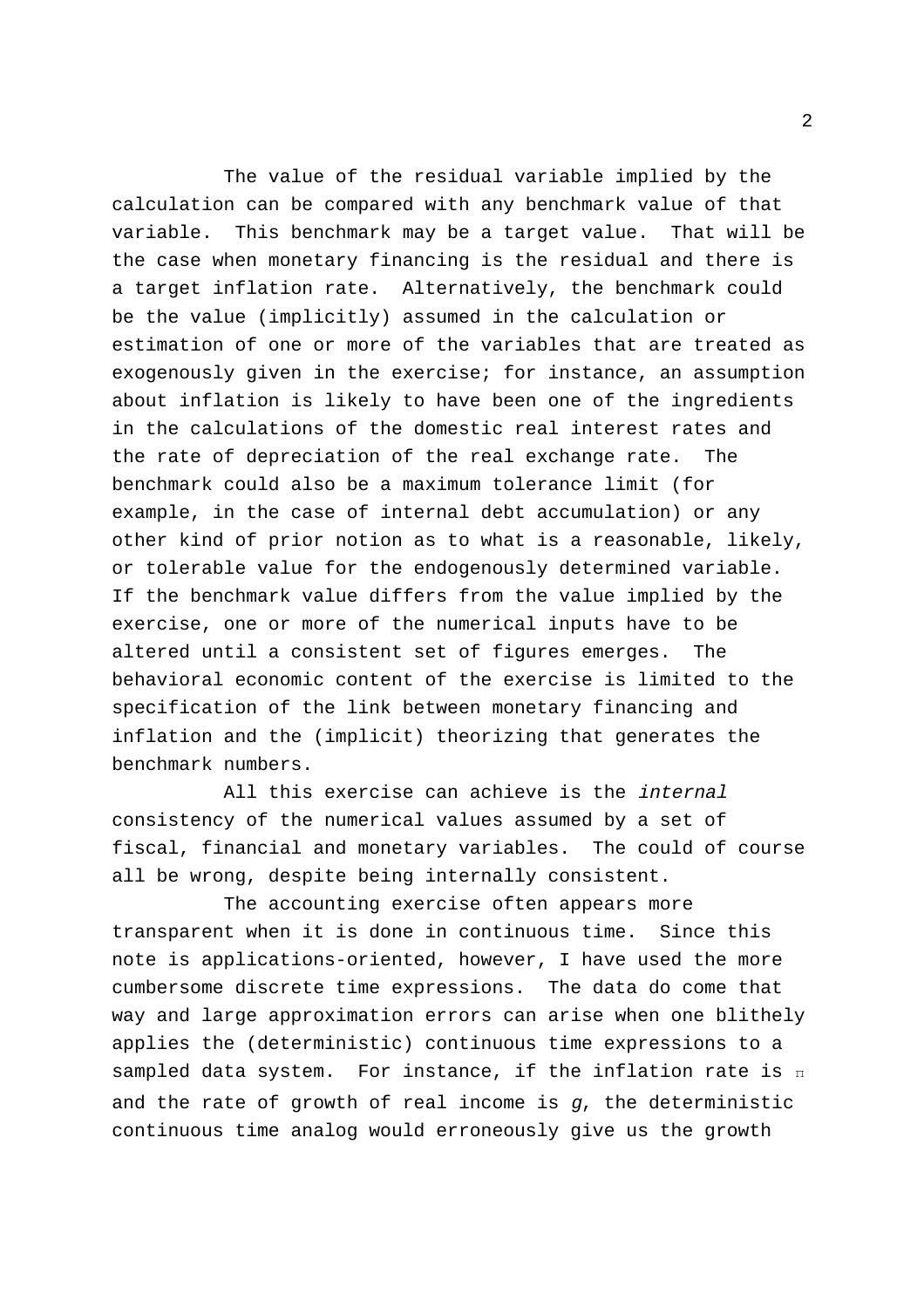rate of nominal income as  $\pi$ +g, instead of the correct  $\pi$  +  $g$  +  $\pi g$ . With high rates of inflation the difference can be huge.

One can view the procedure as using a one-equation (or one-identity) model to determine some fiscal or financial variable that is of interest. This single function has as its arguments a myriad of variables that are properly viewed as jointly endogenous with the variable of interest. Lack of a reliable complete macroeconomic model requires that values be assigned to these arguments using any systematic or seat-ofthe-pants method one can come up with. In the Anand and van Wijnbergen version, described below, the single-identity model is augmented with a small model describing the relationship between monetary financing and the rate of inflation.

Section II treats in some detail the accounts of the public sector and the central bank. Section III introduces the basic fiscal-financial-monetary consistency checks. Section IV discusses the link between seigniorage (monetary financing) and inflation. Section V contains a brief discussion of a consistency check on the external financing assumptions made as part of the basic fiscal-financialmonetary consistency checks. In Section VI the approach is reinterpreted by relating it to the evaluation of the solvency of the public sector and of the nation as a whole.

### **Notational Conventions**.

period t.  $\Delta$  is the difference operator, with  $\Delta B_t$  =  $B_t$  -  $B_{t-1}$ All stocks are end-of-period; for example,  $B_{t-1}$  is the nominal stock of domestic debt held at the beginning of

# **(II) The Public Sector Financial Accounts**

**(a) The Non-central bank Public Sector**

It is essential to consolidate all government entities: the central government, state or provincial governments, local and municipal authorities, and state enterprises (financial and nonfinancial). All intra3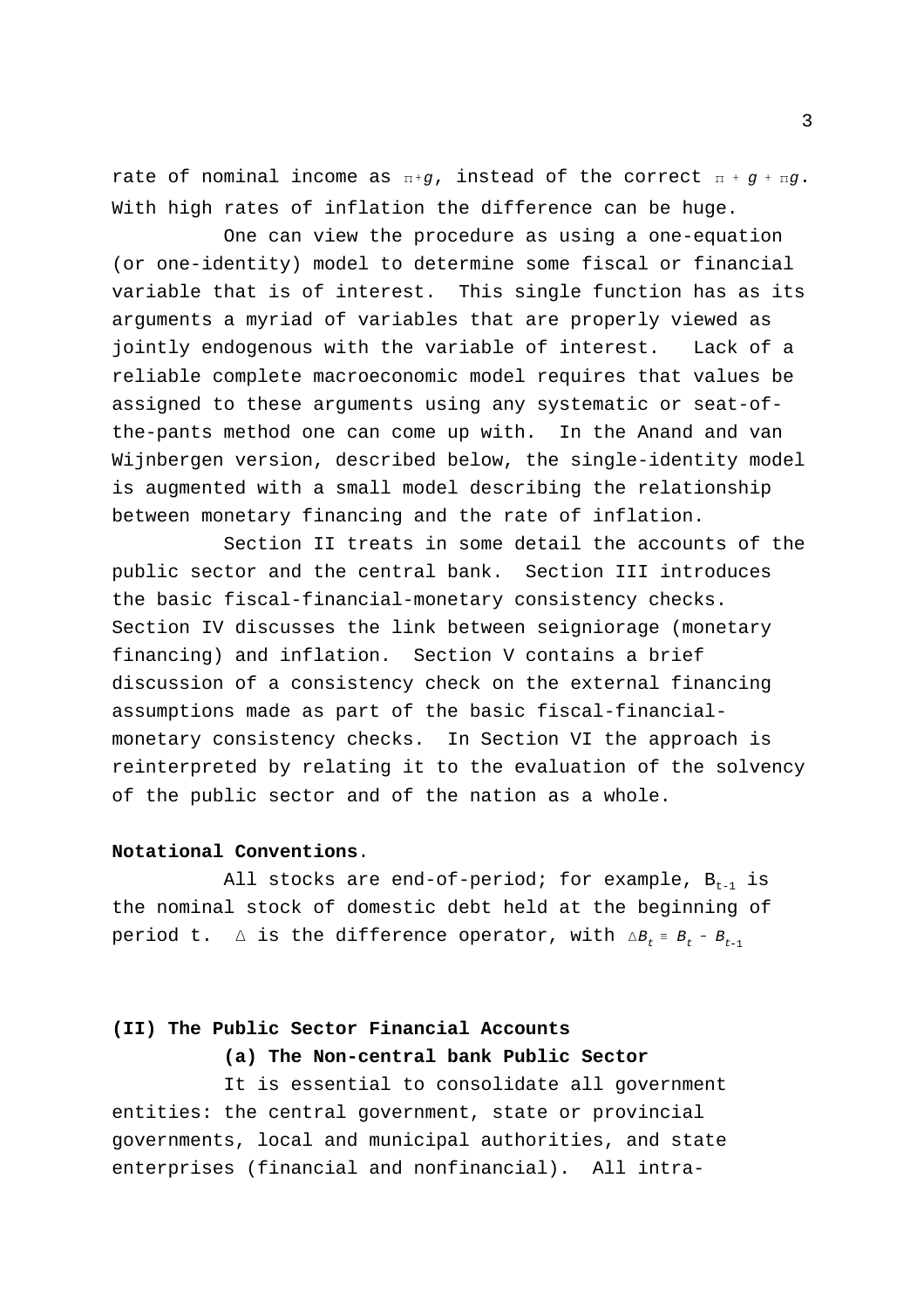government assets, liabilities, payments, and receipts are to be netted out against each other. Extra-budgetary funds must also be included, regardless of the particular accounting conventions adopted in the country. This includes social security trust funds, public bodies like the Resolution Trust Corporation in the United States, and so forth. For brevity I shall refer to the public sector exclusive of the central bank as the Treasury.

in equation 1.  $\tilde{D}$  is the primary (noninterest) financial The basic budget identity of the Treasury is given deficit of the Treasury;  $B$  is the nominal stock of domestic debt held outside the central bank and i the nominal interest rate on the debt;  $2^{2/2}$  B<sup>cb</sup> is central bank holdings of Treasury debt and i<sup>cb</sup> its nominal interest rate;  $L$  is the nominal stock of Treasury credit to the private sector and  $i<sup>L</sup>$  its nominal interest rate;  $B^*$  is foreign debt of the Treasury and i<sup>\*</sup> it nominal interest rate.  $E$  is the nominal spot exchange rate.  $B$  includes accumulated domestic, and  $B^*$  foreign, arrears of interest and of principal. For simplicity the arrears are assumed to carry the same interest rate as the regular debt.

(1) 
$$
\tilde{D}_t + i_t B_{t-1} + i_t^c B_{t-1} + i_t^t E_t B_{t-1}^* - i_t^t L_{t-1} = \Delta B_t + \Delta B_t^{cb} + E_t \Delta B_t^* - \Delta L_t
$$

For notational simplicity, debt is assumed to be the fixed nominal market value, variable interest rate variety. The framework can be extended without trouble to include variable market value debt. It is also assumed that debt denominated in domestic currency is held only be domestic residents and that debt denominated in foreign currency is held only by nonresidents. Again, this assumption can be relaxed without any problems.

<sup>2/</sup> If there is a long-dated government debt outstanding, internal, or external, there can, of course, be variations in the market price of that debt without this reflecting any default or repudiation risk discounts. Obvious minor changes will have to be made on the right-hand side of (1) where, with B' now denoting the number of long-dated debt instruments and  $P_B$ , their market value,  $P_B$ ,  $\triangle B$ ' will enter instead of  $\triangle B$ . Similarly with  $\omega$  denoting the coupon payment on a long-dated debt instrument, interest payments now are  $\omega B'$  rather than iB.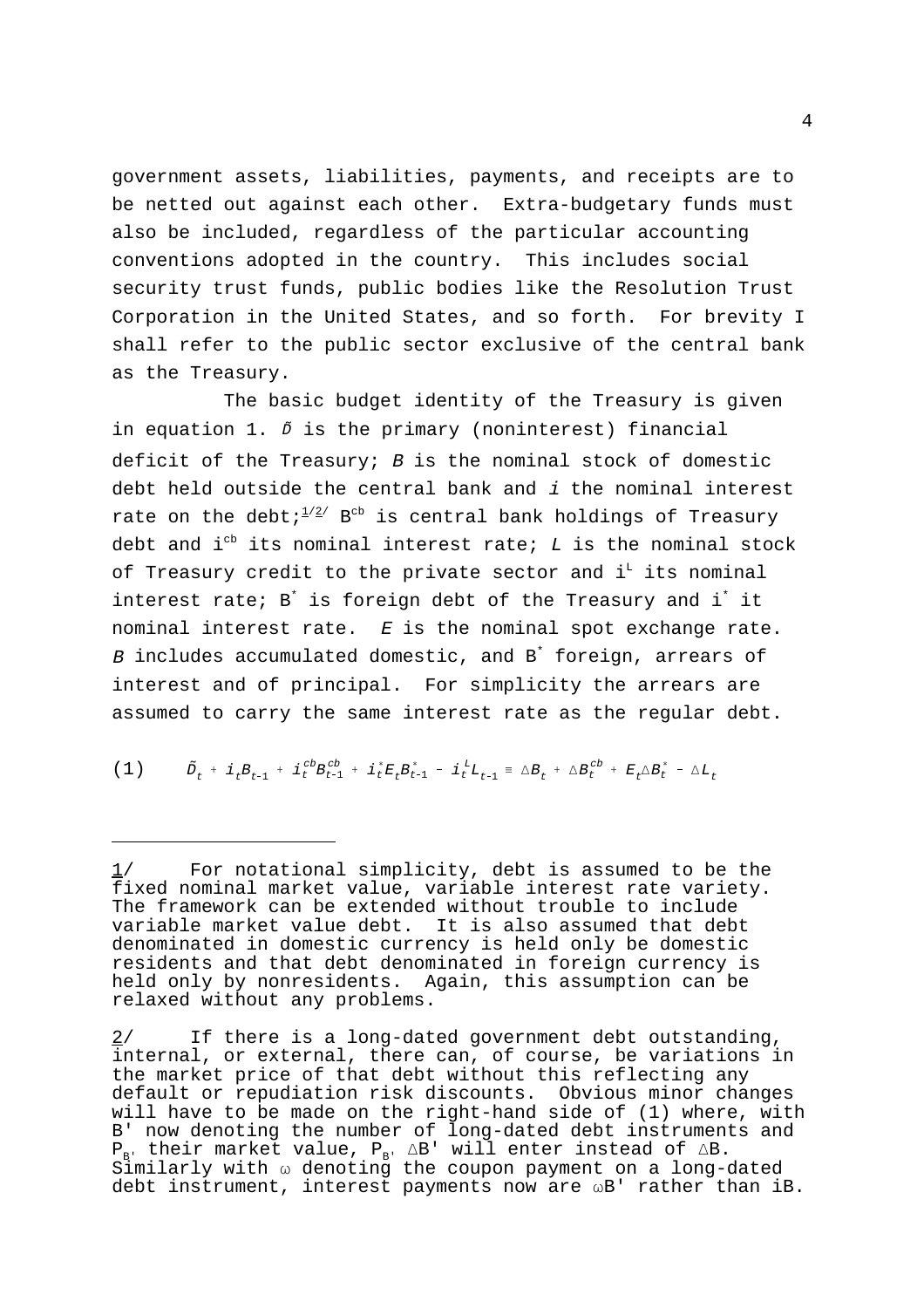The primary deficit of the Treasury is defined in equation 2.  $C$  is government consumption spending, A is gross government capital formation, T is taxes and other current revenues net of current transfers and subsidies (excluding  $T^{CB}$ ),  $T^{cb}$  is payments by the central bank to the Treasury,  $N^{*}$  is foreign aid, and  $S$  is the profits of the public enterprise sector. All these flows are measured at current prices.

(2) 
$$
\tilde{D}_t = C_t + A_t - T_t - T_t^{cb} - N_t^* E_t - S_t
$$
.

The left-hand side of equation 1 gives the financial deficit of the Treasury, the right-hand side its financing. Note that only changes in financial liabilities and assets are shown on the right-hand side of equation 1. In principle, sales and purchases of any existing assets, real and financial, by the public sector should be included on the right-hand side. Proceeds from asset sales such as privatization proceeds or revenues from sales of publicly owned land or mineral resources etc. are financing items and enter (with a positive sign), on the righthand side of equation 1. Outlays for the nationalization of private sector assets (such as the nationalization of large parts of the S&L sector in the United States) belong on the right-hand side with a negative sign.

public sector capital formation, A, is included in  $\tilde{\nu}$  on the decompose A into net capital accumulation  $\Delta K$  and depreciation  $\delta K$ , where K is the real public sector capital stock (valued at Spending on the acquisition of newly produced capital goods is clearly not consumption spending. Yet gross lefthand side of equation 1. In principle, one could current reproduction costs) and  $\delta$  is the proportional rate of capital depreciation. Making the simplifying assumption that the nominal reproduction cost of capital follows the GDP deflator *P* gives:

$$
A_t = P_t (\triangle K_t + \delta K_{t-1})
$$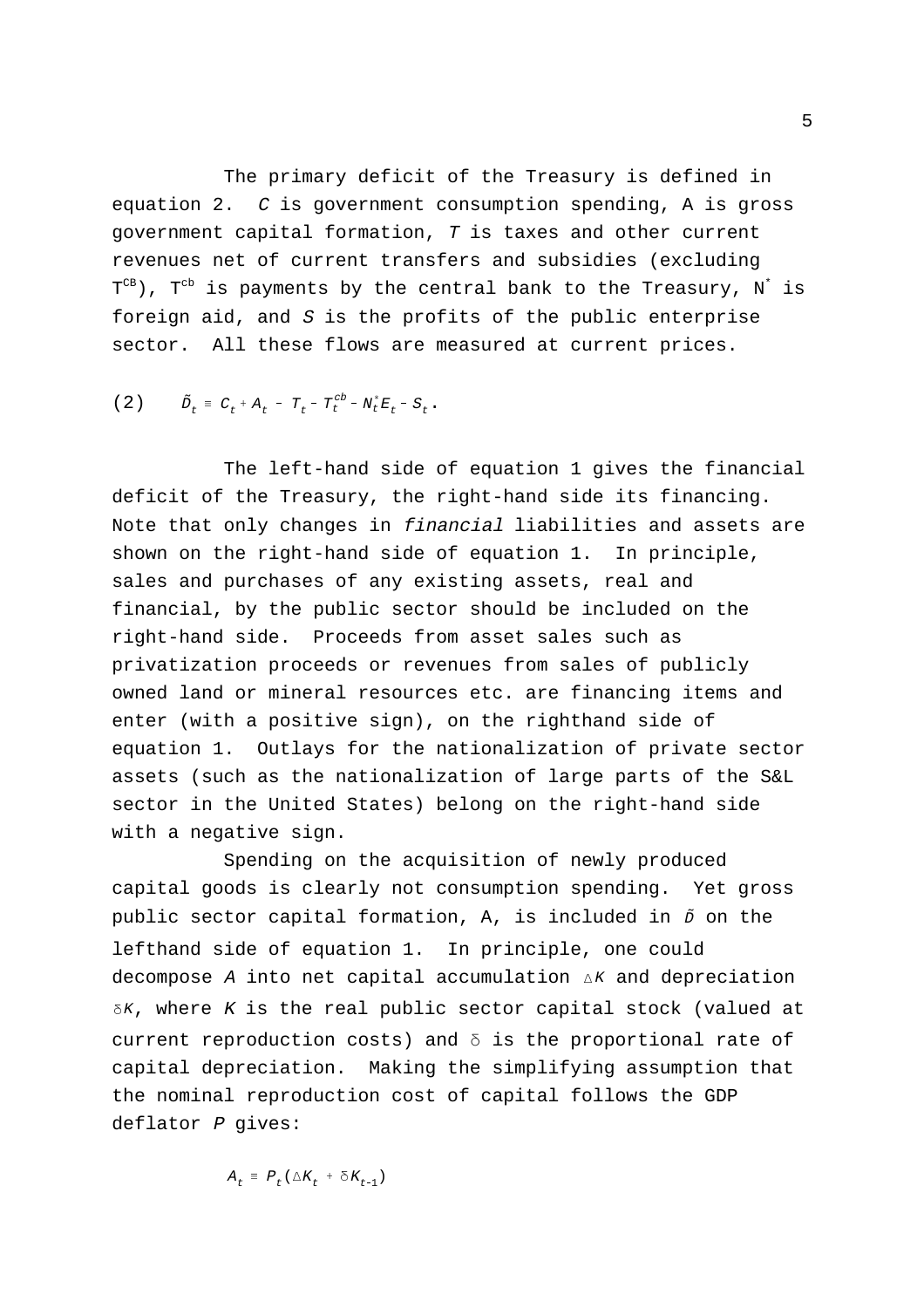$P\Delta K$  could be moved to the right-hand side of equation 1. The Depreciation, or capital consumption, could be lumped with other public sector consumption spending, C, and cash returns accruing to the public sector capital stock <sup>S</sup> could be moved out of the primary deficit and included with the other interest payments and asset income. While this is theoretically preferable, such purity is rather far away from conventional practice and shall not be pursued further here.

It is not always obvious what "the" exchange rate used in equations 1 and 2 is. Often there are multiple official exchange rates as well as a black and grey market rate. In principle, one should use, for each transaction, the rate that the government actually pays or receives. There can be many of these, for different kinds of transactions.

#### **(b) The Central Bank**

It is helpful here to start from the central bank's balance sheet.  $R^*$  is the stock of official foreign exchange reserves, CU the currency held by the public, RR the reserves held by the commercial banking sector with the central bank, and NW<sub>t</sub> the net worth of the central bank at the beginning of period t+1. currency and bank reserves carry a zero nominal rate of interest. Therefore, the balance sheet of the central bank at the beginning of period t+1 is

| <u>Assets</u>   | Liabilities |
|-----------------|-------------|
| $B_{t}^{cb}$    | $CU_{+}$    |
| $R_t^* E_{t+1}$ | $RR_{F}$    |
|                 | $NW_{-}$    |

The budget identity of the central bank is given by

 $T_t^{cb}$  -  $i_t^{cb}B_{t-1}^{cb}$  -  $i_t^{*}R_{t-1}^{*}E_t \equiv \triangle CU_t + \triangle RR_t$  -  $\triangle B_t^{cb}$  -  $E_t \triangle R_t^{*}$ (3)

From the balance sheet of the central bank it follows that

6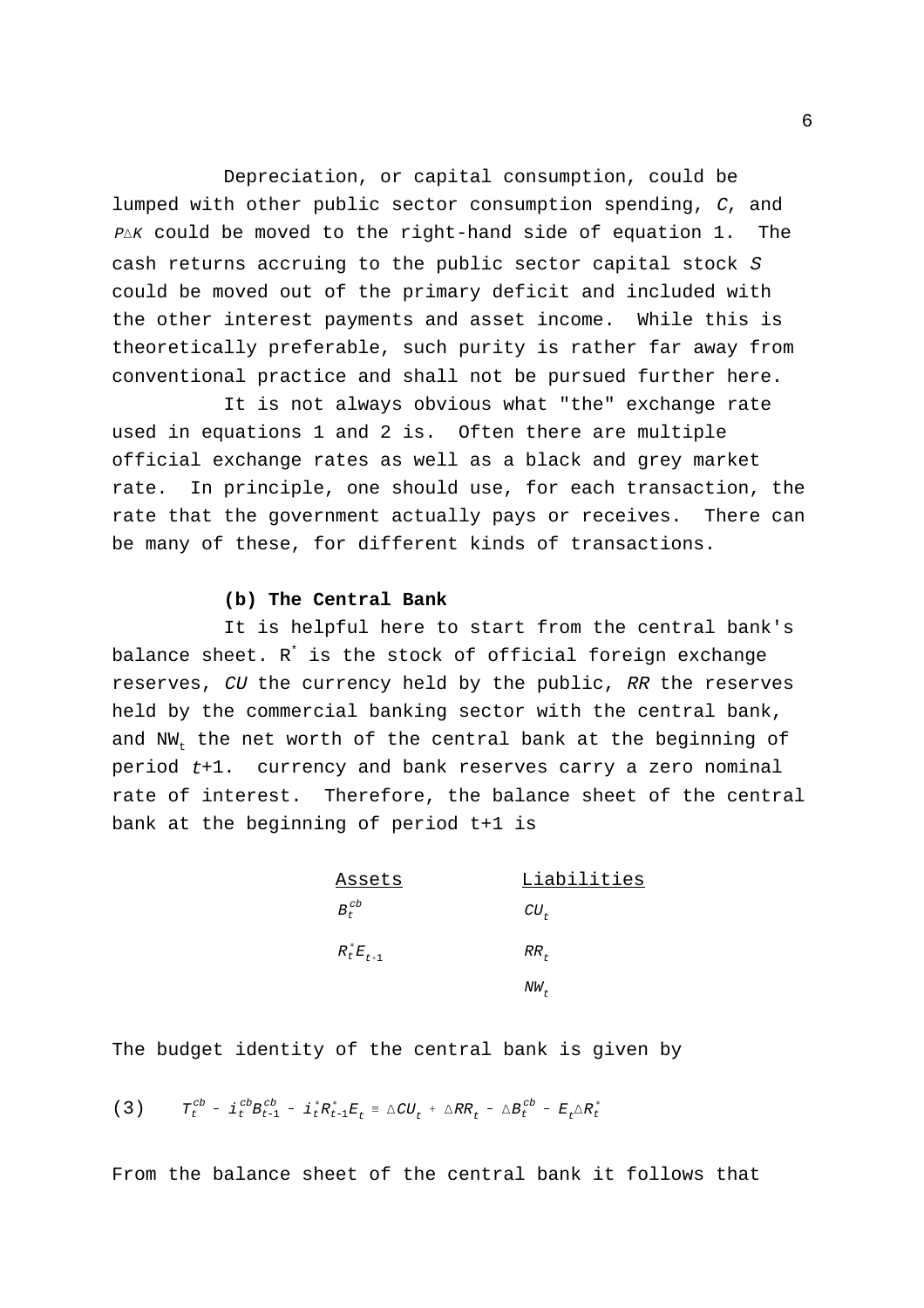$\triangle NN_t$  =  $\triangle B_t^{cb}$  +  $E_t \triangle R_t^*$  +  $R_t^* \triangle E_{t+1}$  -  $\triangle CU_t$  -  $\triangle RR_t$ 

From this equation and equation 3, it follows that

$$
(4) \qquad \triangle N W_t \equiv i_c^{cb} B_{t-1}^{cb} + i_c^* R_{t-1}^* E_t - T_t^{cb} + R_t^* \triangle E_{t+1}.
$$

For simplicity it is assumed that the central bank has no current expenses, such as salaries. The change in the central bank's net worth is the sum of current after-tax profits and capital gains on the existing portfolio of assets and liabilities, in this case due only to changes in the exchange rate.

### **(c) The Consolidated Public Sector**

The accounts of the Treasury and the central bank must be consolidated. Otherwise, items can be shuffled between these two agencies far too easily. For instance, the central bank (or its subsidiaries) could take over much of the lending operations from the Treasury, creating another, potentially open-ended source of monetary financing. Henceforth the consolidated Treasury and central bank will be referred to simply as "the government" or the "public sector."

The consolidated government budget identity is given in the following equation:

$$
(5) \qquad D_t + i_t B_{t-1} + i_t^* \left( B_{t-1}^* - R_{t-1}^* \right) E_t - i_t^L L_{t-1} = \Delta B_t + E_t \Delta \left( B_t^* - R_t^* \right) - \Delta L_t + \Delta C U_t + \Delta R R_t
$$

The public sector primary deficit  $D$  is given by

$$
(6) \t Dt = Ct + At - Tt - Nt* Et - St.
$$

Noting that the high-powered money stock  $H$  is the sum of currency in the hands of the public and commercial bank reserves held with the central bank and that domestic credit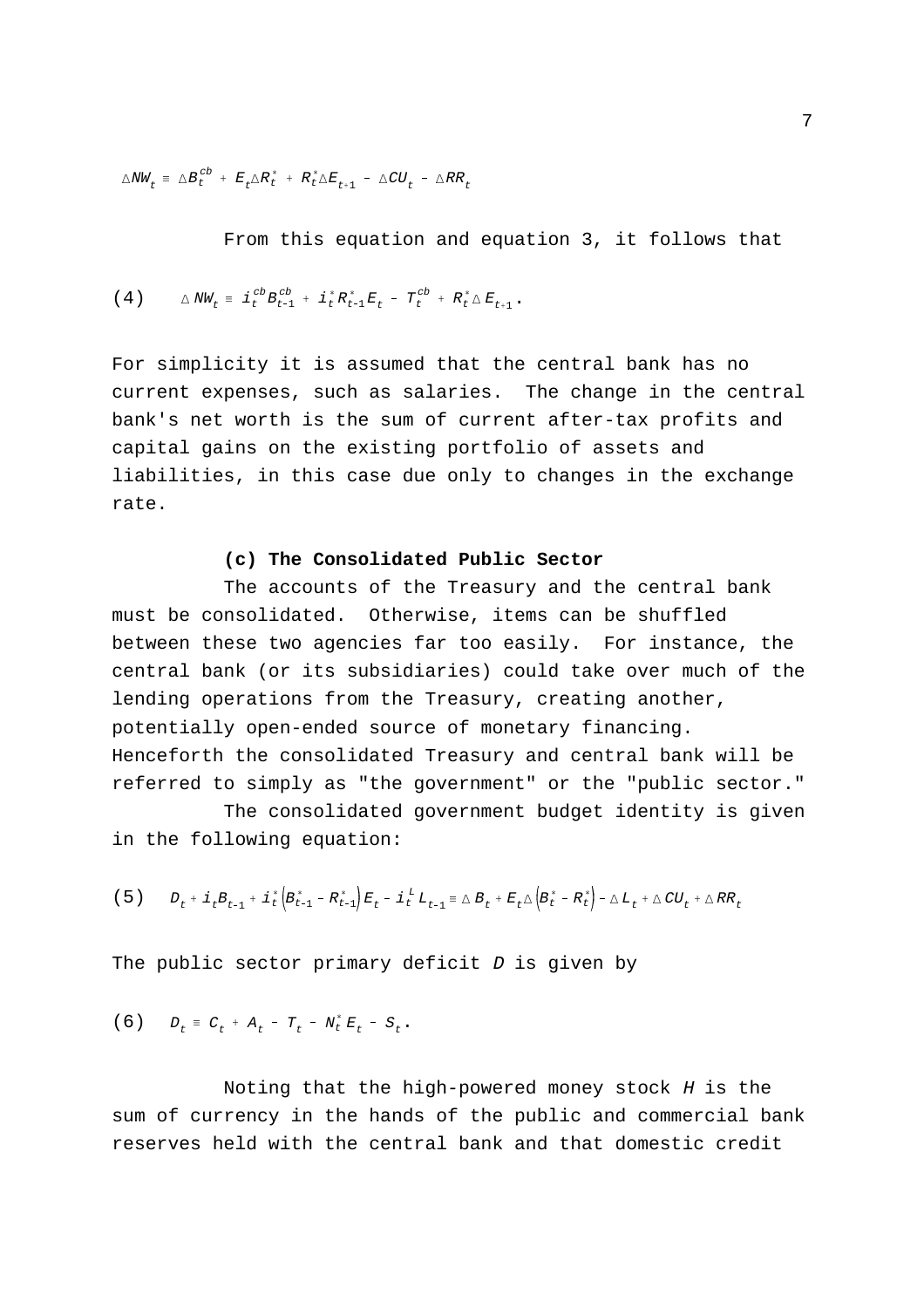expansion DCE is Treasury borrowing from the central bank, we have

$$
(7) \tH \equiv CU + RR.
$$

and

(8)  $DCE \equiv \triangle H - E \triangle R^* \equiv \triangle B^{cb} + T^{cb} - i^{cb} B^{cb} - i^{*}ER^*$ 

If the Treasury taxes away all central bank profits, equation (8) simplifies to

(8')  $DCE \equiv \triangle H - E\triangle R^* \equiv \triangle B^{cb}$ 

## **(d) A Minor Disagreement with Anand and van Wijnbergen**

private sector and  $i^{L_{cb}}$  the interest rate charged on these Anand and van Wijnbergen (1989) point out (correctly) that the central bank often lends to the commercial banking sector and to the nonbank private sector. Let  $L^{cb}$  be the nominal stock of central bank loans to the loans. The revised balance sheet for the central bank is now

| <u>Assets</u>   | Liabilities |
|-----------------|-------------|
| $B_t^{cb}$      | $CU_{+}$    |
| $R_t^* E_{t+1}$ | $RR_+$      |
| $L_t^{cb}$      | $NW_{t+1}$  |

The revised central bank budget identity becomes equation 3'

$$
(3\ \ )\qquad T_{t}^{cb} - \textbf{i}_{t}^{\ c b} B_{t-1}^{cb} - \textbf{i}_{t}^{\ *} R_{t-1}^{*} E_{t} - \textbf{i}_{t}^{\ L_{cb}} L_{t-1}^{cb} = \triangle C U_{t} + \triangle R R_{t} - \triangle B_{t}^{cb} - E_{t} \triangle R_{t}^{*} - \triangle L_{t}^{cb}
$$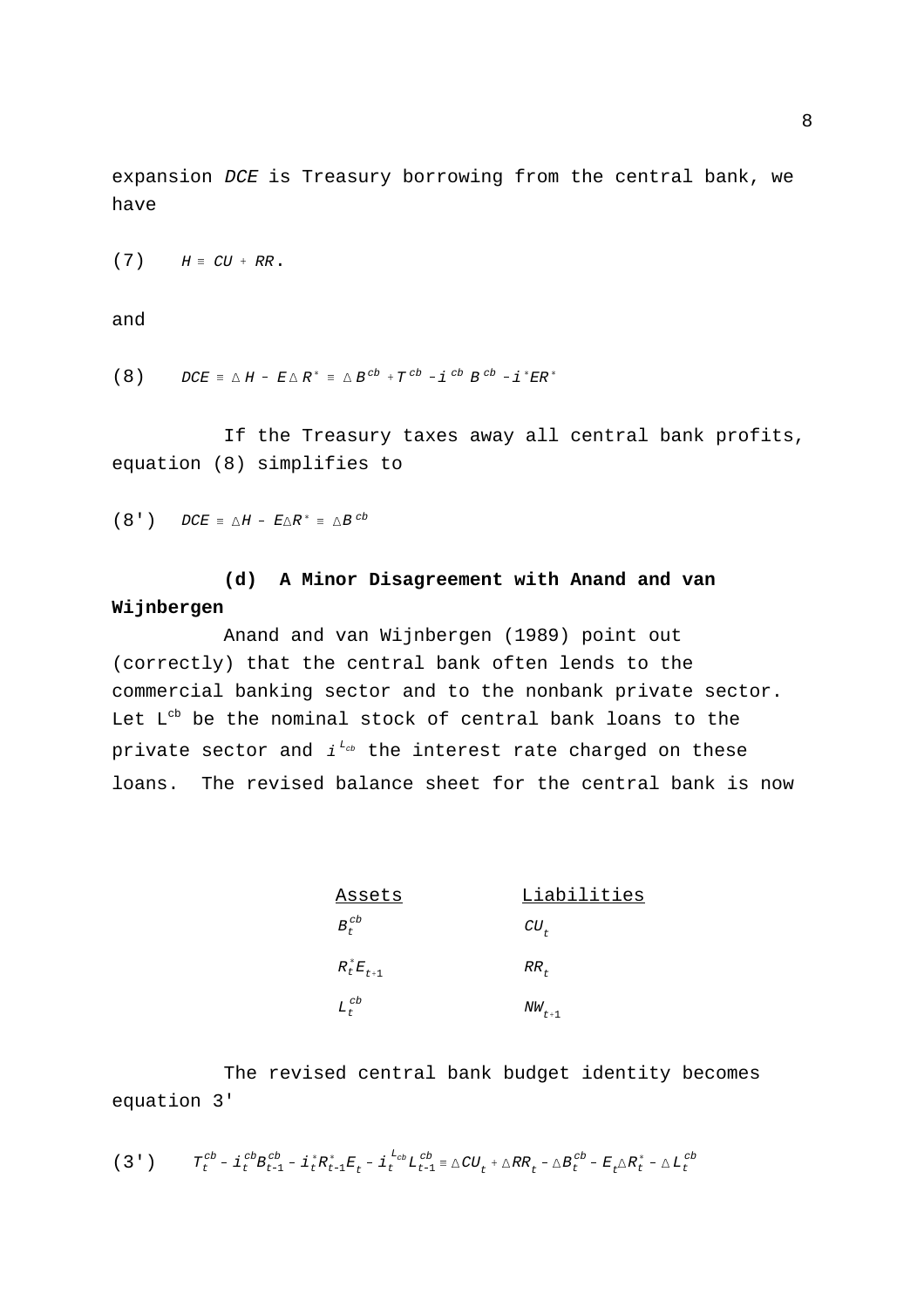The revised expression for the change in the central bank's net worth becomes:

$$
(4') \qquad \triangle N W_t = i_c^{cb} B_{t-1}^{cb} + i_t^* R_{t-1}^* E_t + i_t^{L_{cb}} L_{t-1}^{cb} - T_t^{cb} + R_t^* \triangle E_{t+1}
$$

Anand and van Wijnbergen define what they call the adjusted monetary base,  $H^a$ , as in (9):

$$
(9) \tH^a \equiv H - L^{cb} \equiv CU + RR - L^{cb}
$$

They then assert that this adjusted monetary base, the monetary base minus central bank credit to the private sector,

> "equals the central bank net non-interest-bearing liabilities to the private sector and is the appropriate concept to use for calculations of consistency of fiscal deficits with levels of inflation tax revenue" (p. 24).

I cannot follow this argument. It is the unadjusted monetary base, H, that is special for two reasons. First, its nominal rate of return is zero. Second, despite it being such a poor (rate-of-return-dominated) store of value, there may be (for a variety of reasons, including the domestic legal tender label attached to currency and the existence of legal reserve requirements) a stable demand function for this asset (or perhaps for CU and RR separately). This then makes the unadjusted monetary base a key link in the inflation mechanism.

It clearly is not correct, except in one special case, that the adjusted monetary base equals the central bank's net non-interest-bearing liabilities to the private sector. That would be the case only if the central bank's loans to the private sector were interest-free. Even if the central bank were to make such loans, it does not follow that those loans would be perfect substitutes for conventional base money (or for currency in the hands of the public and bank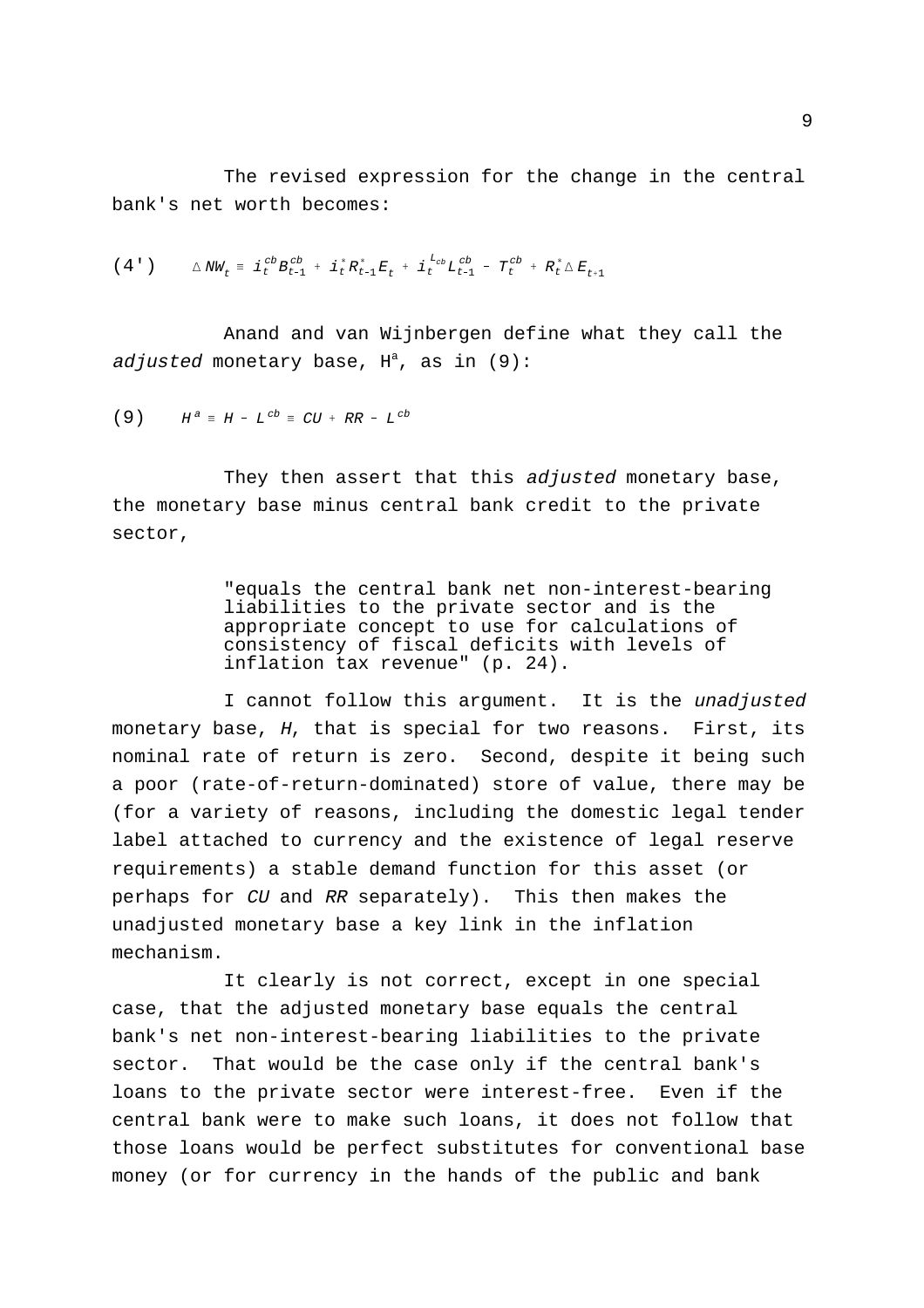reserves separately). It is hard to think of conditions under which there would be a stable demand function for the adjusted monetary base.

It is much cleaner and clearer, even if central bank lending to the private sector is at a zero nominal interest rate, to continue to separate out the conventional monetary base and to allow for the financial implications of central bank loans to the private sector (whether they be interestfree loans, below-market rate loans, or loans charging the public sector's opportunity cost of funds) by entering the loans properly into the budget identities (and change-in-networth calculations), as shown in equations 3' and 4'. Nominal interest rates on central bank credit to the private sector that respond differently to changes in inflation or other events than do other interest rates (such as i) will, of course, have to be allowed for when numerical values are assigned in the consistency checks considered later.

Consolidating the Treasury budget identity and the modified central bank budget identity 3' yields

<sup>D</sup>t <sup>i</sup><sup>t</sup> <sup>B</sup><sup>t</sup> <sup>1</sup> <sup>i</sup> <sup>t</sup> <sup>B</sup> <sup>t</sup> <sup>1</sup> <sup>R</sup> <sup>t</sup> <sup>1</sup> <sup>E</sup><sup>t</sup> <sup>i</sup><sup>L</sup> <sup>t</sup> <sup>L</sup><sup>t</sup> <sup>1</sup> <sup>i</sup><sup>L</sup>cb <sup>t</sup> <sup>L</sup>cb <sup>t</sup> <sup>1</sup> <sup>B</sup>t <sup>E</sup><sup>t</sup> <sup>B</sup> <sup>t</sup> <sup>R</sup> <sup>t</sup> <sup>L</sup><sup>t</sup> <sup>L</sup>cb <sup>t</sup>  CUt  RR<sup>t</sup> (5')

This way of presenting the identity emphasizes the point that lending by the Treasury and central bank is simply a form of negative borrowing.

An alternative way of presenting these same data is given below. It emphasizes the view that an increase in government lending to the private sector (both by the noncentral bank government sector and by the central bank) effectively amounts to a current subsidy (that is a negative component of T) and that whatever interest charges are paid are more akin to taxes or levies than to market-related interest payments. This modified primary deficit D' is defined as follows:

$$
(10) \t\t\t D_t^{\cdot} \equiv D_t + \Delta L_t + \Delta L_t^{cb} - i_t^{L} L_{t-1} - i_t^{L_{cb}} L_{t-1}^{cb}.
$$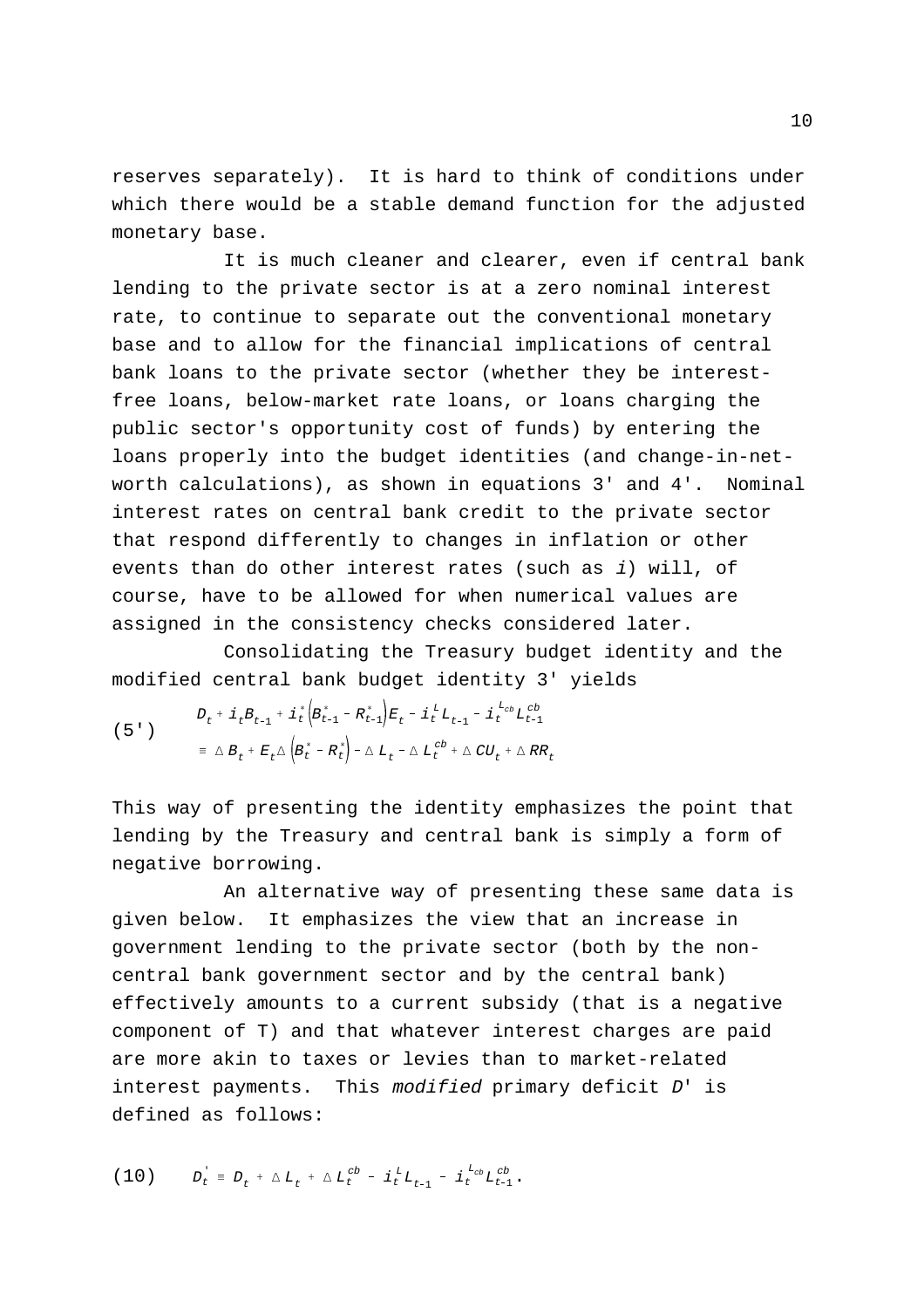The public sector budget identity can now be written as

$$
\left(\begin{array}{ccc}5 & ^t & ^t\\ \end{array}\right) \qquad D_{t}^{+} + \; \mathbf{i}_{t}B_{t-1}^{+} + \; \mathbf{i}_{t}^{*}\left(B_{t-1}^{*} - R_{t-1}^{*}\right)E_{t}^{+} \; \equiv \; \triangle\; B_{t}^{+} + E_{t}\triangle\left(B_{t}^{*} - R_{t}^{*}\right) + \; \triangle\; CU_{t}^{+} + \triangle\, RR_{t}^{-}.
$$

Any excess of  $i$  over  $i^{\,\scriptscriptstyle L}$  and over  $i^{\,\scriptscriptstyle L_{cb}}$ is entered explicitly as a My own preferred presentation involves separating out the subsidy element in public sector lending. Public sector loans to the private sector are viewed as negative public sector debt. In the interest account, the interest payments on these loans are entered at their opportunity cost, which I take to be the government domestic borrowing rate  $i$ . subsidy in the adjusted primary deficit  $D^{a}$ .

(11) 
$$
D_t^a = D_t + \left(i_t - i_t^l\right) L_{t-1} + \left(i_t - i_t^{l_{cb}}\right) L_{t-1}^c.
$$

In this case the public sector budget identity is written as

$$
(5''') \qquad D_t^{a} + i_t (B_{t-1} - L_{t-1} - L_{t-1}^{cb}) + i_t (B_{t-1}^{*} - R_{t-1}^{*}) E_t
$$
  

$$
= \Delta (B_t - L_t - L_t^{cb}) + E_t \Delta (B_t^{*} - R_t^{*}) + \Delta C U_t + \Delta R R_t
$$

## **(e) So-Called "Inflation-and-Real-Growth-Corrected Deficits"**

for example,  $c_t \equiv C_t / (P_t Y_t)$  and  $b_t^* \equiv E_t B_t^* / (P_t Y_t)$ . Where confusion  $p^* \equiv R^* / (PY)$  and  $p \rho \equiv RR / (PY)$ .  $\pi$  is the domestic rate of inflation; r is the domestic real interest rate  $(1 + r = (1 + i)/(1 + \pi))$ ;  $\pi^*$  is It is often convenient (although of no substantive significance) to rewrite the budget identities by expressing all stocks and flows as proportions of GDP. Y denotes real GDP and  $P^*$  the foreign price level. Lower case letters denote the corresponding upper case letters as proportions of GDP, might result from this convention, I chose instead the lowercase Greek alphabet equivalent, for example,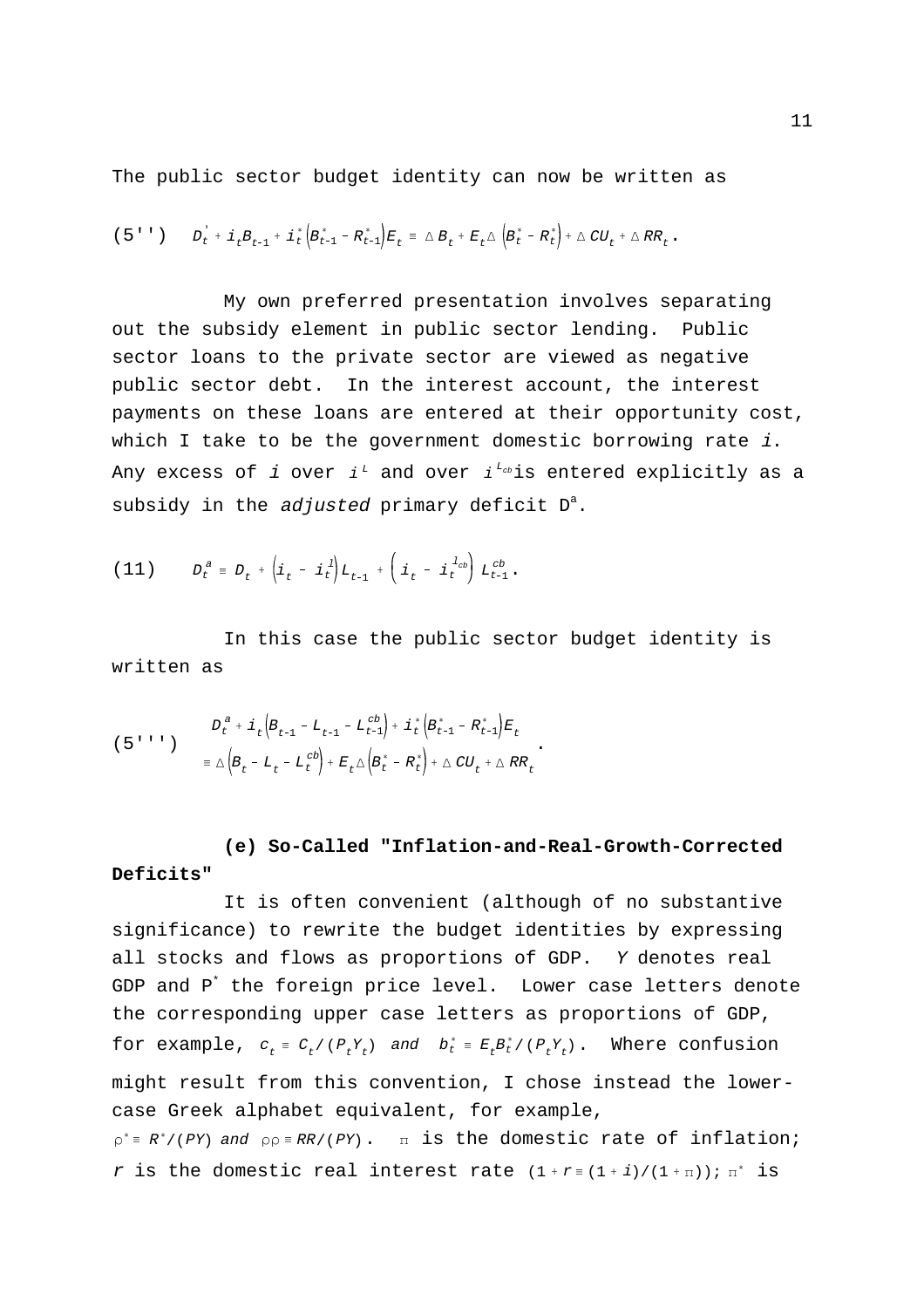rate  $(1 + r^* \equiv (1 + i^*)/(1 + \pi^*))$ ; g is the growth rate of real GDP;  $\gamma$ is the percentage depreciation of the real exchange rate  $EP^*/P$ ;  $\sigma_t$  =  $(H_t$  -  $H_{t-1})$  /( $P_tY_t$ ) is monetary financing as a fraction GDP. the foreign rate of inflation;  $r^*$  is the foreign real interest Monetary financing is referred to here as seigniorage.

The consolidated government budget identity can then be rewritten as in equation 12.

(12) 
$$
b_{t} - \ell_{t} - \ell_{t}^{cb} + b_{t}^{*} - \rho_{t}^{*} = \left(b_{t-1} - \ell_{t-1} - \ell_{t-1}^{cb}\right)\left(1 + r_{t}\right)\left(1 + g_{t}\right)^{-1} + \left(b_{t-1}^{*} - \rho_{t-1}^{*}\right)\left(1 + r_{t}\right)\left(1 + \gamma_{t}\right)\left(1 + g_{t}\right)^{-1} + d_{t}^{a} - \sigma_{t}
$$

where

(13) 
$$
d_t^a = d_t + l_{t-1} \left( i_t - i_t^L \right) (1 + g_t)^{-1} + l_{t-1}^{cb} \left( i_t - i_t^L \right) (1 + g_t)^{-1}
$$

and

(14) 
$$
d_t = c_t + a_t - \tau_t - n_t^* - s_t.
$$

To economize on notation, the adjusted domestic debt (as a proportion of GDP) is defined as  $b^a$ :

$$
(15) \t b^a \equiv b - l - l^{cb}
$$

The public sector budget identity 12 can now be rewritten more compactly as

$$
(16) \t b_t^a + b_t^* - \rho_t^* \equiv b_{t-1}^a (1 + r_t) (1 + g_t)^{-1} + (b_{t-1}^* - \rho_{t-1}^*) (1 + r_t^*) (1 + \gamma_t) (1 + g_t)^{-1} + d_t^a - \sigma_t.
$$

## Equation 16 can be rewritten to yield

$$
(17) \qquad \triangle b_{t}^{a} + \triangle b_{t}^{*} - \triangle \rho_{t}^{*} + \sigma_{t} \equiv d_{t}^{a} + (1+g_{t})^{-1} \Big\{ \Big[ r_{t} - g_{t} \Big] b_{t-1}^{a} + \Big[ (1+r_{t}^{*}) \left( 1 + \gamma_{t} \right) - (1+g_{t}) \Big] \Big( b_{t-1}^{*} - \rho_{t-1}^{*} \Big) \Big\} ~.
$$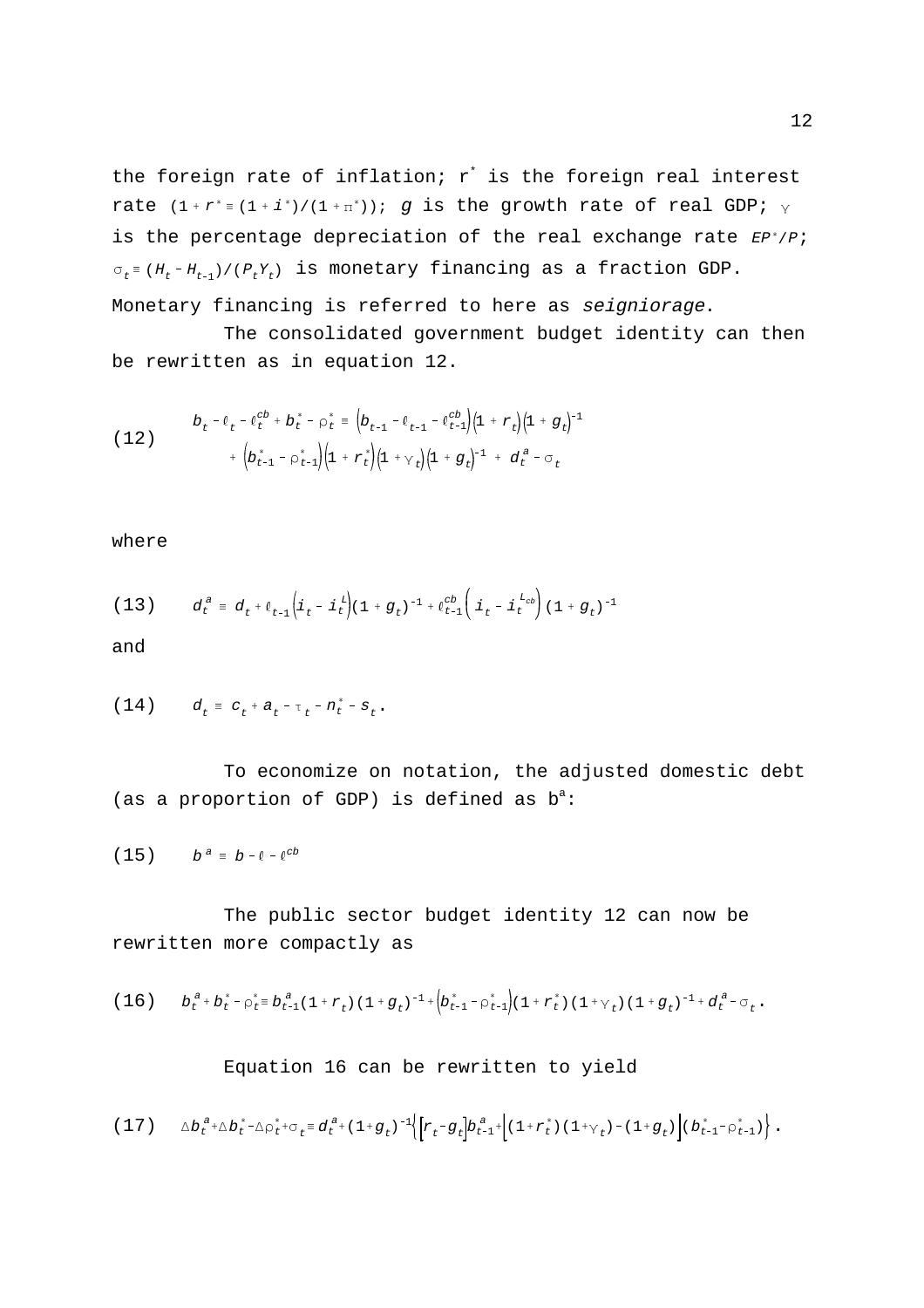The terms on the right-hand side of equation 17 are sometimes referred to as the inflation-and-real-growthcorrected deficit (as a proportion of GDP). The interest terms added to the primary deficit evaluate interest payments not at the nominal interest rates actually paid, but at real (that is, inflation-corrected) interest rates net of the proportional rate of growth of real output. This deficit must be financed either by raising the net (internal or external) debt-GDP ratio or by printing money.

Equation 17 is still the same old public sector budget identity. All that has changed is the numéraire, which is units of real GDP in equation 17. The consistency checks can be done equally well using the accounts expressed in domestic nominal units (as in equation 5'''), in the foreign nominal units, in real terms, or in pounds avoirdupois. It is purely a matter of presentation.

Some practitioners like to express the accounts in real units because they believe asset demands, including the demand for debt, are demands for real stocks of assets or debt. The real required rate of return on this asset will change only if the real stock of the asset changes. Other economists prefer to express stocks and flows as fractions of GDP (that is, they use current GDP as the numéraire) because they have the notion that demand functions for real assets and debt contain a real scale variable (permanent income, wealth, or some such thing). GDP is viewed as a proxy for that scale variable. If asset demands are proportional to the scale variable at given real rates of return (something that those who like to think of balanced growth have to assume), then there will be pressure for real rates of return to change only when the ratio of the supply of an asset to GDP varies. One, of course, may hold such views on the correct behavioral specification of asset demand functions and still use Mars Bars as the numéraire for accounting purposes.

## **(III) A Consistency Check of Fiscal, Financial and Monetary Policies**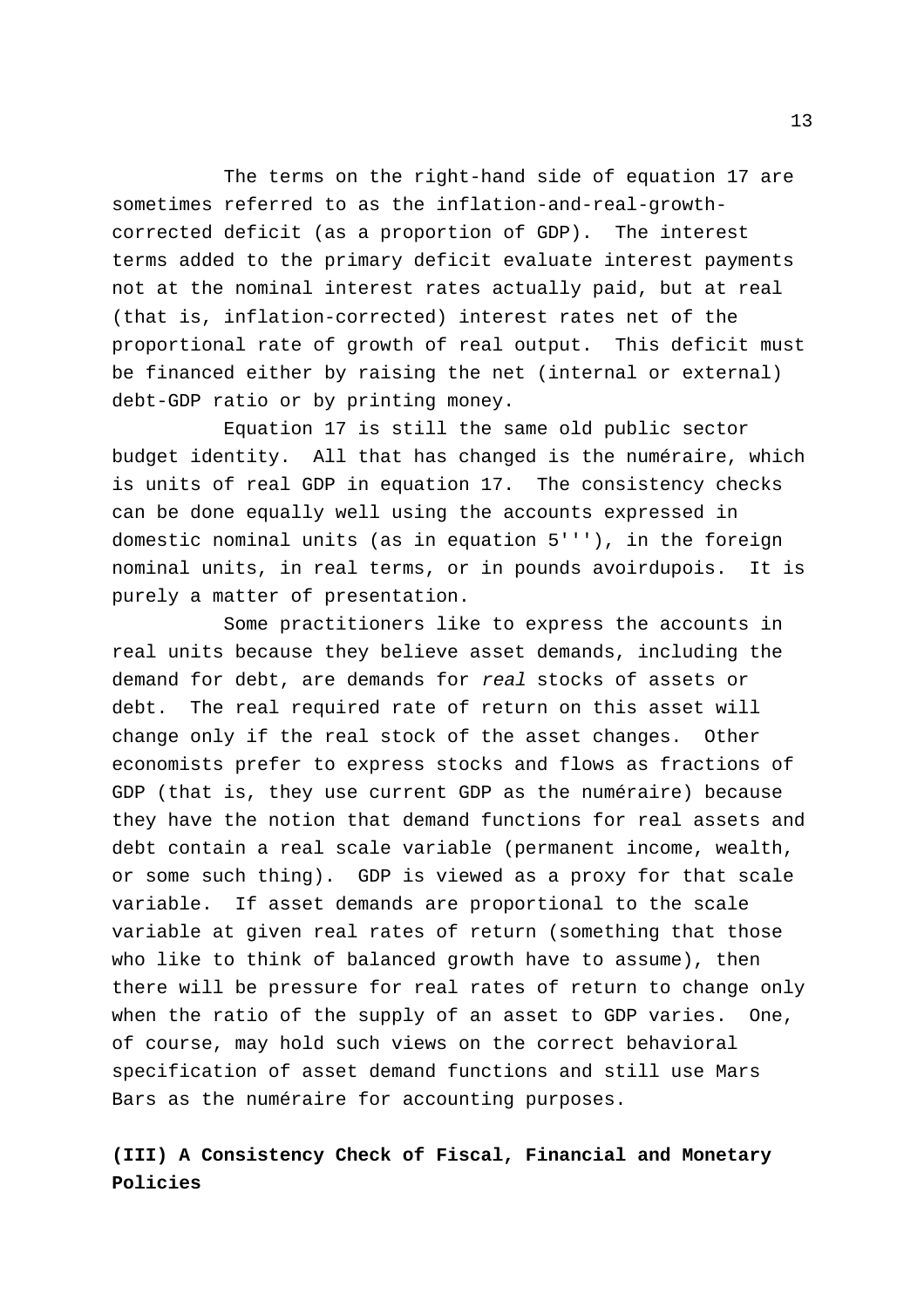international reserve-GDP ratio  $\rho_{t\text{-}1}^{*}$  are known and given. the real exchange rate  $\gamma_{\rm t}$  and the proportional growth rate of of numerical values to  $r$ ,  $r^{^*}$  and  $_{\rm Y}$  is likely to be based on inflation  $\pi$  and  $\pi^*$ , and the nominal rate of exchange rate depreciation  $\epsilon$ . This leaves the five potential policy targets:  $d_t^a$ , $\Delta b_t^a$ , $\Delta b_t^*$ , $\Delta \rho_t^*$  and  $\sigma_t$ , four of which can be specified Equation 17 is the starting point for the consistency checks. The initial values of the domestic debt-GDP ratio  $b_{t-1}^a$ , the foreign debt-GDP ratio  $b_{t-1}^*$  and the Estimates of the domestic real interest rate  $r_t$ , the foreign real interest rate  $r_{\rm t}^*$ , the proportional rate of depreciation of real GDP  $g_t$  must always be provided as inputs. The assignment projections of nominal interest rates,  $i$  and  $i^*$ , rates of independently, with the fifth determined residually from the identity 17.

With a little bit of theory and estimation, the seigniorage target,  $\sigma$ , can be related to the domestic rate of inflation. This shall be considered in more detail in Section IV.

treat either  $\Delta b^a$  or  $\sigma$  (that is the rate of inflation) as the The two most common ways of using identity 17 are to residual. I shall consider them in turn.

**Case 1: What consequences do fiscal and inflation objectives have for domestic debt accumulation ?**

> Data:  $b_{t-1}^a$ ,  $b_{t-1}^*$ ,  $\rho_{t-1}^*$ . Estimates or projections:  $r_t$ ,  $r_t^*$ ,  $\gamma_t$ ,  $g_t$ . Targets or constraints:  $d^{\,a}_{t}$ ,  $_{\Lambda \,\mathsf{p}_{t}^{\,*}}$ , and  $_{\sigma_{t}^{\phantom{\dag}}}$  (through a target for  $\pi_t$ ). Endogenous:  $\Delta b_t^a$ .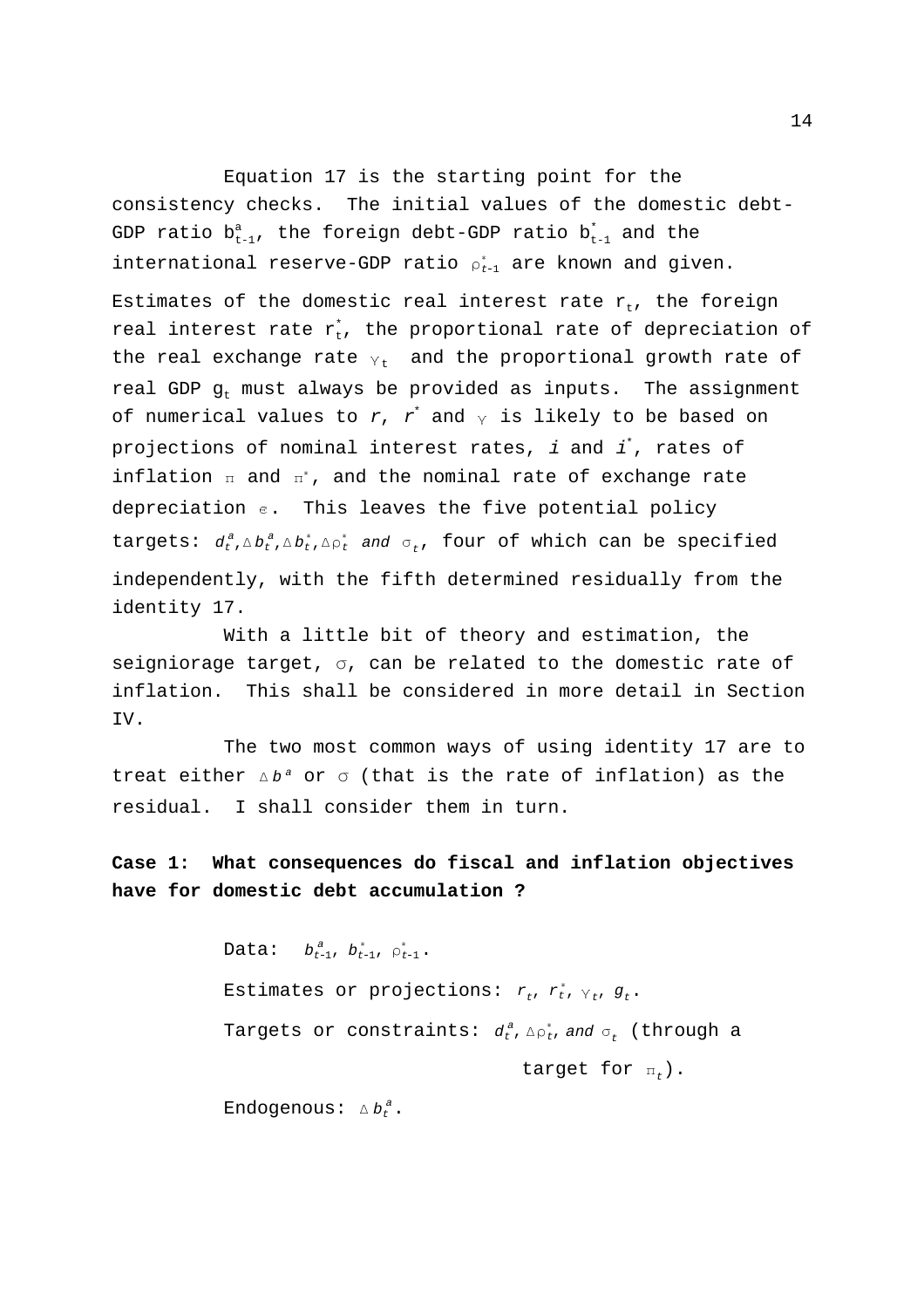bill. The government's target for the primary deficit ( $d_t^a$ ) reserves gives  $\Delta \rho_t^*$ . The external targets or constraints faced abroad. This gives  $\vartriangle b_t^*$ . For instance, if the government financial markets, then  $\Delta B_t^* = 0$ , that is, Given the stocks of government liabilities and assets outstanding and the estimates of growth, real interest rates, and the rate of depreciation of the real exchange rate, one can determine the inflation-and-growth-corrected interest then determines the inflation-and-growth-corrected deficit. A target for or constraint on the behavior of international by the government determine the amount (if any) it can borrow would like to borrow but is rationed out of the international

 $\Delta b_t^*$  =  $-b_{t-1}^*(\pi_t+g_t)(1+\pi_t)^{-1}(1+g_t)^{-1}$ <0 if  $b_{t-1}^* > 0$ . I shall return to the external borrowing of the government in Section V.

ratio  $\Delta b_t^a$  follows. The government's inflation target determines  $\sigma_t$ . Given these inputs, the behavior of the domestic debt-GDP

 $b_t^{\ a},\ \ b_t^{\ast}$  and  $\ _{\triangleright\ t}^{\ast},$  which can be used as inputs in an identical set The next step is to verify whether the implied behavior of the domestic debt-GDP ratio makes sense. Note that one can repeat the analysis for as many successive periods as one wishes. The first period's calculation yields of calculations for the next period and so on.

If the implied domestic debt-GDP ratio is rising steadily, with no end in sight, the fiscal policy targets and the monetary financing or inflation targets are not consistent. (Indeed, a very steep implied rise in the internal debt-GDP ratio may lead one to question and revise the domestic real interest rate estimates that were one of the inputs in the exercise.) Something has to give. One can redo the exercise with a different primary deficit, with a different assumption about seigniorage (that is, a different assumption about inflation) or, more generally, with different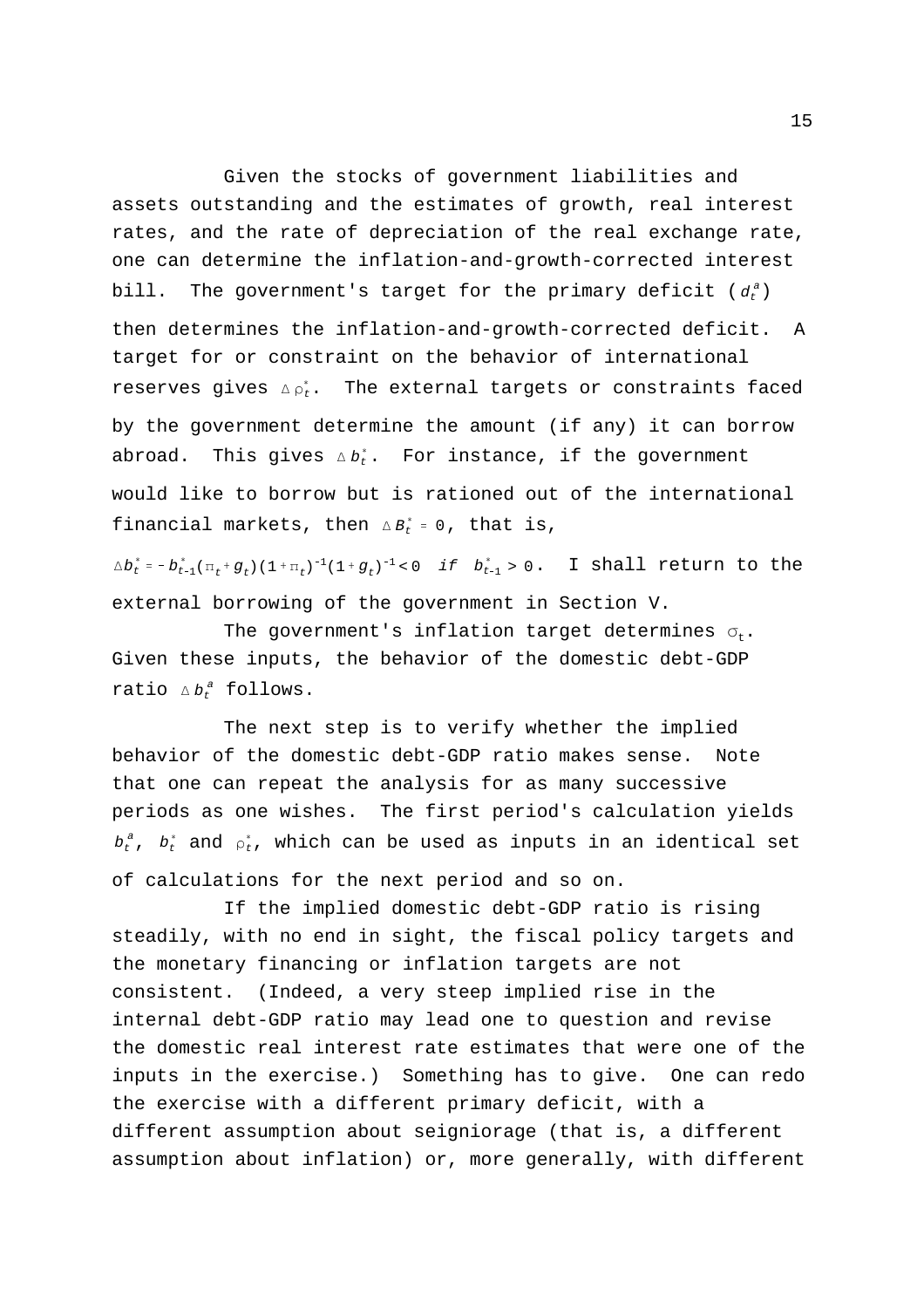assumptions about any or all of the exogenous inputs into the exercise, until something emerges that makes sense and is acceptable.

**Case 2. What is the rate of inflation implied by the government's fiscal and financial strategy?**

> Data:  $b_{t-1}^a$ ,  $b_{t-1}^*$ ,  $\rho_{t-1}^*$ Estimates or projections:  $r_t$ ,  $r_t^*$ ,  $\gamma_t$ ,  $g_t$ . Targets or constraints:  $d_t^a$ ,  $\Delta b_t^a$ ,  $\Delta b_t^*,$   $\Delta \rho_t^*$ . Endogenous:  $\sigma_t$  (that is,  $\pi_t$ ).

 $b_{t-1}^a$ ,  $b_{t-1}^a$ ,  $\rho_{t-1}^a$ ,  $r_t$ ,  $r_t^*$ ,  $\gamma_t$ ,  $g_t$ ,  $d_t^a$ ,  $\Delta b_t^a$ ,  $\Delta b_t^*$  and  $\Delta \rho_t^*$ . A typical be constant. Note that if  $\vartriangle b_{t}^{a}$  = 0, nominal domestic debt grows at the rate of nominal GDP, that is,  $B_t^a = (1 + \pi_t) (1 + g_t) B_{t-1}^a$ . In this case, the amount of real resources (as a fraction of GDP) to be extracted by running the printing presses,  $\sigma_{t}$ , is left to be residually determined from equation 17 after the economist provides benchmark for the domestic debt-GDP ratio  $b^a$  is that it should

In this exercise, with the deficit and the permitted net domestic and foreign debt issues given, any shortfall of sources of funds relative to uses of funds has to be made up by printing base money. Through the demand function for base money, to be discussed in Section IV, a given amount of required seigniorage implies a rate of inflation  $\pi$ . The purpose of the exercise is to check whether the implied rate of inflation is acceptable and, more important, whether it is the same as the assumed rate of inflation that went into the calculations that yielded inputs of domestic real interest rates and real exchange rate depreciation. Indeed, the estimate of the primary deficit,  $d^a$ , which is another input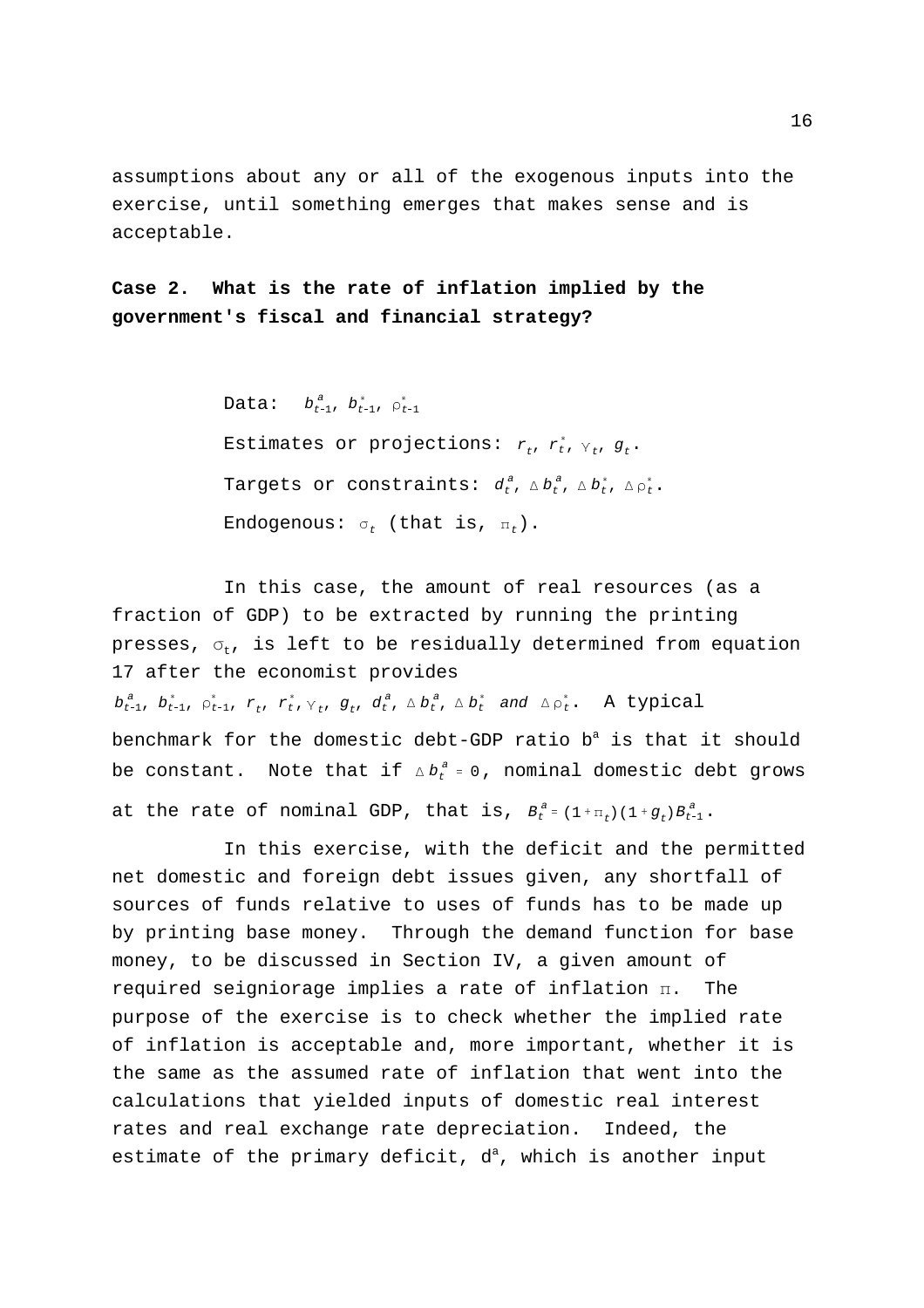into the exercise, is bound to be a function of the rate of inflation (through the Olivera-Tanzi effect) (Tanzi 1978).

The exercises can be done, of course, with any of the non-predetermined variables in equation 17 as the residual one. It may be interesting, for example, to calculate the primary deficit,  $d^a$ , implied by the debt and reserve objectives and the inflation target  $(\sigma)$ . If the number that comes out is too small to be feasible, at least one of the inputs will have to be revised.

#### **(IV) From seigniorage to inflation (and back)**

Formally, the consistency exercises either determine  $\sigma$  or use  $\sigma$  as an input in the endogenous determination of some other fiscal or financial variable. In practice it is often desirable (and feasible) to establish a behavioral relationship between seigniorage  $\sigma$  and the rate of inflation  $\Pi$  .

Note from the definition of seigniorage that it can be written in a number of ways:

(18a) 
$$
\sigma_t = h_t - h_{t-1} (1 + g_t)^{-1} (1 + \pi_t)^{-1}
$$

(18b) 
$$
\sigma_t = \Delta h_t - h_{t-1} (\pi_t + g_t + \pi_t g_t) (1 + g_t)^{-1} (1 + \pi_t)^{-1}
$$

(18c)  $\sigma_t = \mu_t (1 + \mu_t)^{-1} h_t$ .

Here  $\mu_t$  =  $(H_t$ - $H_{t-1})/H_{t-1}$ , the proportional rate of growth of the nominal stock of base money in period t.

inherited ratio of base money to GDP.  $\pi_t h_{t-1}$  is sometimes The second term on the right-hand side of equation 18a illustrates how inflation and real growth "amortize" the called the inflation tax. Clearly, a higher realized rate of inflation raises the inflation tax and permits a higher amount of seigniorage to be extracted. A higher anticipated rate of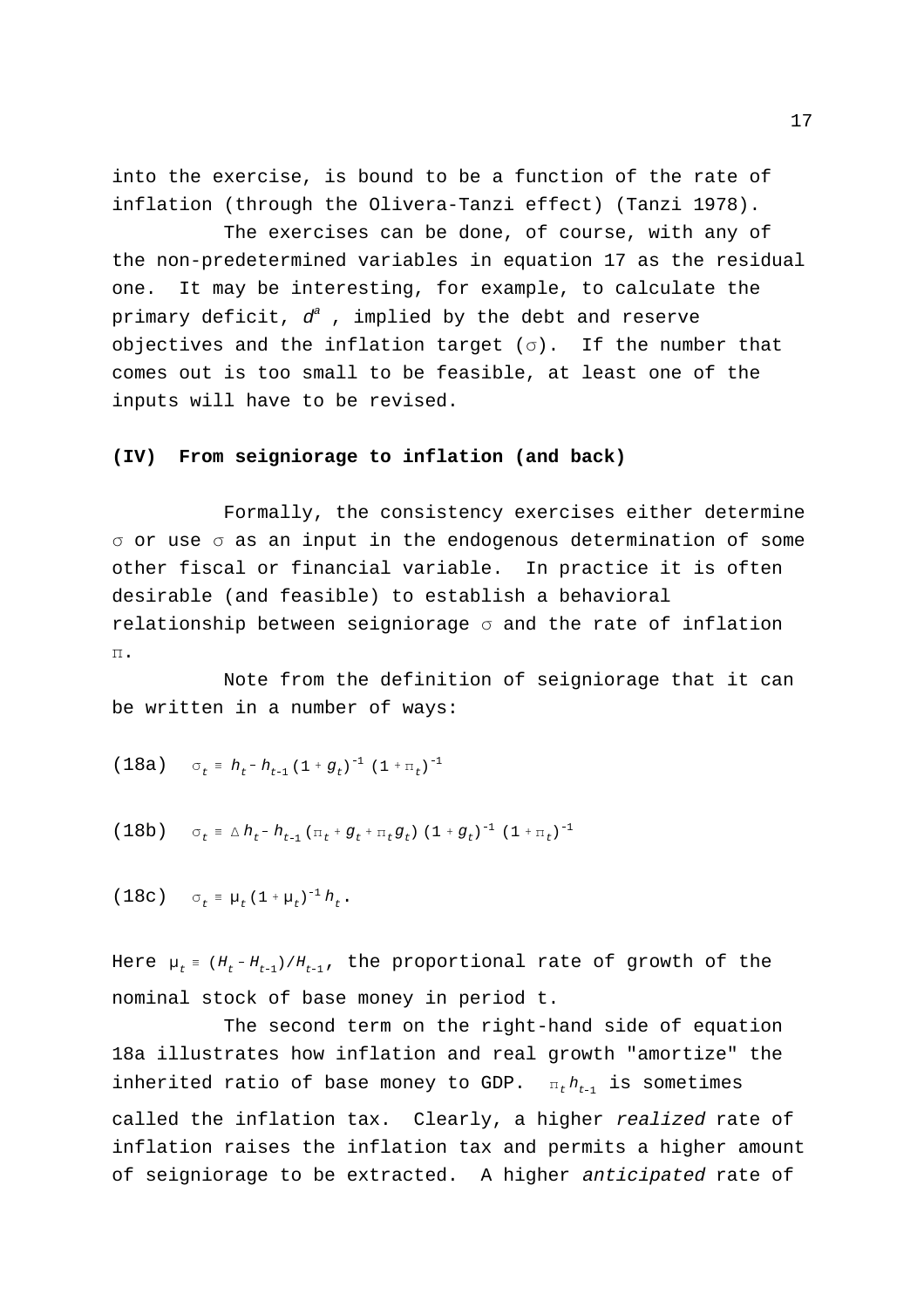inflation however, in all likelihood reduces the demand for real money balances, that is, it lowers the first term on the right-hand side of 18a or 18b: the inflation tax base is eroded. To raise very large amounts of seigniorage, one would wish to have both a high realized rate of inflation and a low anticipated rate of inflation. That, of course, is not a feasible long-run proposition if the private sector is reasonably well-informed and rational.

The effects of inflation on the budget identity are not restricted to  $\sigma$ . I already noted the Olivera-Tanzi effect, through which inflation (even if anticipated) may increase the primary deficit by reducing the real value of tax receipts. If the private sector holds fixed-interest public debt denominated in the domestic currency, then inflation that is unanticipated at the date the debt is issued, will reduce the realized real return on these debt instruments. One can no doubt think of other channels through which anticipated and unanticipated inflation affect the entries in the budget identity, and they should be allowed for in the forecasts, estimates, and guesses that produce the numerical inputs for the consistency checks.

Consider the case where realized and anticipated inflation are the same. If the absolute value of the elasticity of demand for base money with respect to the (expected) rate of inflation is greater than unity, then higher (actual and expected) inflation will actually reduce the real value of seigniorage. This is the so-called "seigniorage Laffer curve."

rates of inflation are given by  $1+\pi$  =  $(1+\mu)/(1+g)^{-1}$ . If the long-Four examples of simple long-run or steady-state base money demand functions are shown below in equations 19ad. In steady state, h is constant, and actual and expected run demand for base money is linear in  $\pi$  (19a), or if the logarithm of the demand for money is linear in  $\pi$  (19b), there will be a unimodal seigniorage Laffer curve, with  $\sigma$  rising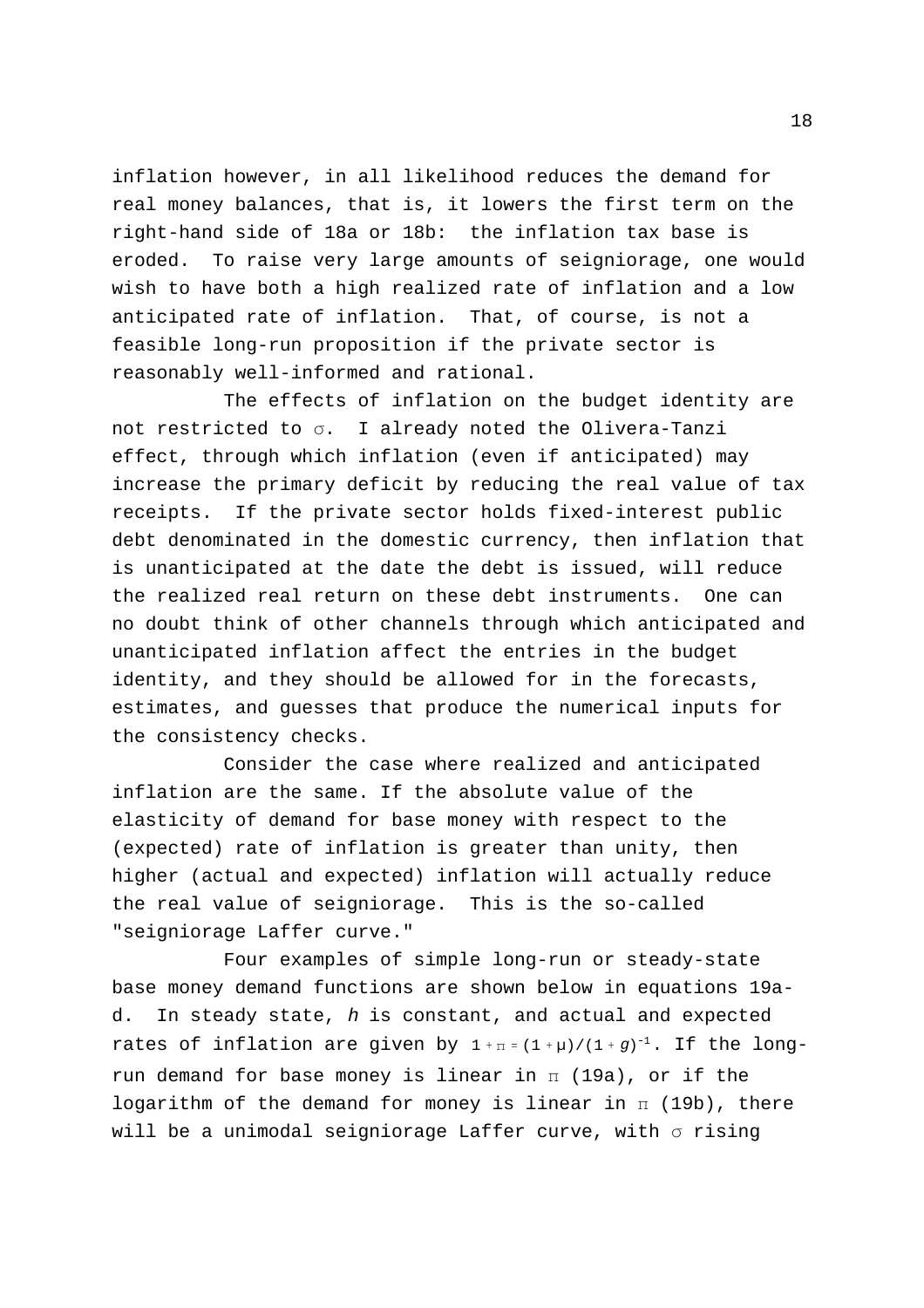with  $\pi$  for low rates of inflation and falling with  $\pi$  for high rates of inflation.

|       | (19a) $h = \alpha - \beta \pi$                                                                         | $\alpha$ , $\beta > 0$ |
|-------|--------------------------------------------------------------------------------------------------------|------------------------|
| (19b) | $ln(h) = \alpha' - \beta' \pi$                                                                         | $\beta' > 0$           |
| (19c) | $\ln(h) = \alpha^{\prime \prime} - \beta^{\prime \prime} \ln(1 + \pi) \quad \beta^{\prime \prime} > 0$ |                        |
| (19d) | $h^{-1}(1 + \pi)(1 + g) = \alpha'$ '' + $\beta'$ '' $\pi$<br>$\alpha$ ''', $\beta$ '''> 0              |                        |

 $V_t = \frac{P_t Y_t}{M}$  $M_{t-1}$ velocity of circulation of base money  $V_t = \frac{P_t Y_t}{M} = (1 + \pi_t) (1 + g_t) h_{t-1}^{-1}$ Many other empirically plausible specifications of base money demand do not have a Laffer curve, of course. In the constant elasticity model, shown in equation 19c,  $\sigma$  always rises (falls) with  $\pi$  if the absolute value of the constant elasticity is less (greater) than unity. If the income

is a positive linear function of the rate of inflation (19d), seigniorage  $\sigma$  increases with  $\pi$  if  $\alpha'$ '' +  $g(a'$ '' -  $\beta'$ ''') > 0, and as  $\pi$  goes to infinity,  $\sigma$  asymptotically approaches a maximum value of  $(1 + g)/\beta'$ ''.

In equations 19a-d it is assumed that the steady state demand for real base money depends negatively on the expected rate of inflation and positively (and with unit elasticity) on real GDP. These steady state base money demand functions are unlikely to be useful for inferring the rate of inflation over any period of historical time.

In their empirical approach to estimating the demand for base money, Anand and van Wijnbergen split the demand for base money into its two components, demand for currency and demand for bank reserves. These two demand functions then are estimated with some allowance for the lags that characterize any "real time" adjustment pattern. The Anand-van Wijnbergen approach can be summarized as in equations 20 to 26. (All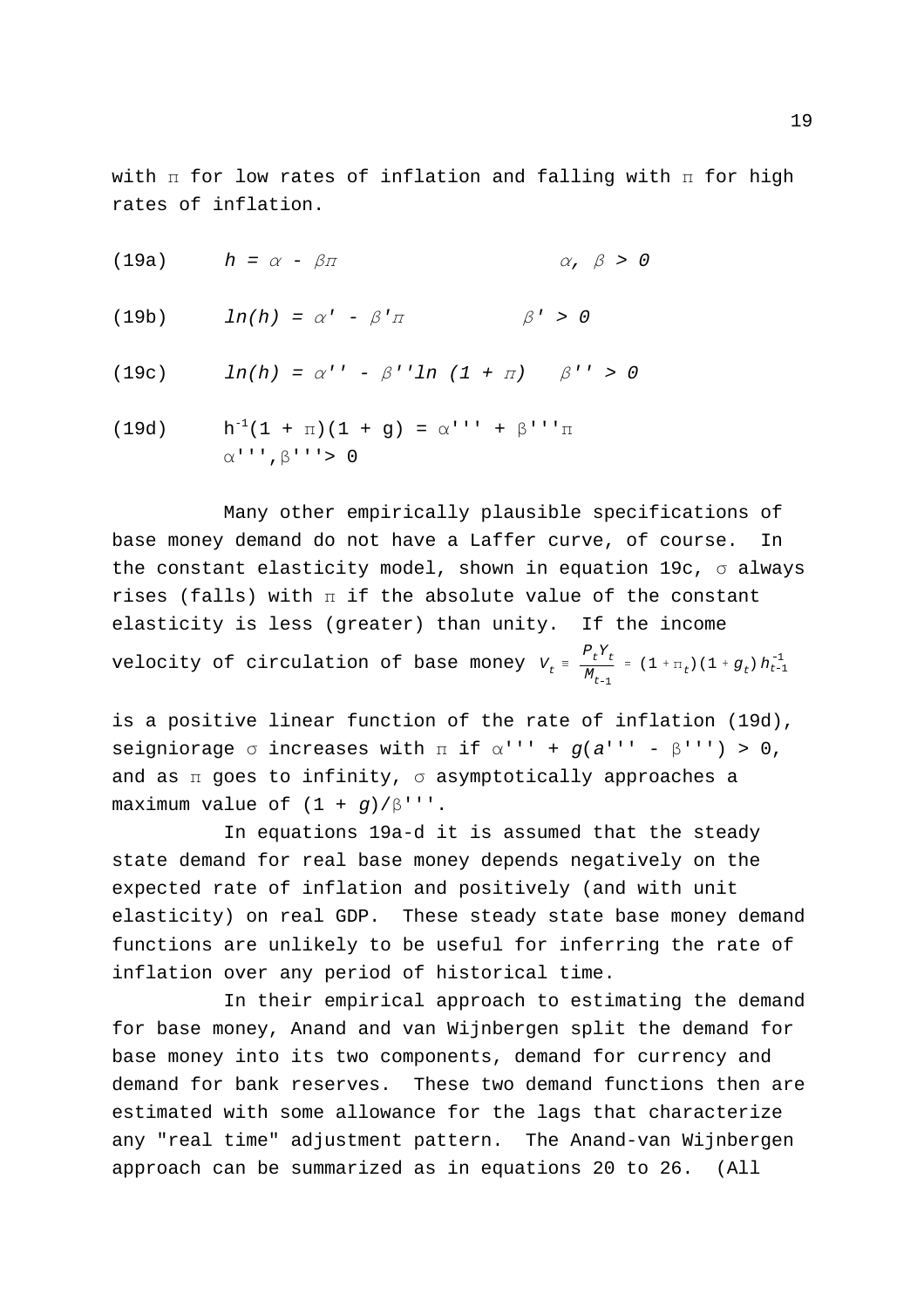stocks are relative to GDP). Required reserves pp are split into reserves on demand deposits  $\rho \rho^{dd}$  and reserves on time deposits  $\rho \rho^{td}$ . The fraction of demand deposits backed by reserves is  $\theta^{dd}$ , and the fraction of time deposits backed by reserves is  $\theta^{td}$ . One could make the reserve ratios behavioral, a simple portfolio model. The expected rate of inflation fi but for simplicity I assume that the legal reserve requirements are strictly binding. The demands for currency cu, demand deposits dd and time deposits td are determined in and the nominal interest rates on demand deposits  $(i^{dd})$  and on time deposits ( $i<sup>td</sup>$ ) are arguments in the three asset demand functions 22, 25 and 26. The gross substitutes priors on the signs of the rate of return effects in the asset demand functions are written below the arguments in the equations. (It is a very rare event to find any significant and "correctly signed" effect of domestic interest rates on financial asset demands in developing countries with repressed financial markets.)

on foreign-currency-denominated assets  $e$  and  $i^*$ + $e$  where  $e$ Other likely candidates for inclusion as arguments in the money demand functions are the expected rates of return denotes the expected proportional rate of depreciation of the nominal spot exchange rate. The former would be expected to have an effect if (limited) direct currency substitution (dollarization) is a possibility. The second would occur if domestic residents are able to shift into interest-bearing foreign-currency-denominated assets. A variable such as real financial wealth (perhaps as a proportion of GDP,  $\omega$ ) might also be included. The assumption of a unit elasticity of asset demands with respect to income should be tested.

(20)  $h \equiv cu + \rho \rho$ 

(21)  $\rho \rho = \rho \rho^{dd} + \rho \rho^{td}$ 

20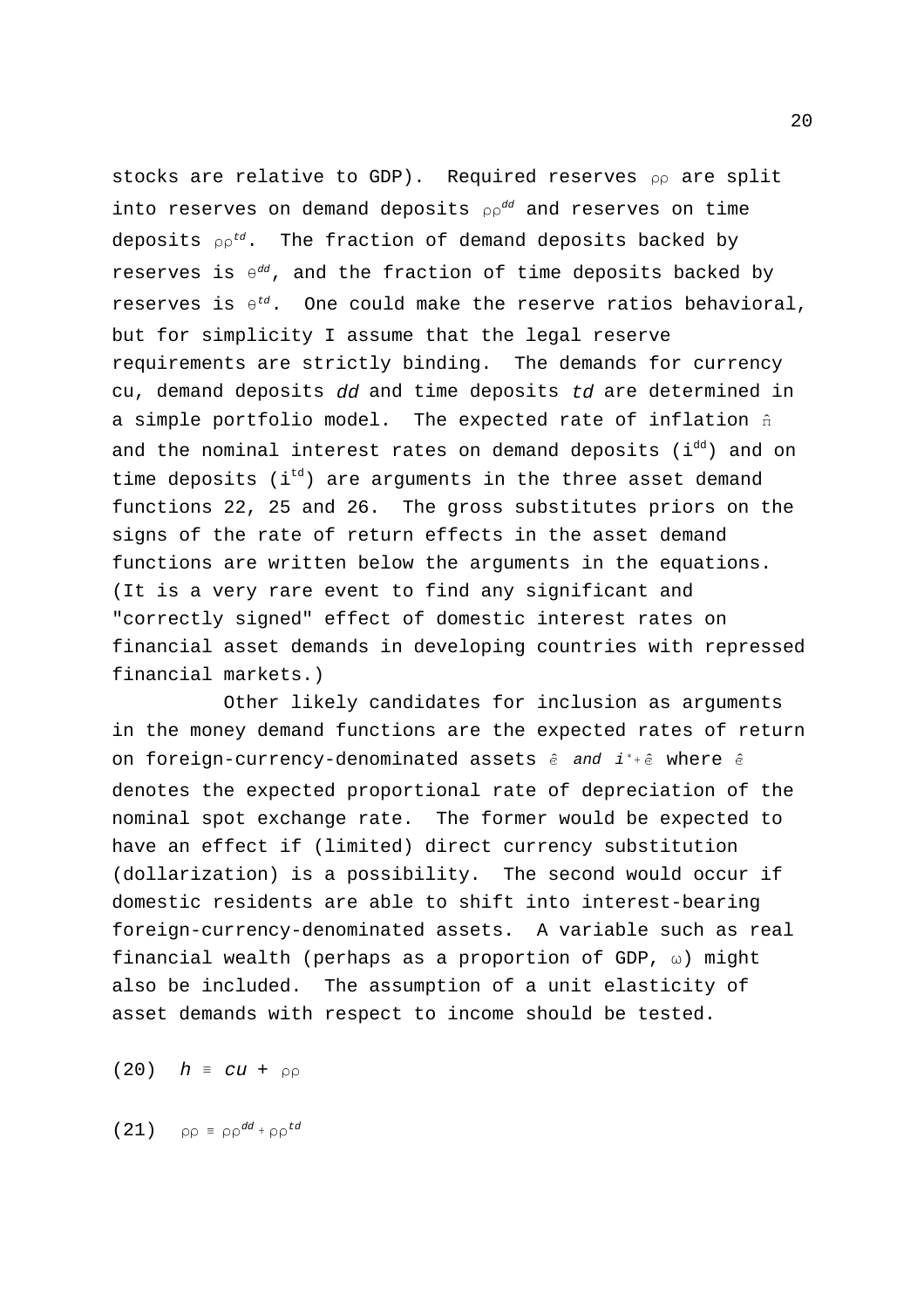(22) 
$$
cu = f^c \begin{pmatrix} \hat{\pi} & i^{dd} & i^{td} & \hat{e} & i^* + e & \omega & Y \\ (-) & (-) & (-) & (-) & (-) & (-) & (-) & (-) & (+) & (+) & (+) \end{pmatrix}
$$
  
(+ dynamic specification)

(23)  $\rho \rho^{dd} =$  $0 < \theta^{dd} < 1$ 

(24)  $\rho \rho^{td} = \theta^{td} t d$   $0 < \theta^{td} < 1$ 

dd <sup>f</sup>dd ˆ% ( ), <sup>i</sup>dd (), <sup>i</sup>td ( ); <sup>ˆ</sup> ( ),<sup>i</sup> ( ) <sup>ˆ</sup>, <sup>7</sup> (); Y () (25) (+ dynamic specification)

$$
(26) \ttd = f^{td} \left( \begin{array}{cc} \hat{\pi} & i^{dd} & i^{td} \\ (-) & (+) & (-) & (-) \end{array} \begin{array}{c} \hat{e} & i^{*} + \hat{e} & \omega & Y \\ (-) & (-) & (-) & (-) \end{array} \right)
$$

(+ dynamic specification)

 $\hat{\pi}$ ,  $i$   $^{dd}$ ,  $i$   $^{td}$ ,  $\theta^{dd}$  and  $\theta^{td}$  (and possibly also expected rates of return Estimating the three asset demand functions enables one to obtain the demand function for base money. This must therefore include as arguments such variables as on foreign-currency-denominated assets, private financial wealth, and real income, as well as lags of the dependent and independent variables). To evaluate the implications for inflation of a given seigniorage requirement  $\sigma$ , these arguments will all have to be provided as inputs. What comes out of the calculations is, of course, the expected rate of inflation,  $\hat{n}$ , not the realized rate of inflation.

One way to minimize the amount of effort required is to ask what steady state (actual and expected) rate of inflation would permanently yield the amount of seigniorage determined by the consistency check. This might then be interpreted as the long-term inflationary consequences of pursuing a fiscal-financial strategy that implies a given need for seigniorage revenue. Unless the seigniorage required (as a fraction of GDP) is indeed constant over time (and unless all the other arguments in the base money demand function are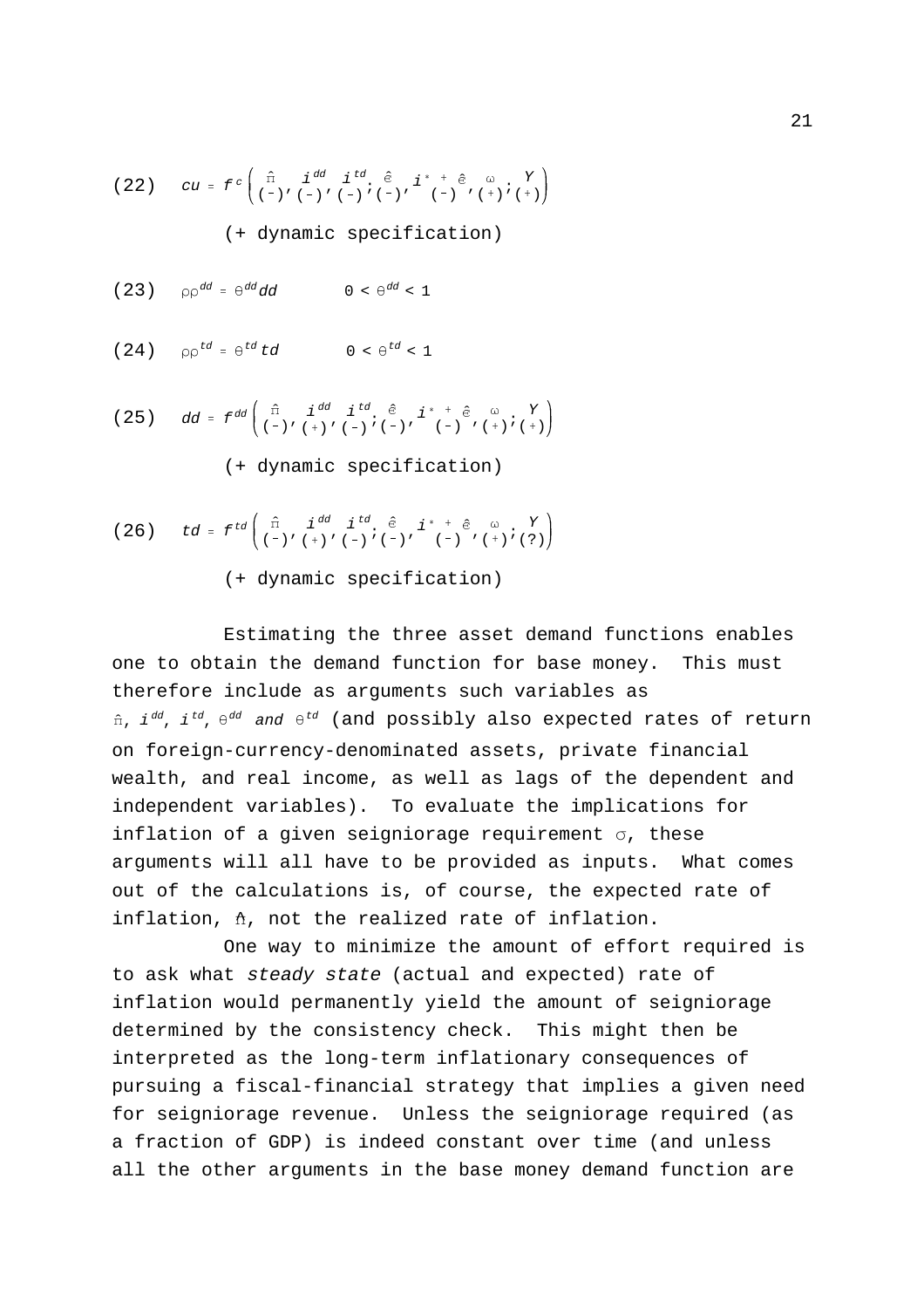also constant), this kind of calculation cannot be expected to yield an accurate picture of the actual inflationary consequences of the fiscal-financial mix, not even over a long period of calendar time.

The problem of determining the relationship between the amount of seigniorage to be extracted in any given period and the rate of inflation in that period can be even more awkward if the expected rate of inflation in the money demand function determining  $h<sub>r</sub>$  is the expectation of the future rate of inflation  $\Pi_{t+1}$ , if expectations are modeled as rational and if inflation is governed by a process that is not completely backward-looking.

In practice, some shortcut will have to be made. A common one is to postulate some simple adjustment process for inflation. In the example given below, the excess of the actual rate of inflation  $\Pi_t$  over the current "core" rate of inflation  $F_{+}$  is an increasing function of the excess of the current base money-GDP ratio  $h_{t-1}$  over the long-run desired base money-GDP ratio  $h_+$ , which can be interpreted as the longrun money demand function outlined in equations 20-26. Expectational variables affecting h are handled in some mechanical way (through adaptive, extrapolative, or similar expectations mechanisms). Core inflation (sometimes identified with expected inflation) is some moving average of past actual inflation.

 $\Pi_t = \eta (h_{t-1} - \tilde{h}_t) + \tilde{\pi}_t$   $\eta > 0$ 

$$
\tilde{\pi}_t = \psi \pi_{t-1} + (1 - \psi) \tilde{\pi}_{t-1} \qquad 0 \leq \psi \leq 1
$$

Even when less ad-hoc approaches to linking up inflation with seigniorage are adopted, it is likely that the estimated relationship will be a loose and imprecise one, not just period by period, but even over any reasonable run of calendar time.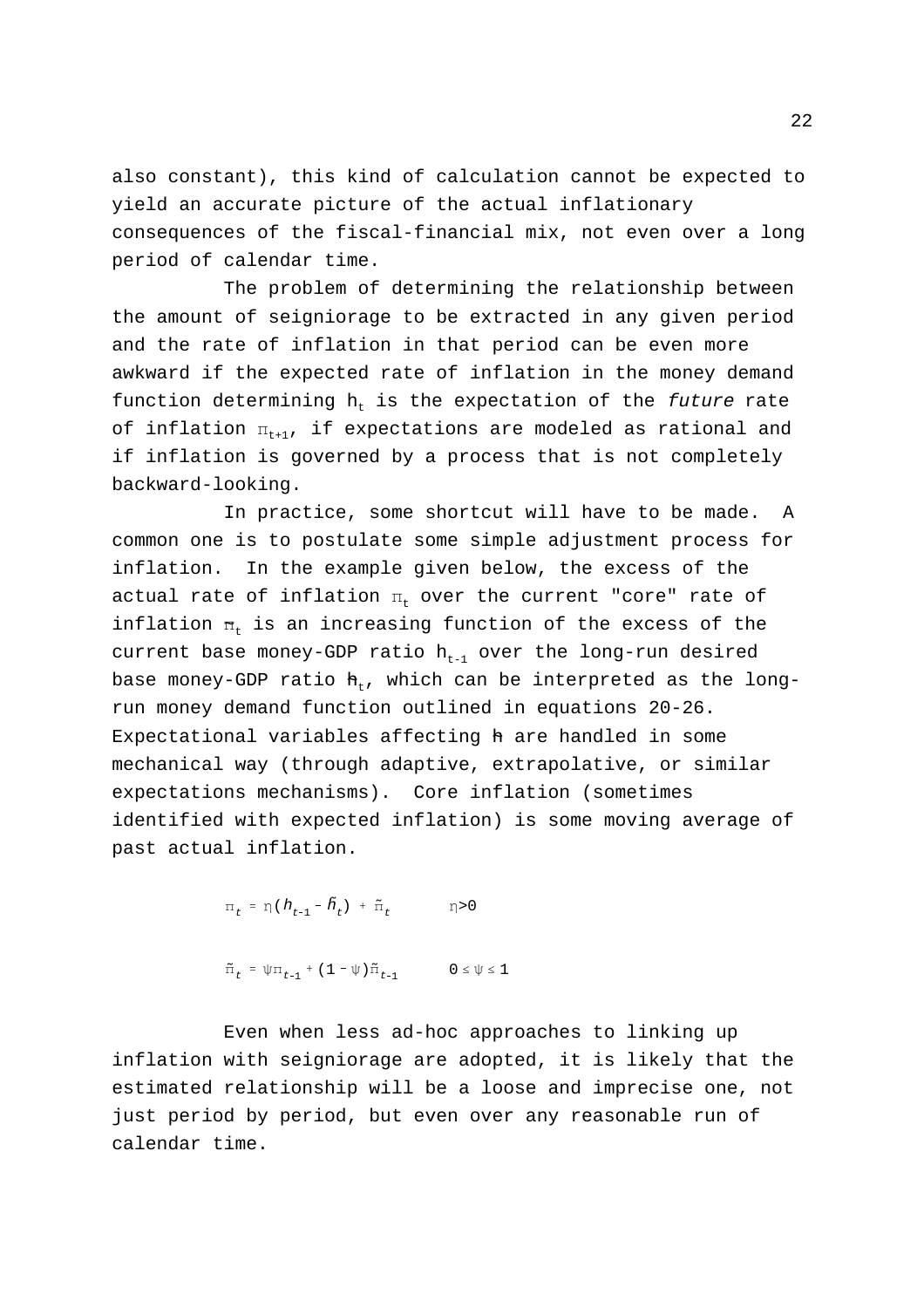## **(V) A Consistency Check of the External Financing Assumptions.**

change in net foreign government debt  $\Delta b^*$  and the change in the stock of foreign exchange reserves  $\Delta \rho^*$ . It is helpful to Key inputs in the fiscal consistency checks are the check the plausibility of the values assigned to these two variables by considering the external account of the country, given in equation 27. X denotes the domestic currency value of exports,  $Z^*$  the foreign currency value of imports,  $F^*$  net foreign assets of the private sector (for simplicity they are assumed to earn the rate  $i^*$ ), DFI net direct foreign investment in the country and DIV earnings remitted abroad by foreignowned firms. For simplicity, only the government is assumed to receive foreign aid. Because  $B^{\dagger}$  includes properly compounded arrears, the account given in equation (27) is complete.

$$
(27) \tXt - EtZt* + EtNt* + it*Et (Rt-1* + Ft-1* - Bt-1*) - DIVt = Et(\Delta Rt* - \Delta Bt* + \Delta Ft*) - DFIt
$$

Equivalently, using lower-case letters again to stand for upper-case variables as a proportion of GDP,

(28)  

$$
x_{t} - z_{t}^{*} + n_{t}^{*} - div_{t} + d\tilde{L}i_{t}
$$

$$
+ (1+g_{t})^{-1} [(1+r_{t}^{*})(1+r_{t}) - (1+g_{t})] (\rho_{t-1}^{*} + f_{t-1}^{*} - b_{t-1}^{*})
$$

$$
\equiv \Delta \left( \rho_{t}^{*} + f_{t}^{*} - b_{t}^{*} \right)
$$

The official international reserve and public sector foreign debt objectives used as inputs in the fiscal consistency checks have to be consistent with the projected current account surplus (the left-hand side of equation 28), the expected net foreign direct investment inflow, and the projected amount of net private investment abroad, some or all of which is sometimes dubbed "capital flight." The real GDP growth and real exchange rate depreciation assumptions used as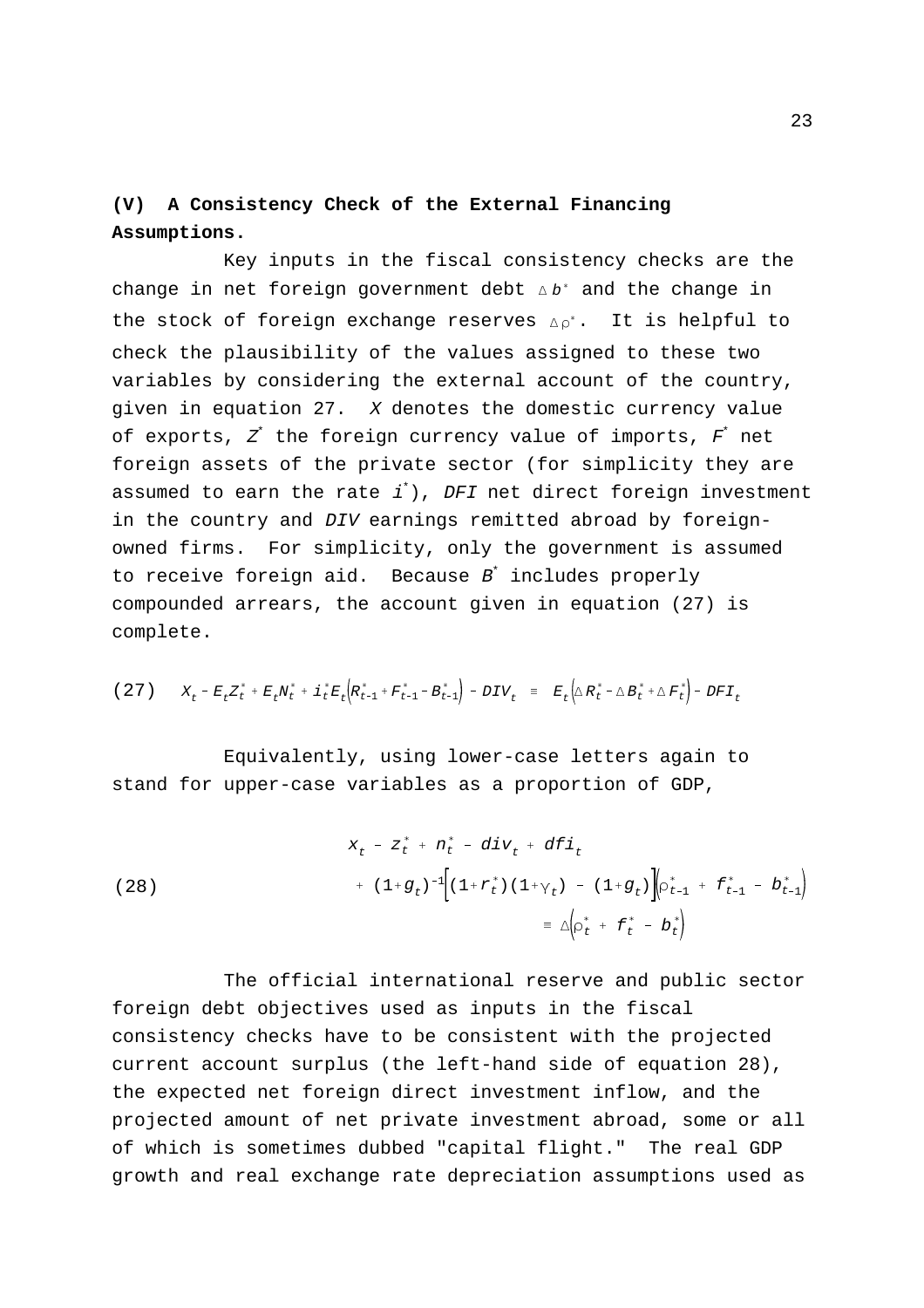inputs in the fiscal consistency checks have direct implications for the trade balance  $x - z^*$  and should be consistent with it.

capital flight component of  $\Delta f^*$ ). If it is difficult to come  $(\Delta b^* - \Delta \rho^*)$ , then the policymakers and their advisers will have What is sketched here is a framework for extending the one-equation model to a two-equation model. In the case under consideration, that involves the introduction of more than one additional variable, so I have not progressed very far toward a complete sequential general equilibrium model. Equations 27 and 28 do, however, serve to focus attention on a key relationship involving variables that can be monitored and measured relatively easily (with the possible exception of the up with balance-of-payments projections that are consistent with the government's planned recourse to foreign financing to go back to the drawing board until they match.

### **(VI) Solvency and Sustainability**

## (a) **Government Solvency and the Sustainability of the Public Debt Process**

The approach outlined in the first four sections of this paper can be related to the concept of government solvency in a way that may be illuminating. In the following notation,

$$
(29a) \qquad \qquad \bar{b} \equiv b^a + b^* - \rho^*
$$

(29b) 
$$
\bar{d}_t = d_t^a + \left(\frac{r_t^* + \gamma_t^* r_t^* \gamma_t - r_t}{1 + g_t}\right) (b_{t-1}^* - \rho_{t-1}^*)
$$

 $\bar{b}$  is the nonmonetary debt of the consolidated public sector and central bank as a proportion of GDP; d is the augmented primary deficit of the consolidated public sector and central bank as a proportion of GDP.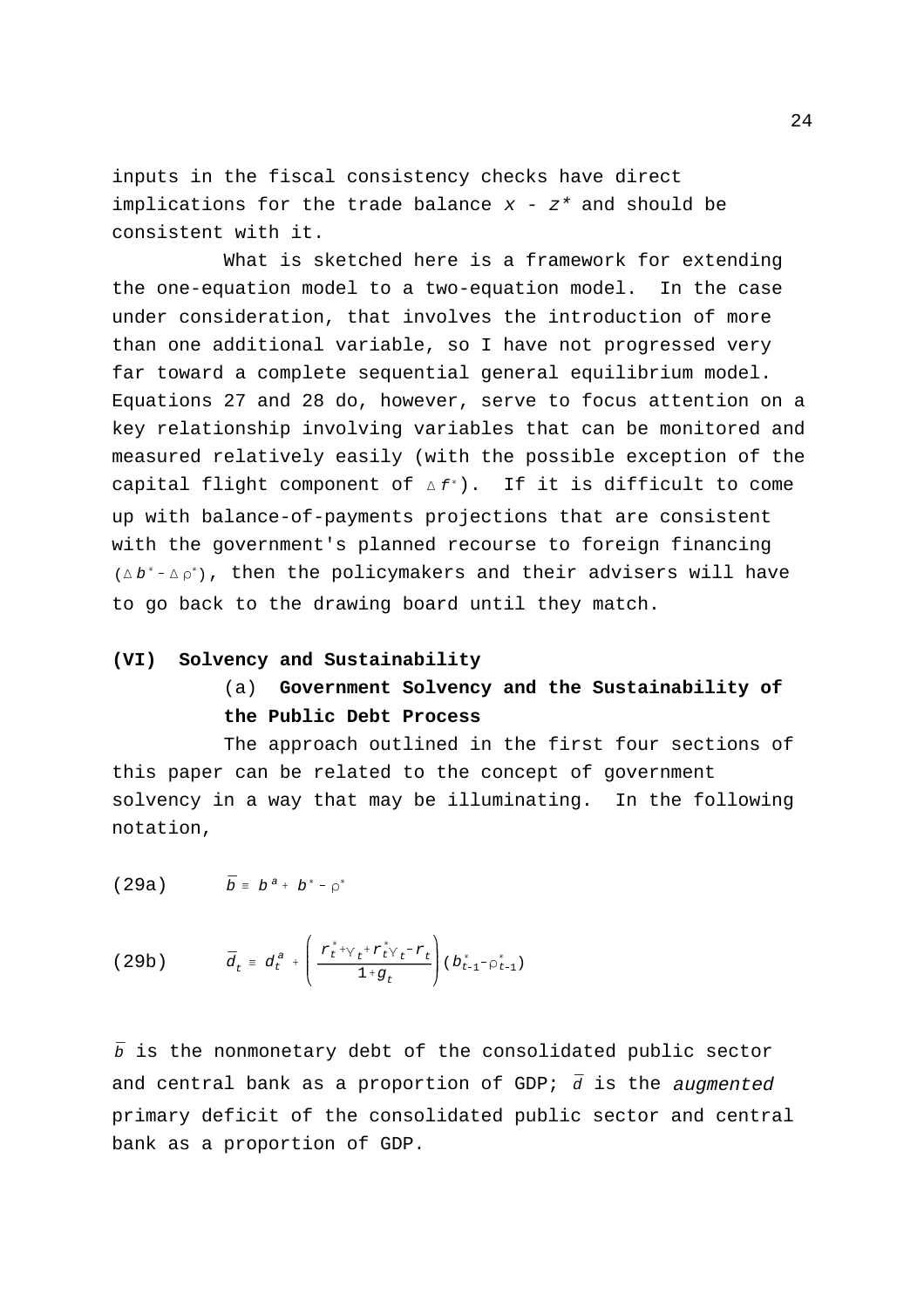Note that 
$$
r^* + \gamma + r^* = \frac{(1 + i^*)(1 + \epsilon) - (1 + i)}{(1 + \pi)}
$$
. If

 $(1 + i<sup>*</sup>)(1 + e) = 1 + i$ . I shall refer to  $(1 + i<sup>*</sup>)(1 + e)$  as uncovered (nominal) interest parity (UIP) holds, then the (ex-post) UIP value of the foreign rate of interest.

The public sector budget identity in equation 16 is rewritten as follows:

(30) 
$$
\bar{D}_{t-1} = \frac{(1+g_t)}{(1+r_t)} \left[ \bar{D}_t - \bar{d}_t + \sigma_t \right].
$$

The augmented public sector primary deficit  $\bar{d}$  allows for the not equal zero  $(b^* - \rho^* \neq 0)$  and that this debt may pay a foreign the case where  $b^*$ - $\rho^*$  is positive. Then if the domestic In equation 30 a common interest rate (the domestic one) is imputed to all government debt, domestic and foreign. fact that the government may have net foreign debt that does rate of interest that is different from the UIP rate. Take interest rate exceeds the UIP value of the foreign interest rate, the government saves resources by borrowing externally rather than domestically; that is, the true interest cost of the public debt is less than the interest cost with all debt costed at the domestic rate of interest. The augmented primary deficit in equation 29b includes these interest savings.

The budget identity 30 can be solved recursively forward in time. Since future interest rates, growth rates, primary deficits, and seigniorage are not known with certainty, it makes sense to write the resulting expression in terms of expected, rather than realized, values.  $\epsilon_t$  is the expectation operator conditional on information available at the beginning of period  $t$ . This yields

$$
(31) \qquad \qquad \bar{b}_{t-1} = \mathcal{C}_t \left\{ \sum_{j=0}^{\infty} \Omega_t^j \left[ -\bar{d}_{t+j} + \sigma_{t+j} \right] \right\}
$$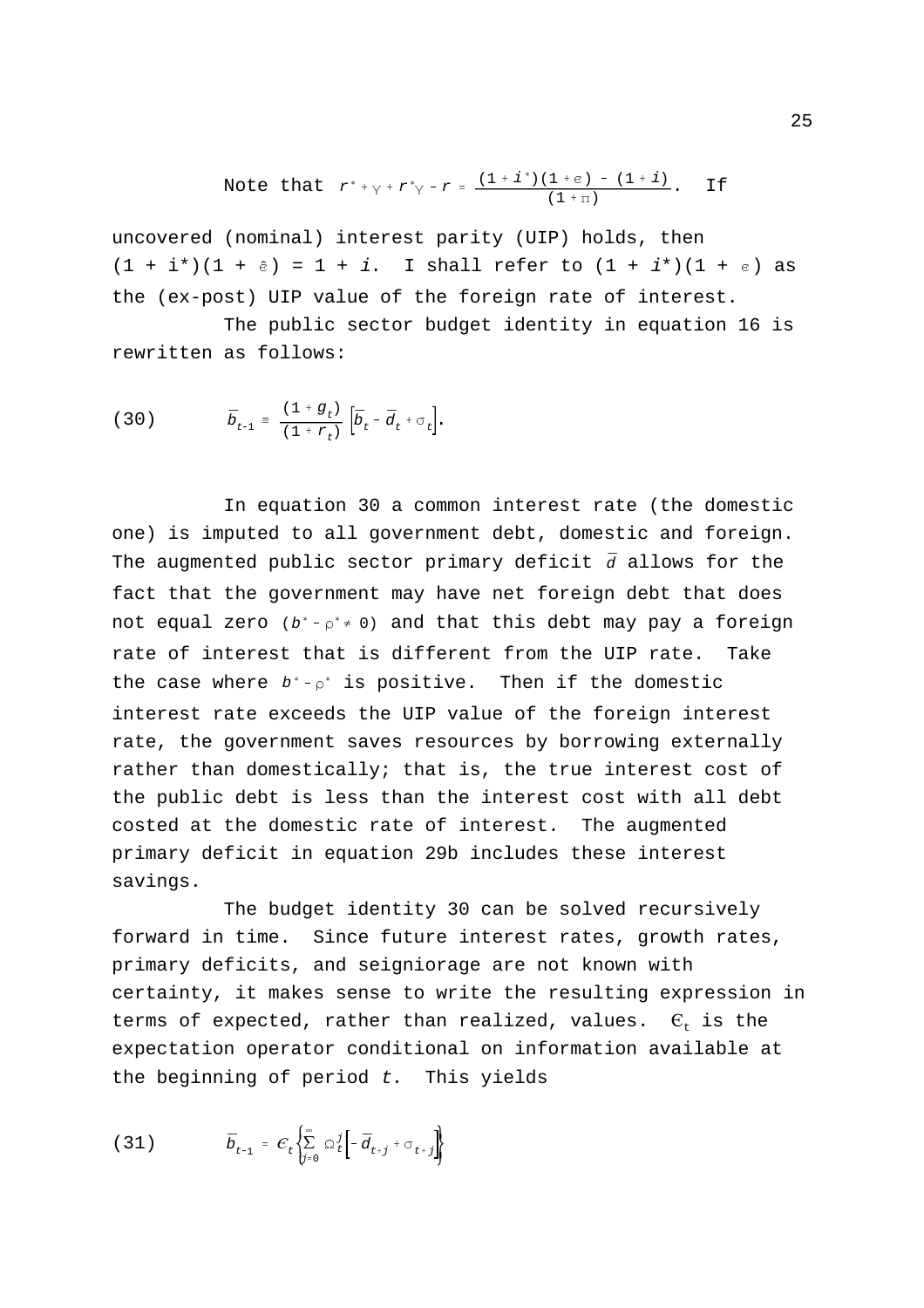$$
+ \lim_{j \to \infty} \quad C_t \left\{ \Omega_t^j \ \bar{D}_{t+j} \right\}
$$

$$
\Omega_{t}^{j} = \prod_{i=0}^{j} \frac{(1+g_{t+i})}{(1+r_{t+i})} \qquad j \geq 0
$$

The  $\Omega_t^j$  are the discount factors between periods t and t+j. The first expression on the right-hand side of equation 31 is the present discounted value of expected future (augmented) primary surpluses and expected future seigniorage. The second expression is the expectation of the present discounted value of the public debt in the infinitely distant future.

In equation 31 the stocks and flows are expressed as proportions of GDP, and the discount rates are real interest rates net of real growth rates. One can, of course, restate equation 31 in an entirely equivalent manner using stocks and flows measured in domestic currency (with domestic nominal interest rates used for discounting) or using real stocks and flows (using domestic real interest rates for discounting). With minor and obvious changes in the definition of the augmented public sector deficit, one could express 31 equivalently using stocks and flows measured in foreign currency (with foreign nominal interest rates used for discounting).

The condition for public sector solvency in a world without an obvious finite terminal date is a straightforward generalization of the solvency condition in an economy with a known finite terminal date. For the finite-horizon economy, the solvency condition is that the government cannot leave a positive stock of debt in the last period. The infinitehorizon extension of this criterion is that in the limit as the terminal date goes to infinity, the present discounted value of the public debt should not be positive. Formally,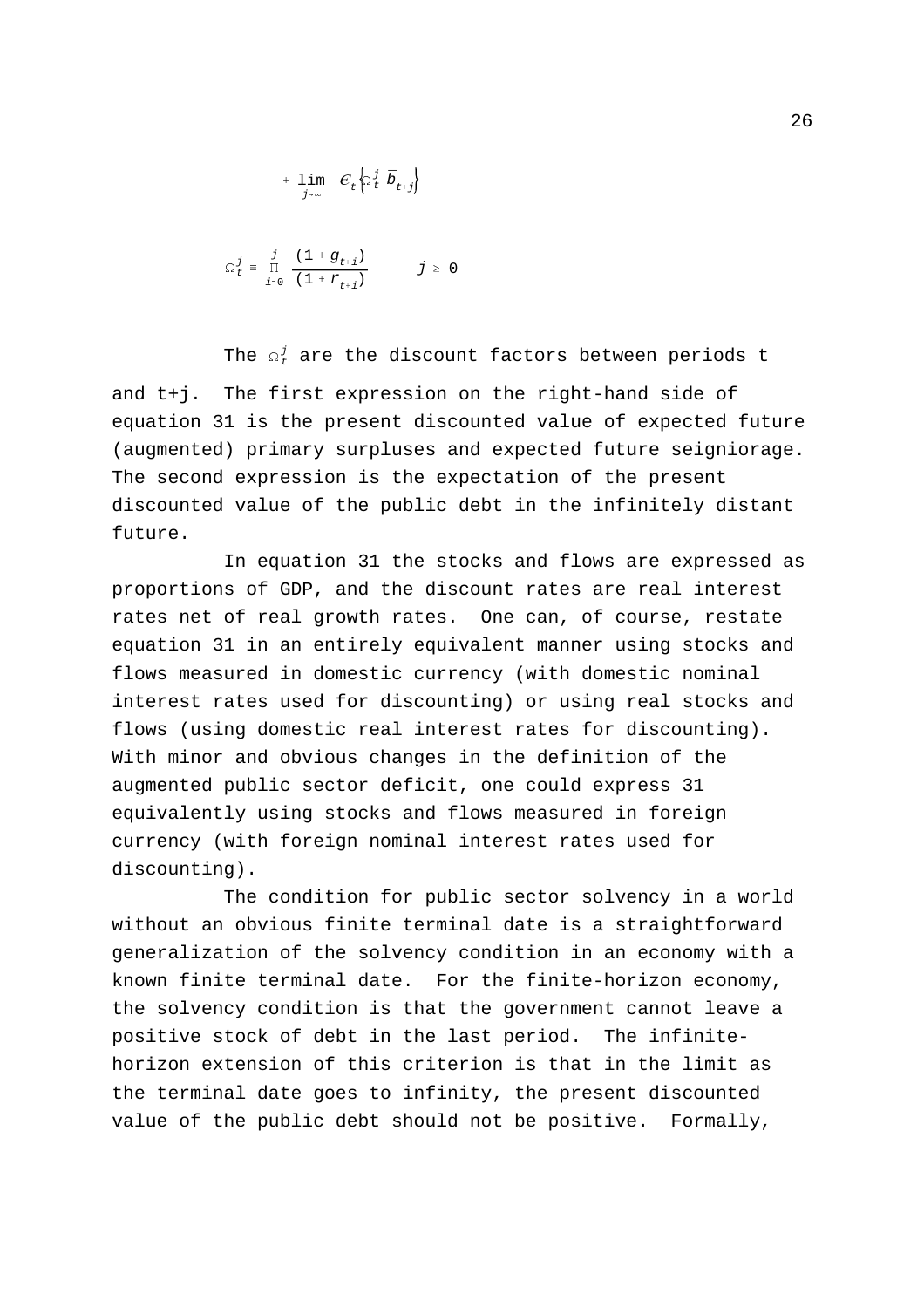$$
(32a) \qquad \lim_{j\to\infty} \quad \mathcal{C}_t \left\{ \Omega_t^j \ \bar{b}_{t+j} \right\} \leq 0 \ .
$$

Equations 31 and 32a together imply

$$
(32b) \t\t\t \bar{b}_{t-1} \leq \mathcal{C}_t \left\{ \sum_{j=0}^{\infty} \Omega_t^j \left[ -\bar{d}_{t+j} + \sigma_{t+j} \right] \right\}.
$$

Equation 32b states that the expected present discounted value of future (augmented) primary surpluses and seigniorage should be at least as large as the outstanding stock of public debt. For practical purposes, no generality is lost if it is assumed that 32a and 32b hold with strict equality.

The meaning of the solvency constraint is wellknown: the public debt is not permitted to grow forever at a rate exceeding the rate of interest. A solvent government cannot indefinitely pay the interest it owes on its outstanding debt simply by borrowing more. At some point it will have to run primary surpluses or print money. The solvency constraint presumes a world where the real interest rate is not forever below the growth rate of capital, or, more generally, one in which the net marginal social product of capital is not forever below the growth rate of capital. In such a dynamically efficient world, Ponzi games are ruled out.

The solvency criterion is extremely weak. It can be satisfied even if the public debt-GDP ratio grows without bound, as long as the growth rate of the debt-GNP ratio is less than the excess of the interest rate over the growth rate of GNP! The criterion says that if there is a positive stock of debt outstanding, primary surpluses and/or positive seigniorage will have to occur in the future. In principle, one can make up for a thousand years of primary deficits "up front" with a subsequent ten thousand years of primary surpluses, but the time consistency, and therefore the credibility of such a strategy is obviously in doubt.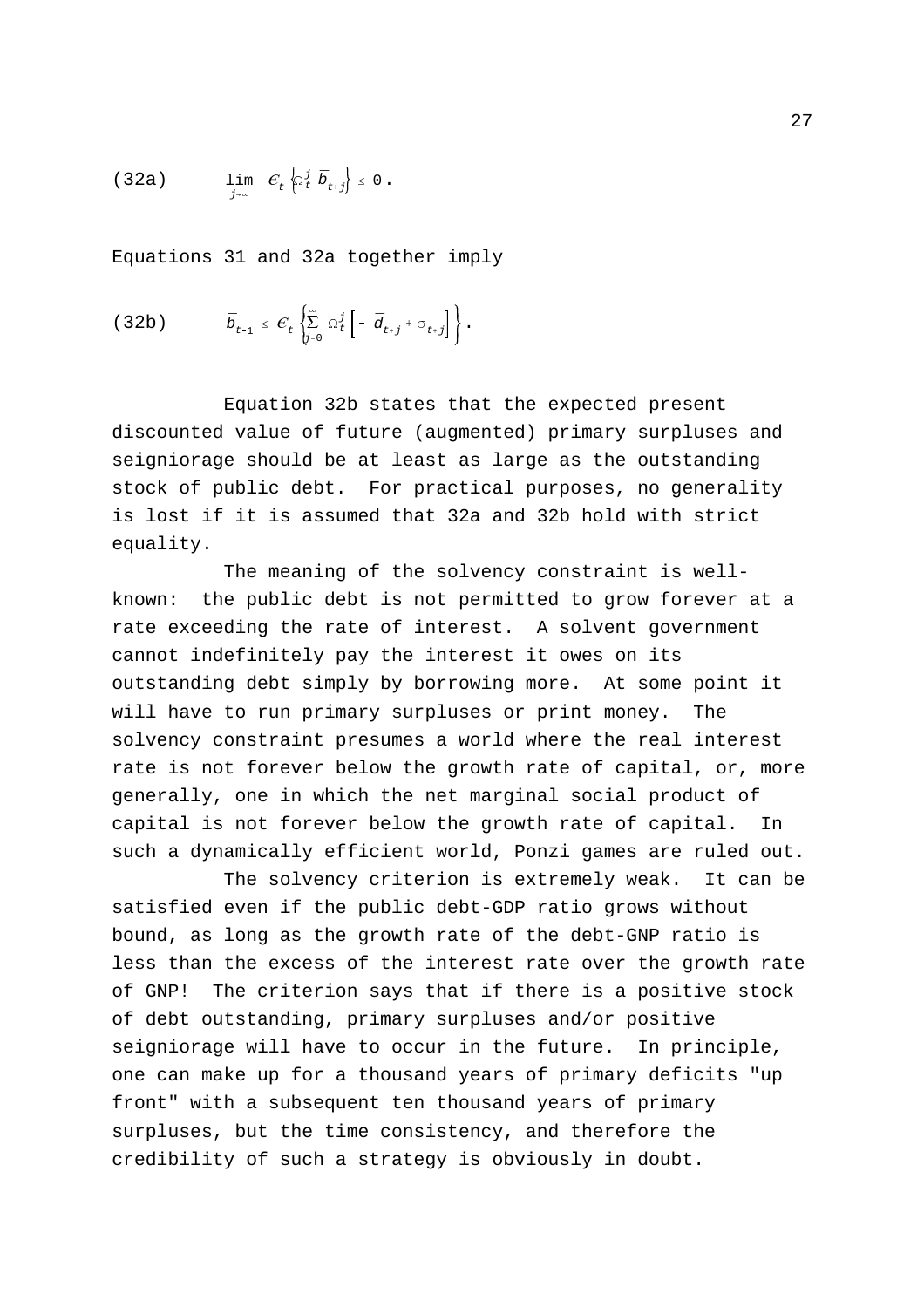In addition, public debt-GDP ratios that rise without bound are only feasible if all of GDP and all of the interest bill on the outstanding stock of debt can be taxed away costlessly in lump-sum fashion. Since both collection costs and dead-weight losses are likely to rise with the tax burden, a finite upper bound on the public debt-GDP ratio has to be a key property of any feasible strategy. Nevertheless, it is not hard to come up with empirical examples of time series processes for the public debt that exhibit parameter constancy over extended periods of time and that would, if they were followed into the indefinite future, fail to satisfy even the very weak solvency criterion given in equations 32a and 32b (see, for example, Hamilton and Flavin [1986], Wilcox [1989], Grilli [1989], Buiter and Patel [1992], Corsetti [1991], Corsetti and Roubini [1991].

historical debt-GDP ratio  $\bar b_{t\text{-}1}$  and projections of future The presence of an infinite sum on the right side of equation 32b may seem to make it nonoperational: who can predict what interest rates, growth rates, primary deficits, and seigniorage will be a thousand years from now? In practice, with real interest rates well in excess of real growth rates in most developing, semi-industrialized, and former centrally planned economies, primary deficits and seigniorage in the distant future will not significantly affect the valuation of the right-hand side of 32b. Given the interest rates and growth rates, one can use 32b to check whether future planned primary deficits and monetization satisfy the solvency constraint. If they do not, something will have to give. If interest rates, expected future growth, primary surpluses, or monetization cannot adjust, there will be a partial or complete default on the public debt, ensuring that, ex-post, the solvency constraint is satisfied (at the new, post default value of the public debt).

The future planned or expected seigniorage flows can, of course, be related to an inflation scenario, using the kind of models described in Section IV.

28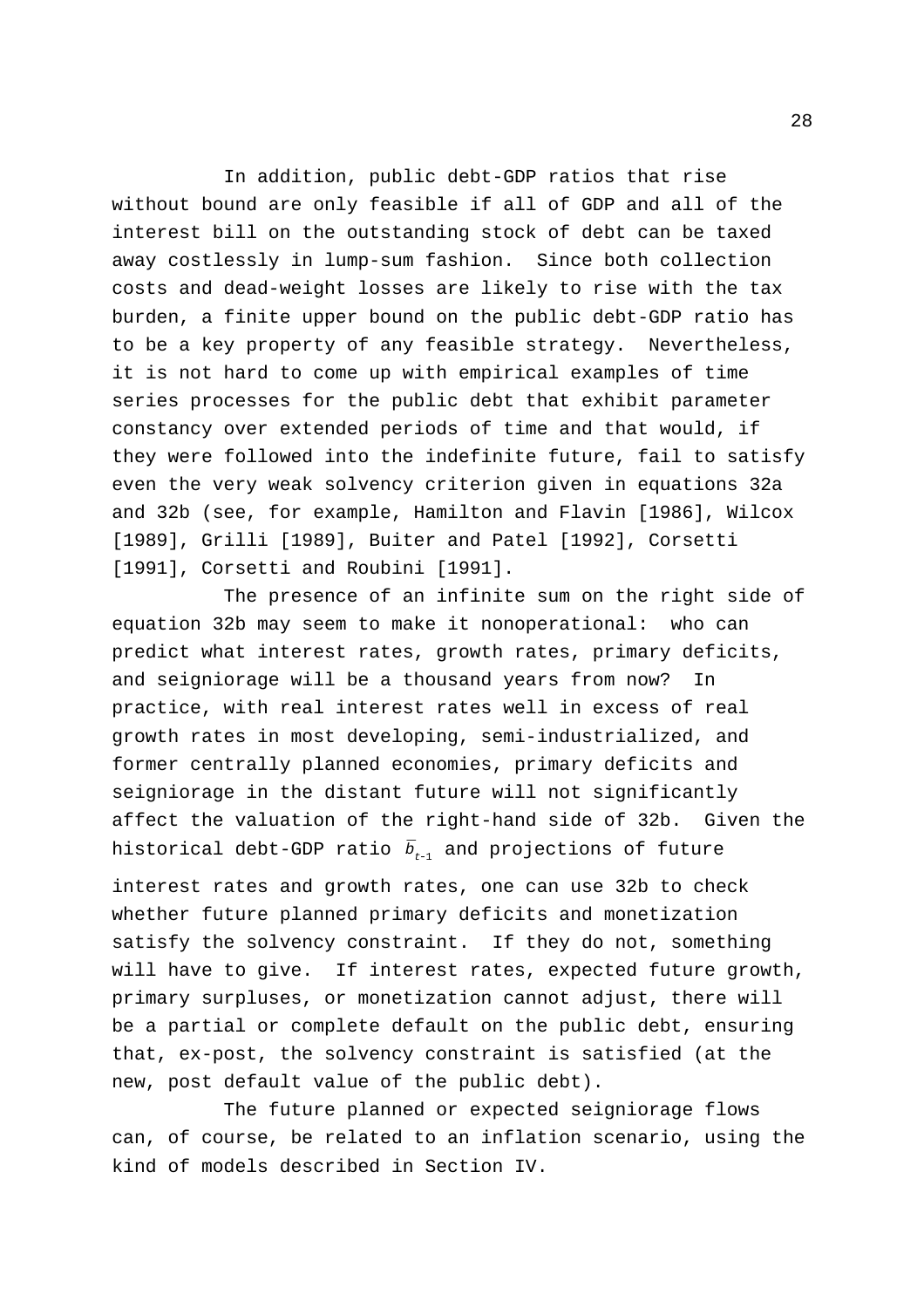public debt ( $\bar{b}_{t-1}$ ) will have to be purged of any influence of Note that, to prevent the solvency constraint from being completely toothless, the valuation of the outstanding the market's perception of the risk of default. (The solvency test would be rather too easily satisfied using the market's valuation of that debt if a country's external debt is valued at five cents on the dollar). In the case of very short-term debt with a fixed nominal face value or of debt with a variable interest rate, it is easy to determine what the valuation of that debt is absent default risk. In the case of long-dated fixed interest debt there may be problems, as the market value of such debt may vary (and may differ from its issue, par or redemption values) for reasons that have nothing to do with the perception by the market of default risk.

The interest rates used in checking whether the solvency constraint is satisfied (for the values of future primary surpluses and seigniorage assumed in a particular, possibly counterfactual, calculation) should be the "safe" rates exclusive of any default risk premia.

stabilized during period t ( $\bar{b}_{t}$  =  $\bar{b}_{t-1}$ ) if equation 33 holds. Some very easy steady-state "ready reckoners" can be obtained from the solvency constraint (or, indeed, from the budget identity in equation 30). The public debt-GDP ratio is

(33) 
$$
\sigma_t - \bar{d}_t = \frac{(r_t - g_t)}{1 + g_t} \bar{b}_{t-1}.
$$

Also, for any given debt-GDP ratio <u>b</u> (not

outlays  $-\bar{d}$  or by running the printing presses  $\underline{\sigma}$ ), in order to necessarily the current one), and for any (gu)estimates of the long-run real interest rate  $r$  and the long-run growth rate of real GDP g, one can calculate, as shown in equation 34, the permanent share of GDP that the government must appropriate, (either through an excess of current revenues over current satisfy the solvency constraint given in equations 32a,b.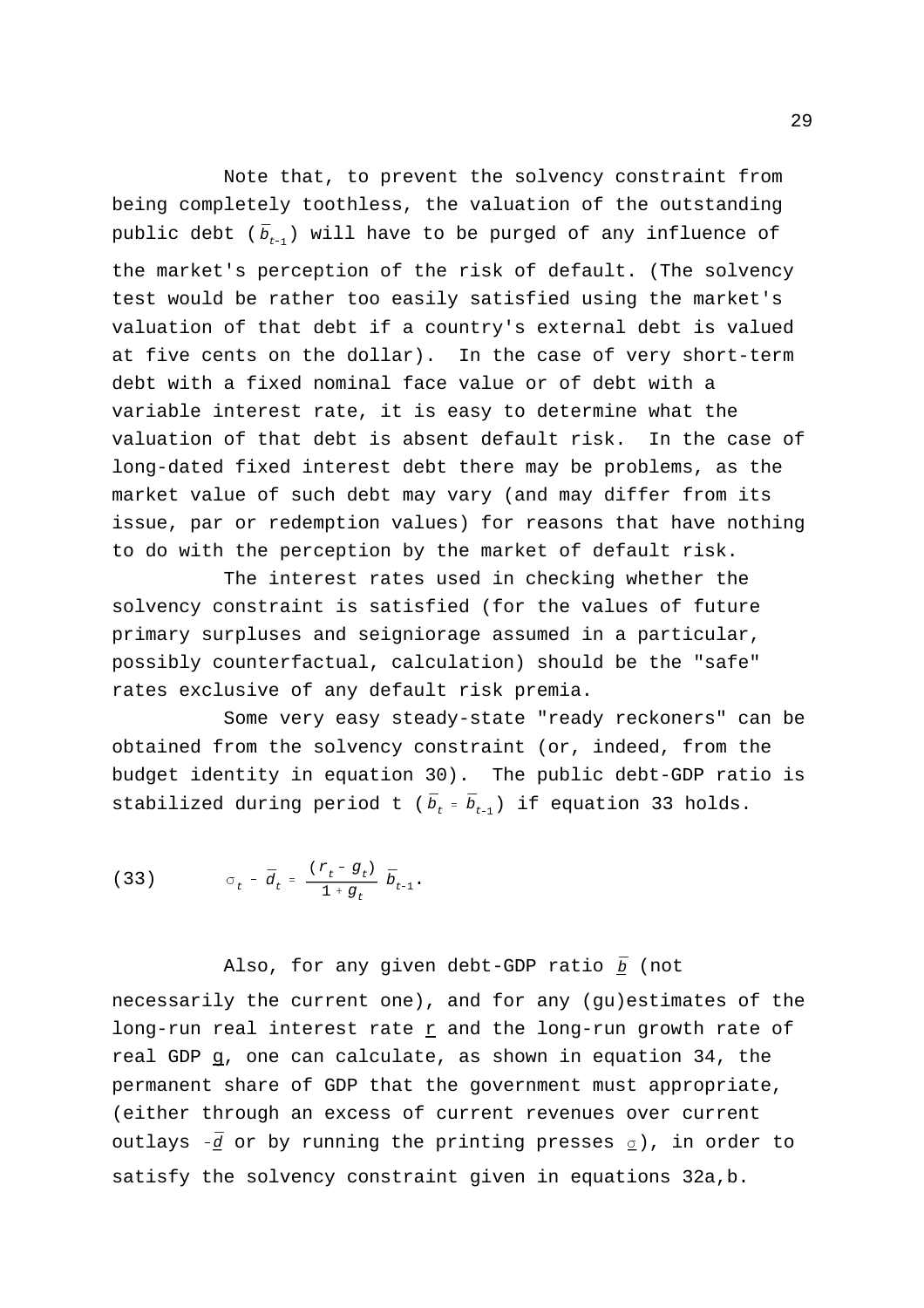$$
(34) \qquad \qquad \underline{\sigma} - \underline{d} = \frac{(\underline{r} - \underline{g})}{1 + \underline{g}} \underline{b} \, .
$$

constraint)  $_{\bar{d}}$ , then steady-state seigniorage  $\sigma$  can be If one has a firm long-run primary deficit target (or

determined residually from equation 33. A model of the steady-state relationship between seigniorage and inflation can than be used to determine the long-run implications for inflation of an attempt to stabilize the public debt-GDP ratio at some particular value, for a given long-run primary surplus-GDP ratio.

Alternatively, one can fix the long-run rate of inflation, calculate the long-run seigniorage-GDP ratio this implies and so determine residually the permanent primary surplus-GDP ratio that will have to be generated to satisfy the solvency constraint for a given initial public debt-GDP ratio.

III, and IV. The constraint is a weak one  $\left(\lim_{j\to\infty}\ E_t\left\|\Omega_t^j\right.\bar{b}_{t+j}\right\|\leq 0\right)$ , Note that the government's intertemporal budget constraint in equation 32b indeed represents a constraint on the single-period budget identities discussed in Sections II,

but one that is both well-motivated and, in principle, testable.

 $\Omega_{t}^{j}\,\bar{b}_{{t}+j}^{\phantom{\dag}}$ . Looking at the behavior of the debt-GDP ratio behavior of the nominal market value of the public debt  $\bar{B}$  = B The final ready reckoner for the public sector is the present discounted value of the public debt itself. Useful information is contained in the behavior over time of discounted using real interest rates net of the growth rates of real GDP is, of course, equivalent to considering the -  $L$  -  $L$ <sup>cb</sup> +  $E(B^* - R^*)$  , discounted back to some initial date t, say, using the safe domestic nominal interest rate i.

(35) 
$$
\mathfrak{F}_{t,t_0} = \bar{B}_t \prod_{j=0}^{t-t_0-1} \left( \frac{1}{1 + i_{t-j}} \right) t^{>t} \delta
$$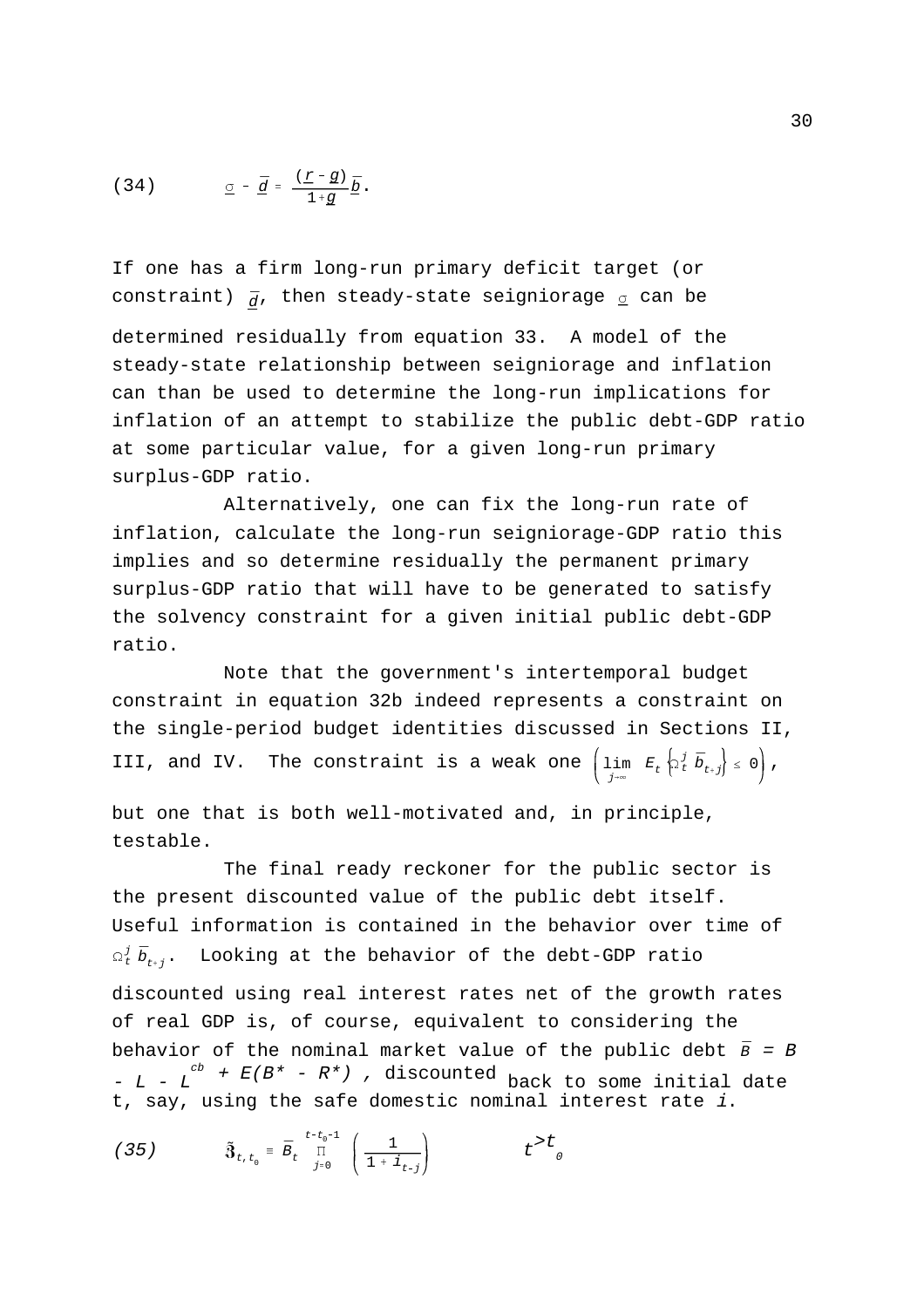If there are many domestic nominal interest rates to choose from, the one most closely approximating the average safe cost of funds to the government should be used in equation 35.

A persistent increase in the discounted debt  $\mathfrak{z}_{\scriptscriptstyle t, t_{\scriptscriptstyle 0}}$ 

of  $\mathfrak{z}_{t,t_0}$ . It could, for example, reflect borrowing to finance should act as a red flag, signaling that a Ponzi game may be in progress: more is being borrowed than is required to pay the cost of servicing the existing debt. Good economic reasons may explain even a long sequence of increasing values

public sector capital formation which will, directly or indirectly, result in large future government current revenue increases and primary surpluses that will be ultimately be associated with a declining discounted debt. The discounted debt process characterizing the historical sample would be a poor choice for out-of-sample forecasts in this case.

## **(b) National Solvency and the Substainability of the External Debt Process.**

The solvency of the nation as a whole can be analyzed along the same lines as that of the government. To simplify notation, I define a number of new variables. q is the primary surplus or the noninterest current account surplus of the nation as a fraction of GDP:

 $q_t \equiv x_t - z_t^* + n_t^*$ (36)

 $\bar{q}$  is the augmented primary surplus or augmented national noninterest current account surplus, as a fraction of GDP:

(37) 
$$
q_{t} = q_{t} - div_{t} + dF i_{t} + \left[ \frac{(1 + r_{t}^{*}) (1 + \gamma_{t}) - (1 + r_{t})}{1 + g_{t}} \right] \left( \rho_{t-1}^{*} + f_{t-1}^{*} - b_{t-1}^{*} \right)
$$

Note that for practical reasons (we do not in general have adequate data on the value of the stock of foreign direct investment or the rate of return on foreign direct

31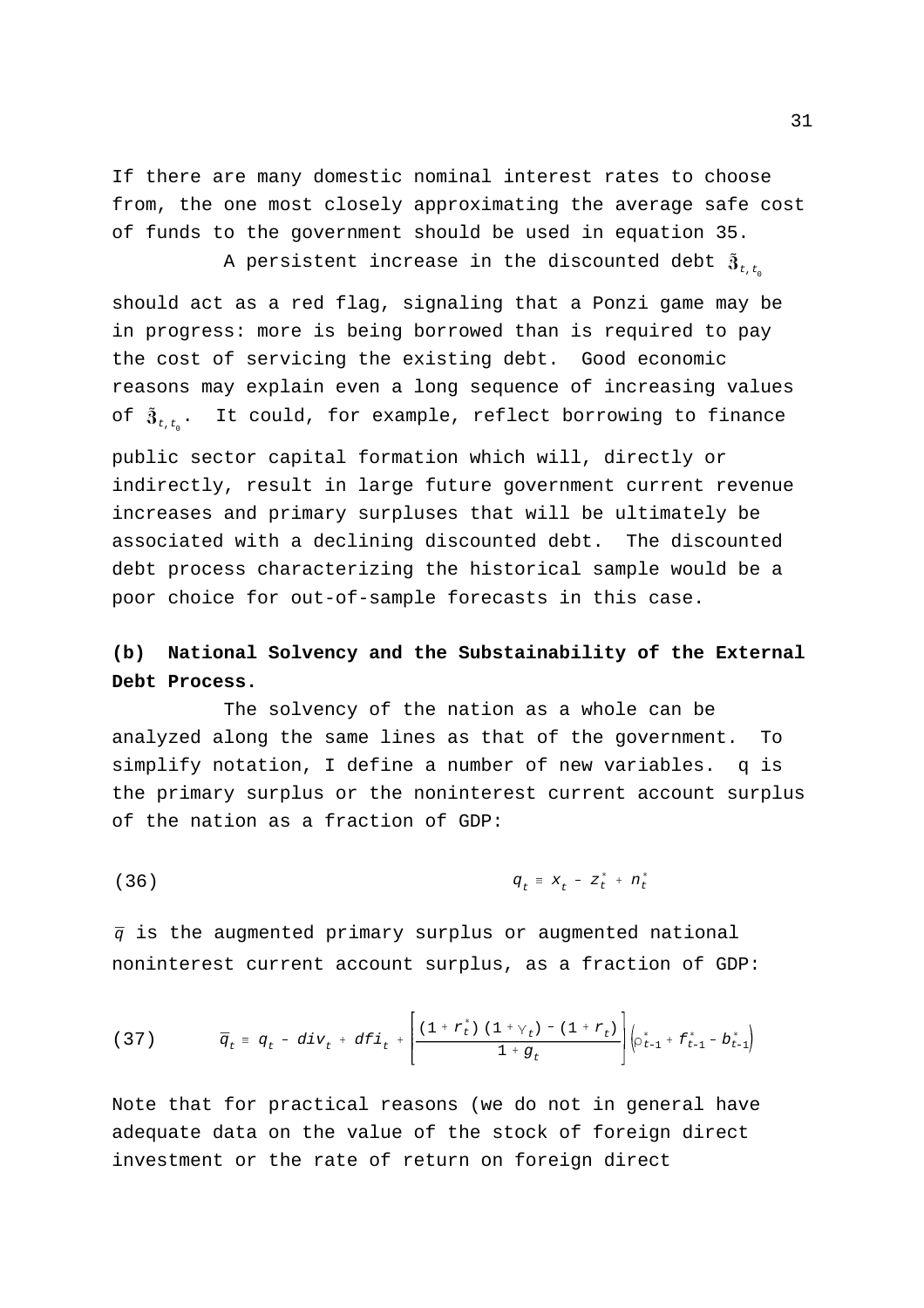investment), the augmented primary surplus defined in equation 37 includes the net flow of foreign direct investment, dfi, minus the value of the flow of earnings from foreign direct investment, div.

including in the definition of  $\bar{q}$  given in equation 37 the net w denotes the value of the net external liabilities of the country, as a fraction of GDP. Note that the value of the stock of foreign direct investment in the country is not counted as a liability here. This is the counterpart to flow of foreign direct investment in the country, dfi, minus the value of foreign direct investment earnings remitted abroad, div.

(38) 
$$
w_t = b_t^* - \rho_t^* - f_t^*
$$

Note that the augmented primary surplus adds to the conventionally measured primary surplus the excess of the actual earnings on net external assets over what these earnings would be if uncovered interest parity prevailed. Equation 28 can be rewritten as

(39) 
$$
\Delta w_{t} = - \bar{q}_{t} + \frac{(r_{t} - g_{t})}{(1 + g_{t})} w_{t-1}
$$

in period t. By setting  $\Delta w_t$  = 0 in equation (39) this is easily The first ready reckoner for the national economy as a whole is the primary surplus that stabilizes the external debt ratio seen to be given by

(40) 
$$
\bar{q}_t = \frac{(r_t - g_t)}{(1 + g_t)} w_{t-1}
$$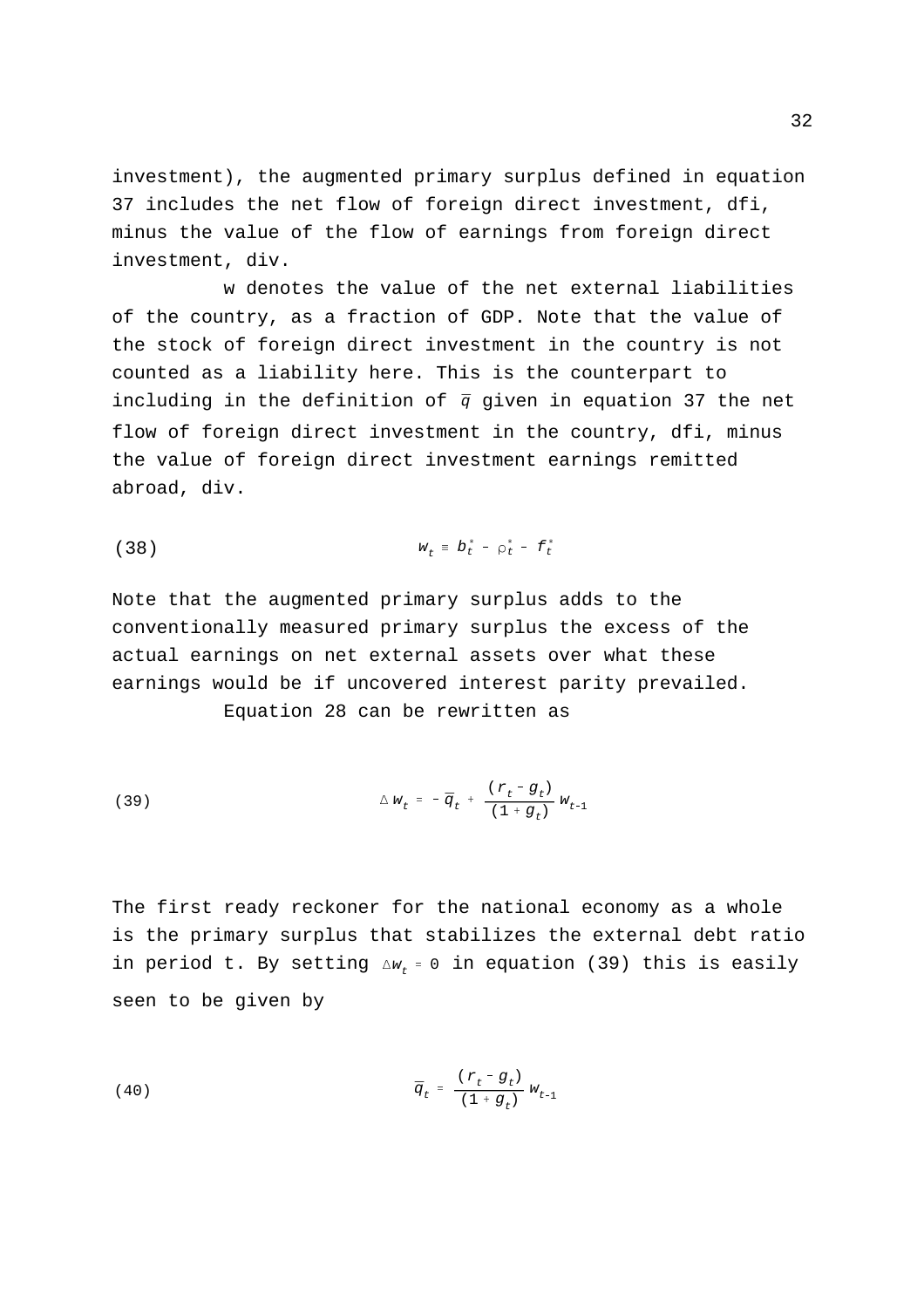Practitioners of country risk evaluation often take the external debt-to-exports ratio to be a good proxy for the relative magnitudes of a nation's external liabilities and its ability to service these liabilities. This seems unduly pessimistic and myopic. First, external debt can be serviced not just by exporting but also by import compression or import substitution. Second, actual exports need bear no relationship to the nation's potential production of exportable commodities, especially in the longer run when resources can be shifted from the production of nontraded goods to the production of traded goods. If the relative prices of traded and nontraded goods reflect the marginal social rate of transformation, the external debt-GDP ratio will be a better indicator than the external debt-exports ratio of how a nation's external liabilities stack up against its potential for servicing them.

Solvency of the nation as a whole requires that the condition given in equation 38 be satisfied. This then implies that 41 holds.

$$
(41) \qquad \lim_{j \to \infty} \quad \mathcal{C}_t \left\{ \Omega_t^j \ w_{t+j} \right\} \leq 0
$$

$$
(42) \t\t w_{t-1} \leq \mathcal{C}_t \left\{ \sum_{j=0}^{\infty} \Omega_t^j \overline{q}_{t+j} \right\}
$$

Equation 41 is the "no Ponzi game" condition that in the limit as t goes to infinity, the value of the discounted debt be nonpositive. If that is the case, the initial value of the debt will be no greater than the present discounted value of all future primary surpluses (equation 42).

the path of external indebtedness. Letting  $W_t = W_t P_t Y_t$  denote the This suggests that the discounted external debt be used as a red flag ready reckoner for the sustainability of value of the external financial indebtedness measured in domestic currency,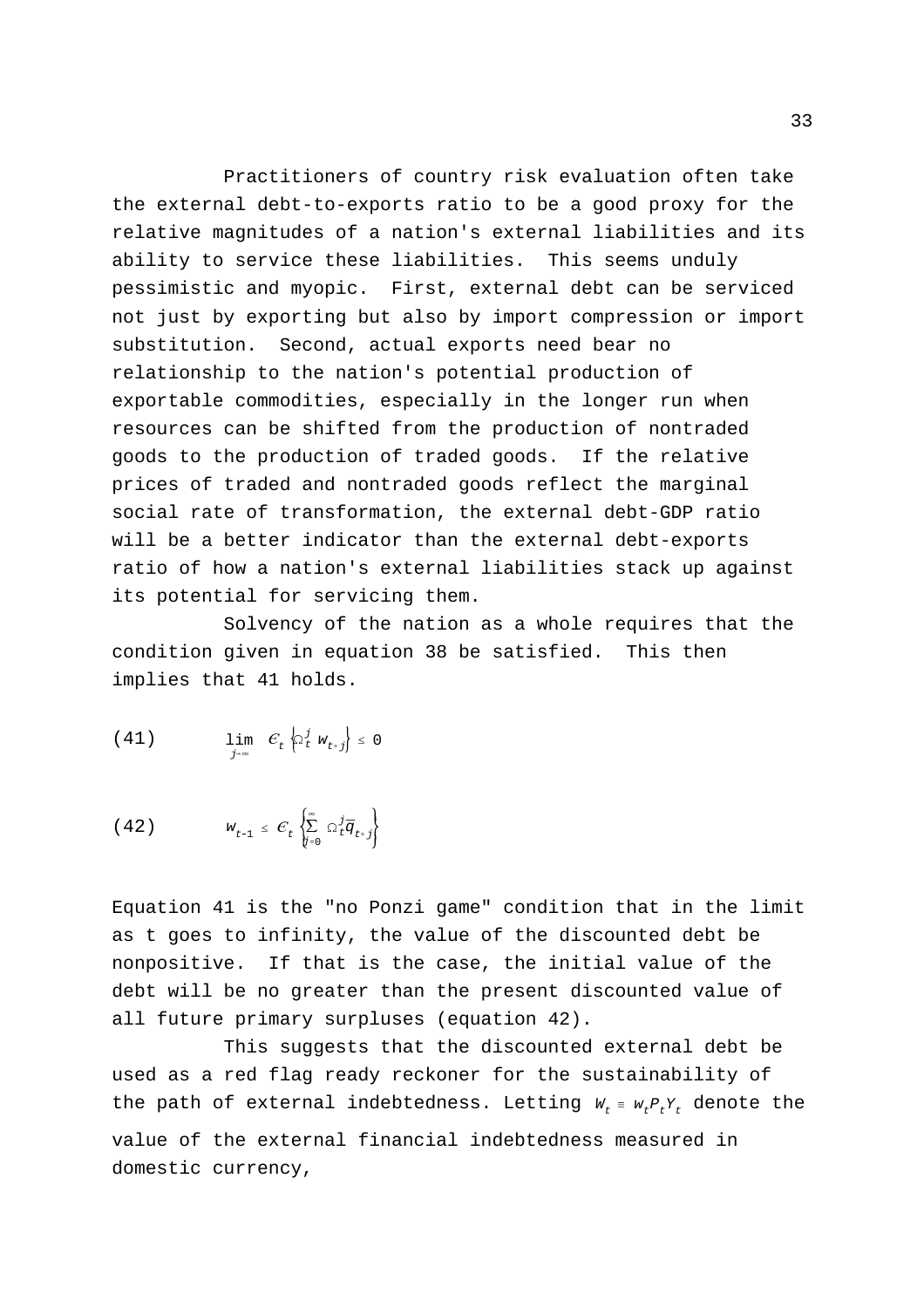(43) 
$$
\mathbf{G}_{t,t_0} = W_t^{\frac{t-t_0-1}{\prod}} \left[ \frac{1}{1 + i_{t-j}} \right]
$$

If the external interest rate rather than the domestic interest rate, is a better approximation of the average "safe" cost of servicing the external debt, equation 43 can be replaced by

(44) 
$$
\mathbf{G}_{t,t_0}^* = W_t^* \prod_{j=0}^{t-t_0} \left[ \frac{1}{1 + \boldsymbol{i}_{t-j}^*} \right]
$$

where  $w^*$   $\equiv$   $w/\text{E}$  is the value of the external debt measured in foreign currency.

Finally, let  $\bar{q}$  be defined by:

$$
(45) \qquad \qquad \bar{q} = \frac{(\underline{r} - g)}{1 + g} w_{t-1}
$$

 $q$  is the constant ratio of the (augmented) primary external the current net external debt-GDP ratio is wt-1.  $q$  can be surplus. GDP ratio,  $\bar{q}_t$ , and with the currently planned permanent (augmented) primary external surplus-GDP ratio  ${\bar q}_t^{\scriptscriptstyle P}$ , surplus to GDP that would achieve solvency of the nation, when compared with the actual current (augmented) primary external defined by

(46) 
$$
\overline{q}_t^P = \left(\frac{\underline{r} - \underline{q}}{1 + \underline{q}}\right) \mathcal{E}_t \sum_{j=0}^{\infty} \Omega_t^j \overline{q}_{t+j}
$$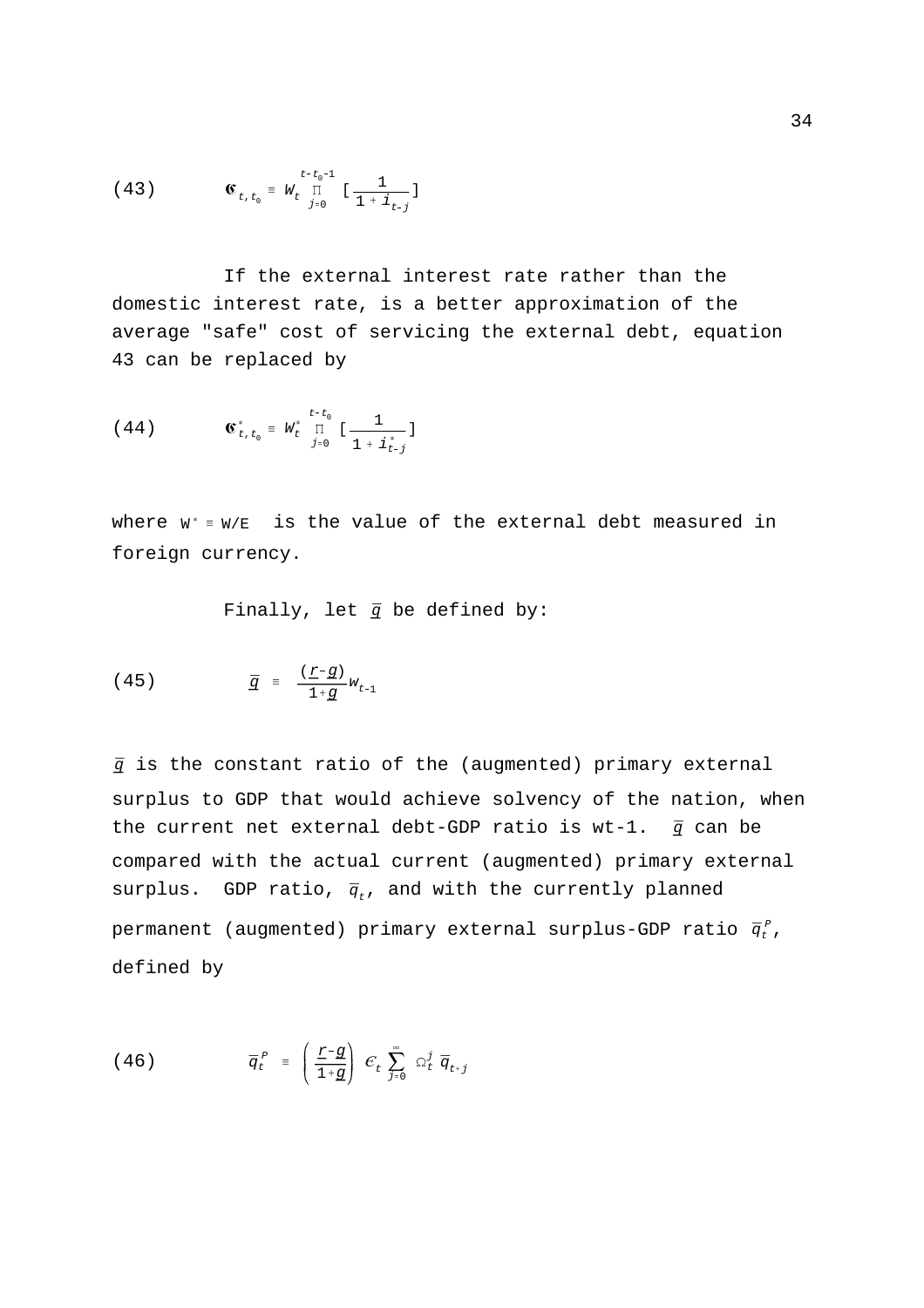$\bar{q}$  - $\bar{q}^{\,p}$  measures the permanent increase in the augmented external primary surplus-GDP ratio that must be achieved to maintain external solvency.

### **(VII) Conclusion**

The analysis in Sections II to IV can be viewed as an attempt to shortcut the awkward forward-looking evaluations inherent in analyses that take the government solvency constraint as their point of departure. The myopic methods of these earlier sections achieve this shortcut by specifying particular values for the future public debt-GDP ratio (or for its components). These values are likely not to be particularly well-motivated by considerations of optimality, desirability, or robustness.

The myopic methods of Sections II through V and the ready reckoners of Section VI may well be the best that are feasible given the constraints on data, formal modeling capacity and manpower that bedevil most attempts to do serious, yet timely, counterfactual analyses of important fiscal, financial, and monetary policy options. The user should, however, always be aware of the dangers involved in overestimating the significance of the "consistency checks," an approach that amounts to no more than a systematic "adding up check" on a small segment of a dynamic general equilibrium model. Similarly, the pitfalls involved in using a finite (and often quite short) time series to make inferences about the long-run behavior of an aggregate such as the discounted debt should be foremost in the mind of the practitioner.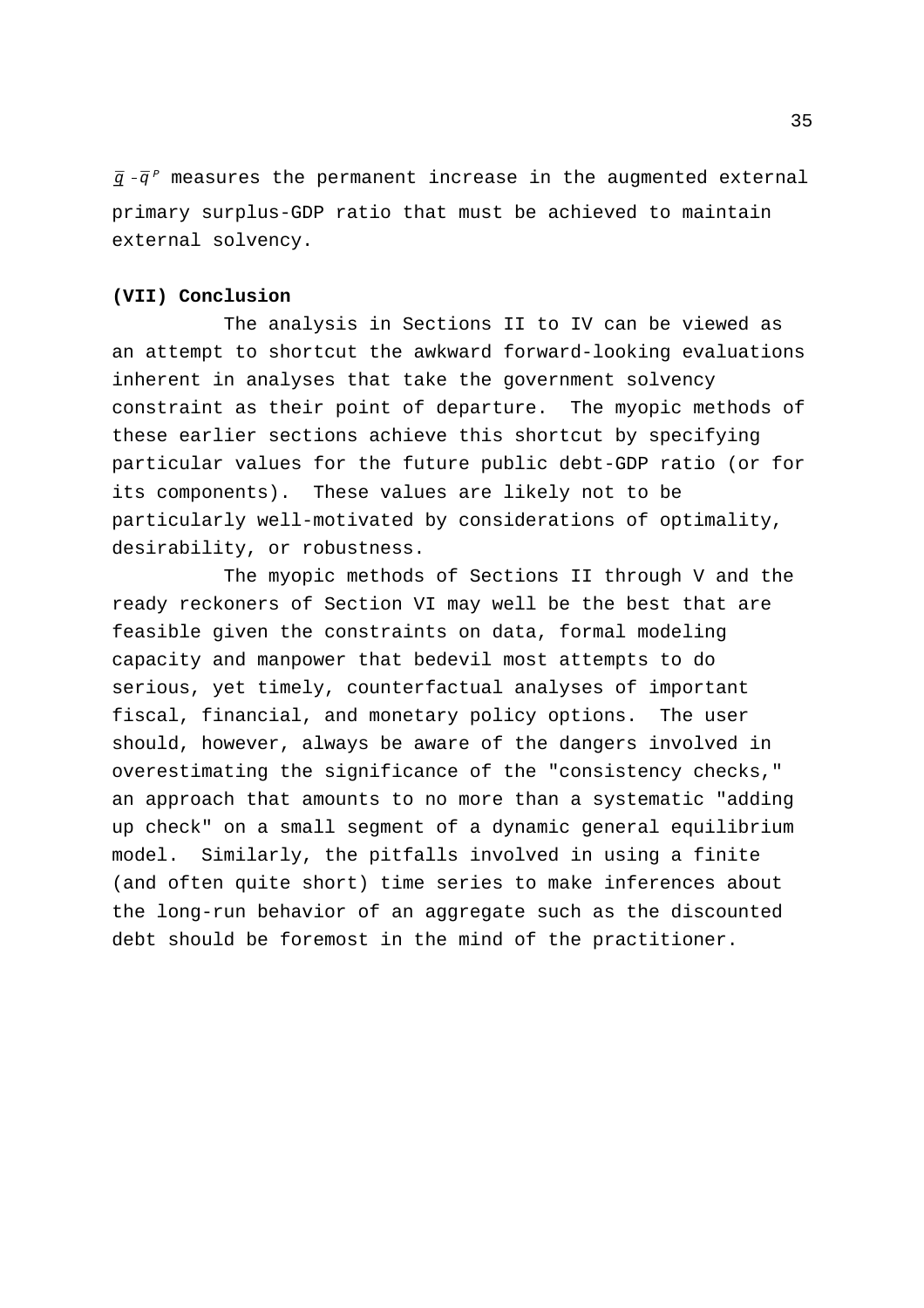### **Notation.**

| Α:                              | public sector gross capital formation (in<br>domestic currency).                                                                                                                                                                                                                                                                                                                                                                                               |
|---------------------------------|----------------------------------------------------------------------------------------------------------------------------------------------------------------------------------------------------------------------------------------------------------------------------------------------------------------------------------------------------------------------------------------------------------------------------------------------------------------|
| $a \equiv A / (PY)$ :           | public sector gross capital formation as a<br>proportion of GDP.                                                                                                                                                                                                                                                                                                                                                                                               |
| B:                              | short or variable interest rate public sector<br>debt, denominated in domestic currency, held<br>outside the central bank. For simplicity, it<br>is assumed that this debt is not held by the<br>rest of the world. It is measured at par or<br>face value, and it includes accumulated arrears<br>of interest and principal on the domestic debt,<br>which for simplicity are assumed to carry the<br>same interest rate i as the "regular" domestic<br>debt. |
| $b = B/(PY)$ :                  | domestic non-monetary public debt (held outside<br>the central bank) as a proportion of GDP.                                                                                                                                                                                                                                                                                                                                                                   |
| $\bar{b}$ :                     | net nonmonetary financial debt of the<br>consolidated public sector and central bank.<br>$\overline{b}$ = $b^a$ + $b^*$ - $\rho^*$                                                                                                                                                                                                                                                                                                                             |
| $b^a \equiv b - l - l^{cb}$ :   | adjusted non-monetary domestic debt as a<br>proportion of GDP.                                                                                                                                                                                                                                                                                                                                                                                                 |
| $B^{cb}$ :                      | Central bank holdings of non-central bank<br>government sector debt.                                                                                                                                                                                                                                                                                                                                                                                           |
| $b^{cb} \equiv B^{cb} / (PY)$ : | non-central bank public sector debt held by the<br>central bank as a proportion of GDP. (Central<br>bank domestic credit to the public sector as a<br>proportion of GDP.)                                                                                                                                                                                                                                                                                      |
| $B^*$ :                         | short or variable interest public debt,<br>denominated in foreign currency, held outside<br>the central bank. It is measured at par or<br>face value, and it includes accumulated arrears<br>of principal and interest on the foreign debt,<br>which are for simplicity assumed to carry the<br>same interest rate i* as the "regular" foreign<br>debt.                                                                                                        |
| $b*$ = $EB^*/(PY)$ :            | foreign debt as a proportion of GDP.                                                                                                                                                                                                                                                                                                                                                                                                                           |

 $\mathfrak{F}_{\iota,\,\iota_{_0}}\colon$ net government nonmonetary debt in period t, discounted back to period  $t_0$  .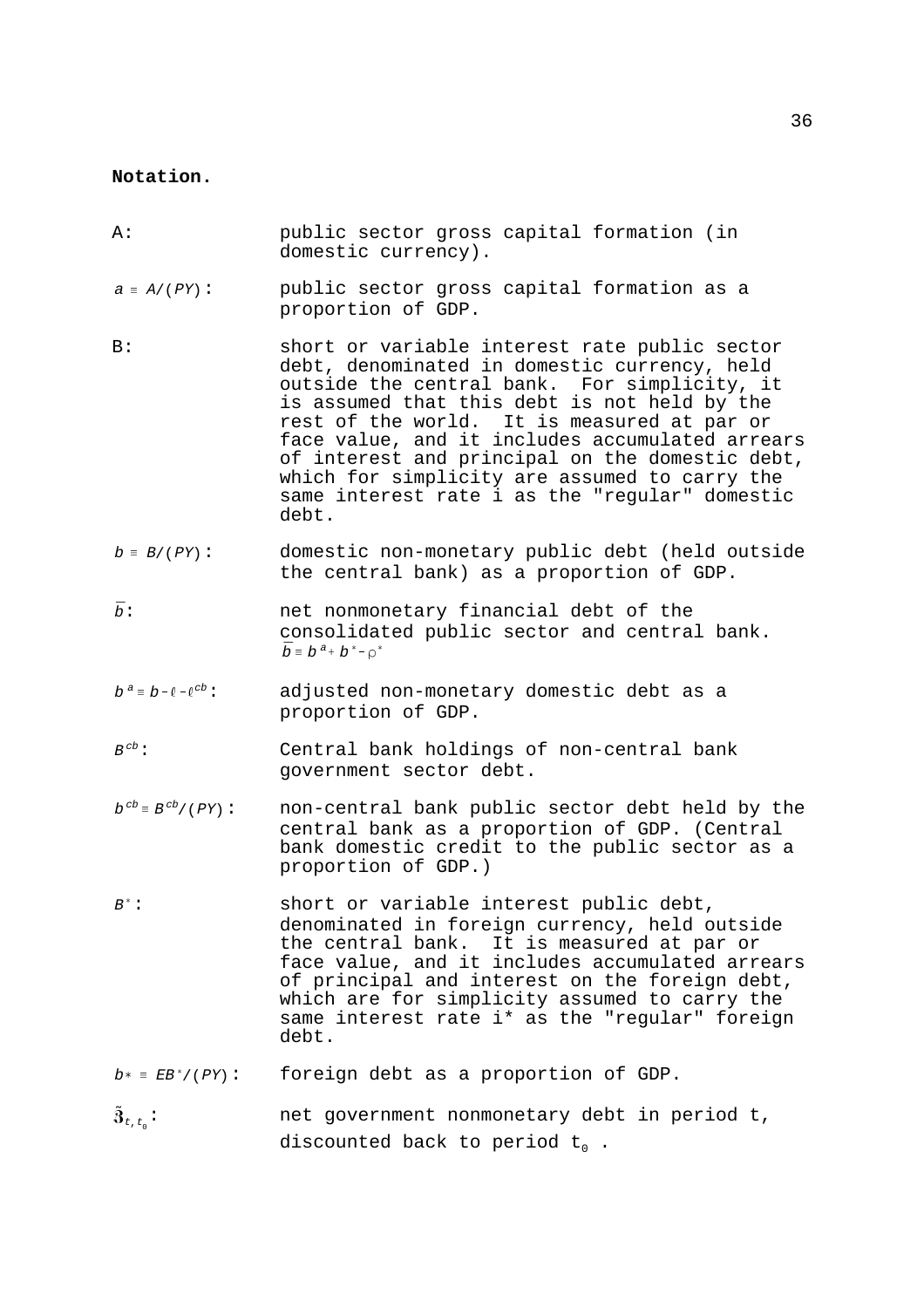$C \equiv C/(PY)$  $cu \equiv CU / (PY)$  $\vee$ :  $\frac{1}{\sqrt{1 + \frac{1}{\tau}}}\sum_{t=1}^{T}$  (1+ $\epsilon_t$ ) (1+ $\pi_t^*$ ) /(1+ $\pi_t$ )  $d \equiv D/(PY)$  $\tilde{D}$ :  $\tilde{d} = \tilde{D}/(PY)$ :  $\bar{d}$ :  $\bar{d}_t = d_t^a - (r_t^* + v_t^* + r_t^* v_t - r_t)$  $b_{t-1}^* - \rho_{t-1}^*$  $\frac{1+g_t}{1+g_t}$  $D_{t}^{\ a}\!\equiv\!D_{t}^{\ +}(\ i_{t}^{\ -}i_{t}^{\ l})\,L_{t-1}^{\ -}(\ i_{t}^{\ -}i_{t}^{\ l_{cb}})\,L_{t-1}^{\ c b}$  $d^a \equiv D^a / (PY)$  $dfi = DFI/(PY)$ C: public sector current expenditure (procurement and wages and salaries) in domestic currency. public sector consumption spending as a proportion of GDP. CU: nominal stock of currency held outside the central bank. currency in the hands of the public as a proportion of GDP. : proportional rate of depreciation of the real D: primary (noninterest) financial deficit of the consolidated public sector and central bank (in domestic currency). public sector primary deficit as a proportion of GDP. : primary (noninterest financial deficit of the non-central bank public sector (in domestic currency). : non-central bank public sector primary deficit as a proportion of GDP. augmented primary deficit of the consolidated public sector and central bank. Da: adjusted public sector deficit. adjusted public sector primary deficit as a proportion of GDP. DCE: domestic credit expansion (measured in domestic currency). dd: demand deposits as a proportion of GDP. DFI: direct foreign investment (measured in domestic currency). dfi: direct foreign investment as a fraction of GDP. .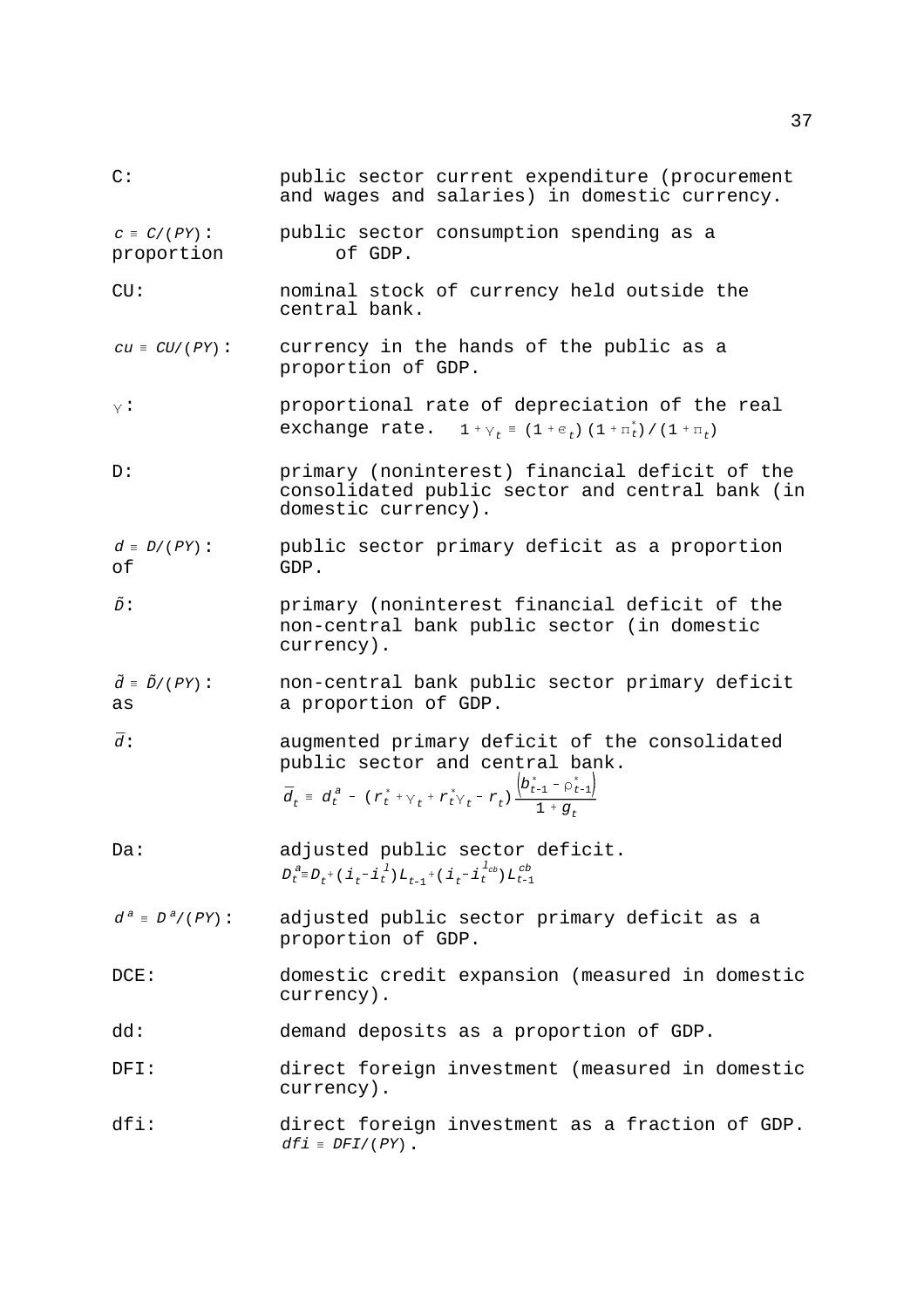- DIV: earnings remitted abroad by foreign-owned firms (measured in domestic currency).
- as a fraction of GDP.  $div = DIV/(PY)$ . div: remittances abroad by foreign-owned companies
- E: spot nominal exchange rate (number of units of domestic currency per unit of foreign currency).
- $\epsilon$ :  $\texttt{rate.} \quad \varepsilon_t = (E_t - E_{t-1})/E_{t-1}$ . proportional rate of change of the exchange
- $\hat{a}$ : expected proportional rate of exchange rate depreciation.
- F\*: private stock of foreign assets (in foreign currency).
- f\*: private stock of foreign assets as a proportion of GDP.
- $g_t \equiv (Y_t Y_{t-1})/Y_{t-1}$ . g: proportional growth rate of GDP.
- H: nominal stock of high-powered, outside, or base money (in domestic currency).
- $h \equiv H/(PY)$ base money as a proportion of GDP.
- $\tilde{h}$ : : (long-run) desired ratio of base money to GDP.
- $A^{dd}$ : fractional reserve requirement for demand deposits.
- $\theta^{td}$ : : fractional reserve requirement for time deposits.
- i: nominal interest rate on B.
- $i^{cb}$ : nominal interest rate on Bcb.
- $i<sup>dd</sup>$ : nominal interest rate on demand deposits.
- $i<sup>L</sup>$ : nominal interest rate on L.
- i<sup>Lcb</sup>: nominal interest rate charged on central bank lending to the private sector.
- i<sup>td</sup>: nominal interest rate on time deposits.
- i\*: nominal interest rate on B\*.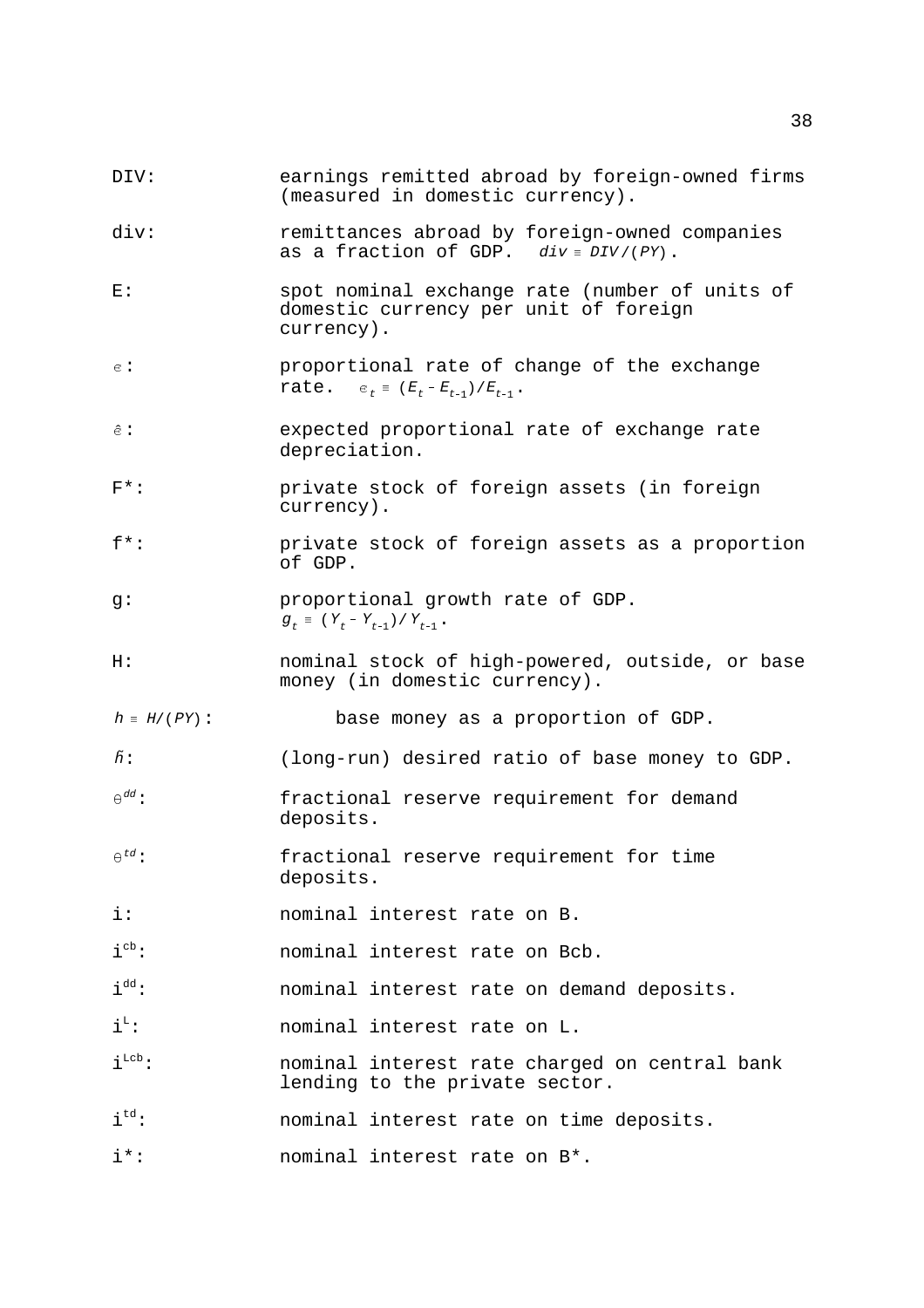| L:                                 | stock of non-central bank public sector loans<br>to the private sector (denominated in domestic<br>currency).                                                                                                  |
|------------------------------------|----------------------------------------------------------------------------------------------------------------------------------------------------------------------------------------------------------------|
| $L_{cp}$ :                         | stock of central bank loans to the private<br>sector (denominated in domestic currency).                                                                                                                       |
|                                    | $l = L/(PY)$ : loans by non-central bank public sector loans to<br>the private sector as a proportion of GDP.                                                                                                  |
| $\ell^{cb} \equiv L^{cb} / (PY)$ : | loans by the central bank to the private sector<br>as a proportion of GDP.                                                                                                                                     |
| $\mu$ :                            | proportional growth rate of the stock of<br>nominal base money. $\mu_t = (H_t - H_{t-1})/H_{t-1}$ .                                                                                                            |
| N*:                                | foreign aid (in foreign currency).                                                                                                                                                                             |
| $n^*$ = $EN^*/(PY)$ :              | foreign aid as a proportion of GDP.                                                                                                                                                                            |
| NW:                                | net worth of the central bank.                                                                                                                                                                                 |
| P:                                 | domestic GDP deflator.                                                                                                                                                                                         |
| $P^*$ :                            | foreign GDP deflator.                                                                                                                                                                                          |
| $\mathbb{I}$ :                     | proportional rate of change of P (rate of<br>inflation). $\Pi_t = (P_t - P_{t-1})/P_{t-1}$ .                                                                                                                   |
| $\hat{\Pi}$ :                      | expected rate of inflation.                                                                                                                                                                                    |
| $\tilde{\pi}$ :                    | core rate of inflation.                                                                                                                                                                                        |
| $\pi^*$ :                          | foreign rate of inflation. $\pi_t^* = (P_t^* - P_{t-1}^*)/P_{t-1}^*$ .                                                                                                                                         |
| Q:                                 | noninterest current account surplus or primary<br>surplus on the balance of payments. $q = Q/PY$ .                                                                                                             |
| $\bar{q}$ :                        | augmented primary surplus on the balance of<br>payments, as a fraction of GDP.                                                                                                                                 |
|                                    | $\bar{q}_t \equiv q_t \; - \; div_t \; + \; d f \dot{1}_t \; + \left  \frac{(1 + r_t^*) \; (1 + \gamma_t) \; - \; (1 + r_t)}{1 + g_t} \right  \left( \rho_{t-1}^* \; + \; f_{t-1}^* \; - \; b_{t-1}^* \right)$ |
| $R^{\star}$ :                      | official gold and foreign exchange reserves<br>held by the central bank (in foreign currency).<br>They are assumed to earn an interest rate i*.                                                                |
| r:                                 | real interest rate on domestic debt.<br>$1 + r = (1 + i) / (1 + \pi)$                                                                                                                                          |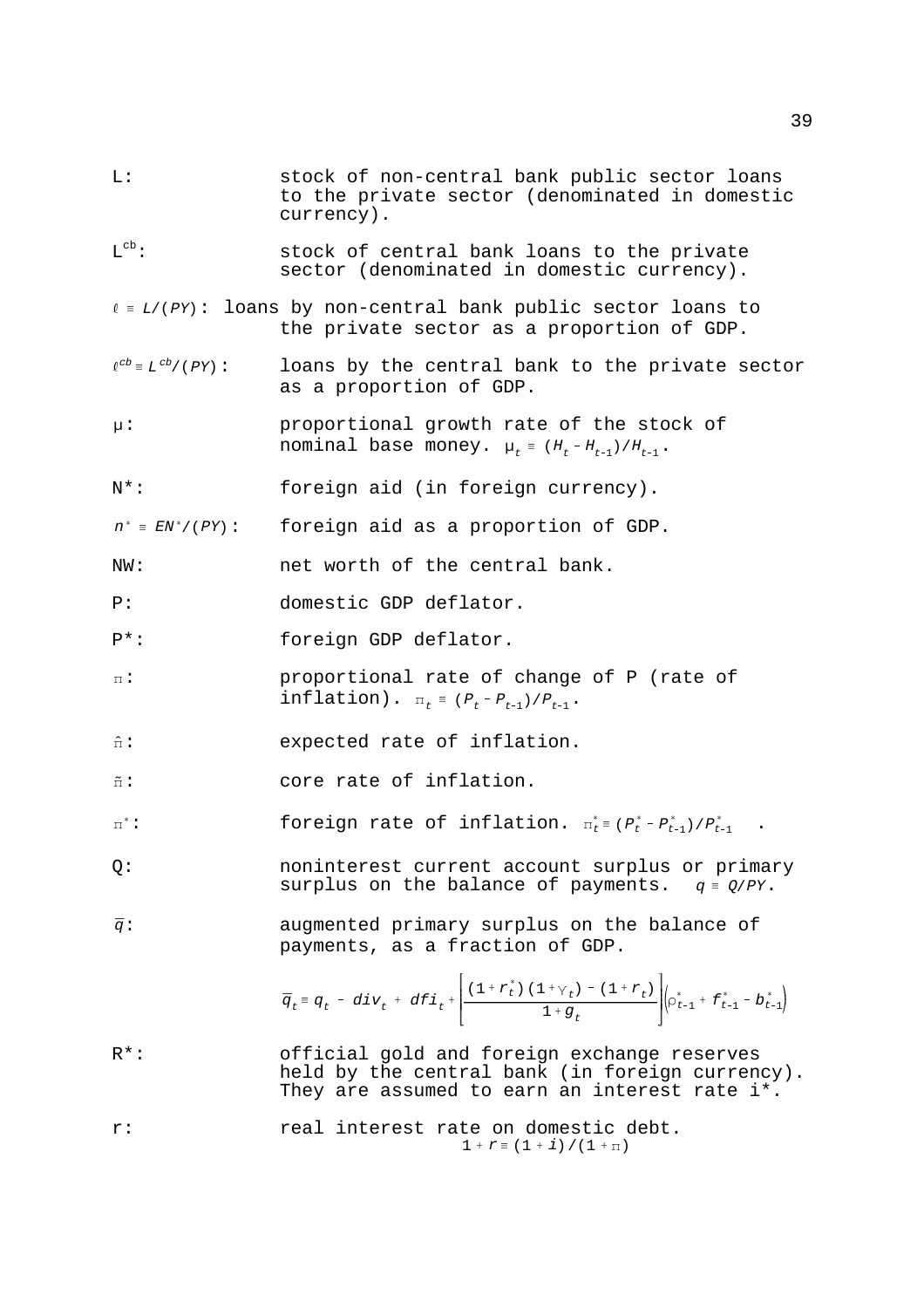- $1 + r^* \equiv (1 + i^*) / (1 + \pi^*)$ . r\*: foreign real interest rate.
- $1 + r^L \equiv (1 + i^L) (1 + \pi)^{-1}$  $r^L$ : real interest rate on Treasury lending to the private sector.
- $r^{L_{cb}}$  $1 + r^{L_{cb}} = (1 + i^{L_{cb}})(1 + \pi)^{-1}$ real interest rate on central bank lending to the private sector.
- $\rho^*$  =  $ER^*/(PY)$  : international reserves as a proportion of GDP.
- RR: nominal stock of required reserves held at the central bank by the commercial banks.
- $\rho \rho \equiv RR/(PY):$ reserves held by the commercial banking system with the central bank as a proportion of GDP.
- $\circ$   $\circ$ <sup>dd</sup>: reserves backing demand deposits as a fraction of GDP.
- $\rho \rho^{td}$ : reserves backing time deposits as a fraction of GDP.
- S: profits of public sector enterprises (in domestic currency).
- $s \equiv S/\left(\,PY\right):$ profits from the public sector enterprises as a proportion of GDP.
- $\sigma$ :  $\sigma_t \equiv$  (  $H_t$  –  $H_{t-1}$  ) / (  $P_{t}$   $Y_{t}$  ) "seigniorage" as a proportion of GDP; change in the nominal stock of base money, expressed as a proportion of GDP.

- T: current revenues net of current transfers, subsidies, etc., excluding payments from the central bank, foreign aid, and profits from public sector enterprises (in domestic currency).
- $T^{cb}$ : current payments by the central bank to the Treasury (in domestic currency).
- td: time deposits as a proportion of GDP.
- $\tau \equiv T/(\,PY):$ taxes net of transfers as a proportion of GDP.
- $\tau^{cb} \equiv T^{cb}/(PB)$ : payments from the central bank to the Treasury as a proportion of GDP.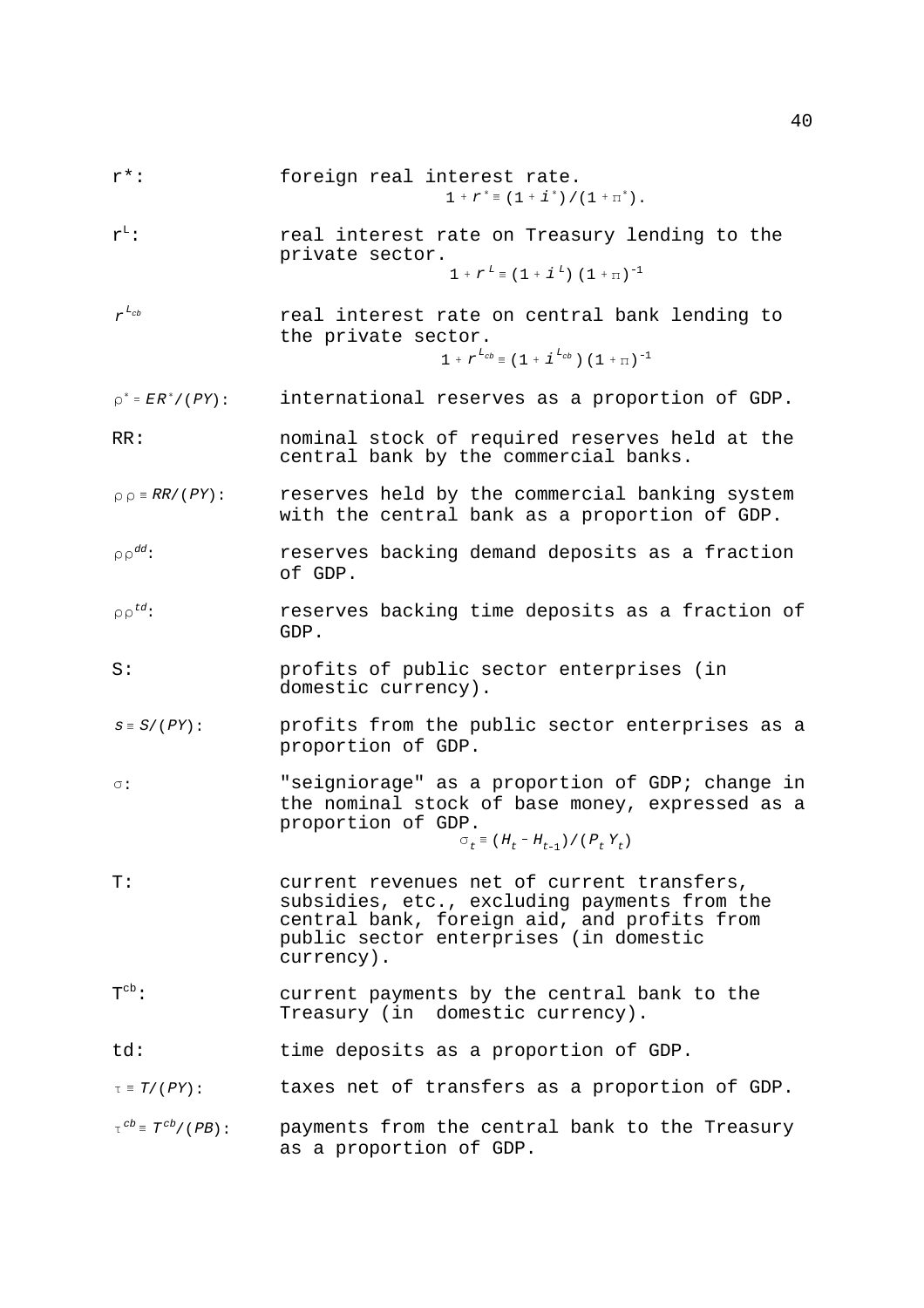| V:                         | income velocity of circulation of base money.<br>$V_t \equiv P_t Y_t / H_{t-1}$ .           |
|----------------------------|---------------------------------------------------------------------------------------------|
| W:                         | net external liabilities of the country.<br>$W_t \equiv E_t (B_t^* - R_t^* - F_t^*)$        |
| $w \equiv W/PY$            | net external liabilities of the country as a<br>proportion of GDP                           |
| $\omega$ :                 | private financial wealth as a proportion of<br>GDP.                                         |
| $\mathfrak{C}_{t,t_{0}}$ : | external debt of the nation in period t,<br>discounted back to period $t_0$ .               |
| X:                         | exports of goods and services (excluding<br>foreign factor income) in domestic currency.    |
| x:                         | exports as a fraction of GDP. $x = X/(PY)$ .                                                |
| Υ:                         | real GDP.                                                                                   |
| $7*$ :                     | imports of goods and services (excluding factor<br>income paid abroad) in foreign currency. |
| $Z^{\star}$ :              | imports as a fraction of GDP. $z^* = EZ^*/(PY)$ .                                           |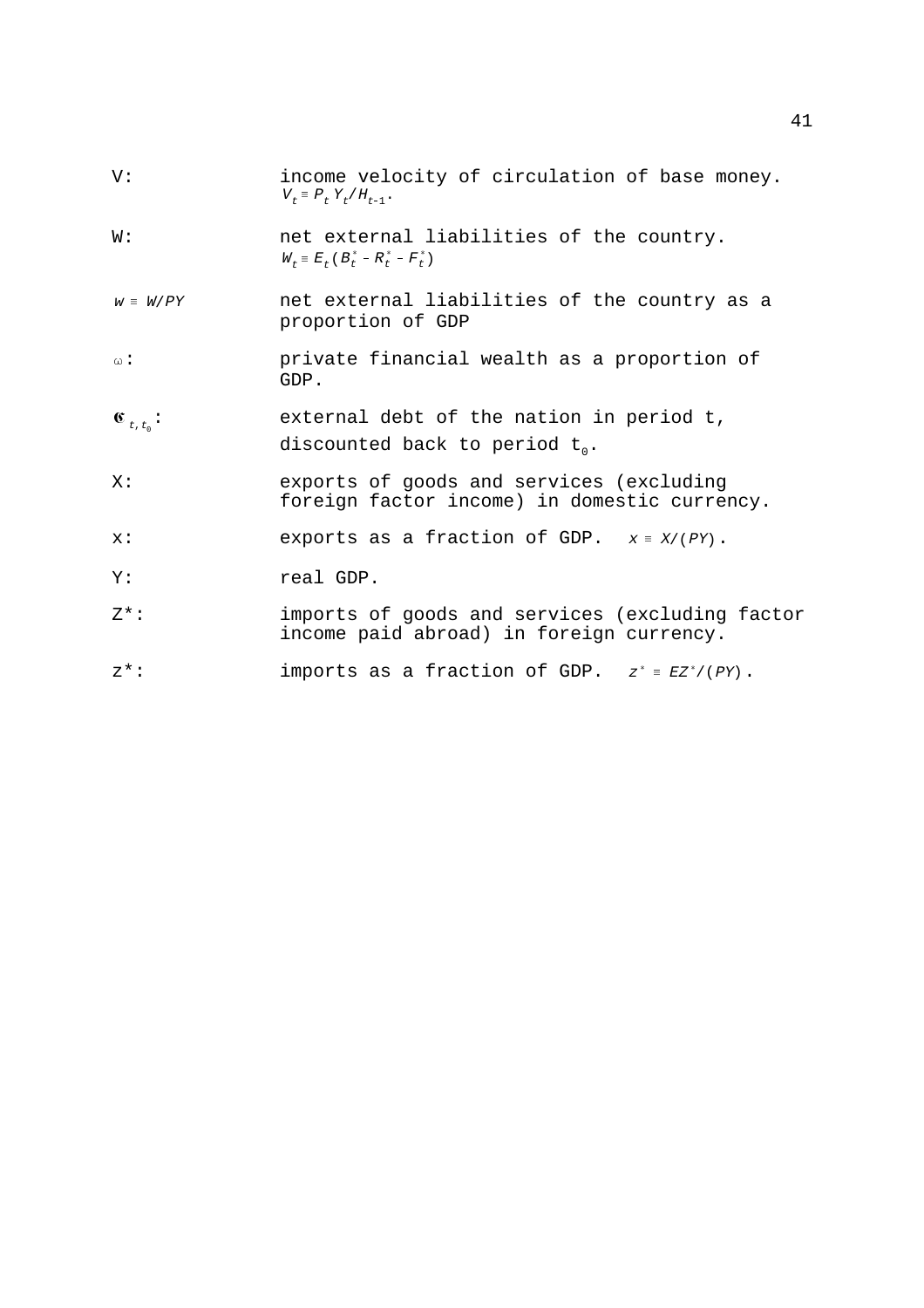#### **References**

- Anand, Ritu, and Sweder van Wijnbergen [1989], "Inflation and the Financing of Government Expenditure: an Introductory Analysis with an Application to Turkey", The World Bank Economic Review, Vol. 3, No. 1, pp. 17-38.
- Buiter, Willem H. [1983a], "Measurement of the Public Sector Deficit and Its Implications for Policy Evaluation and Design", IMF Staff Papers, 30, June, pp. 306-349.
	- [1983b], "The Theory of Optimum Deficits and Debt", Federal Research Bank of Boston, Conference Series No. 27, The Economics of Large Government Deficits , October, pp. 4-69.

[1985], "A Guide to Public Sector Debt and Deficits, Economic Policy, 1, November, pp. 13-79.

[1986], "Fiscal Prerequisites for a Viable Managed Exchange Rate Regime: A Non-Technical Eclectic Introduction", in preadvies aan de Vereniging voor de Staatshuishoudkunde, Wisselkoeren in Een Veranderende Wereld, H.E. Stenfert Kroese, Leiden, pp. 99-117.

\_\_\_\_\_\_\_\_\_\_\_\_\_\_\_ [1990a], "The Arithmetic of Solvency", in W.H. Buiter, Principles of Budgetary and Financial Policy, MIT Press, Cambridge, pp. 145-159.

[1990b], "Some Thoughts on the Role of Stabilization and Structural Adjustment in Developing Countries", in W.H. Buiter, Principles of Budgetary and Financial Policy, MIT Press, Cambridge, pp. 407-448.

- Buiter, Willem H., and Urjit R. Patel [1992], "Debt, Deficits and Inflation: An Application to the Public Finances of India", Journal of Public Economics 47, March, pp. 171- 205.
- Corsetti, Giancarlo [1991], "Testing for Solvency of the Public Sector; An Application to Italy, Economic Notes.
- Corsetti, Giancarlo, and Nouriel Roubini [1991], "Fiscal Deficits, Public Debt and Government Solvency; Evidence from OECD Countries", Journal of Japanese and International Economies.
- Grilli, Vittorio [1989], "Seigniorage in Europe," in M. de Cecco and A. Giovannini (eds.), A European Central Bank?, Cambridge University Press, 53-79.